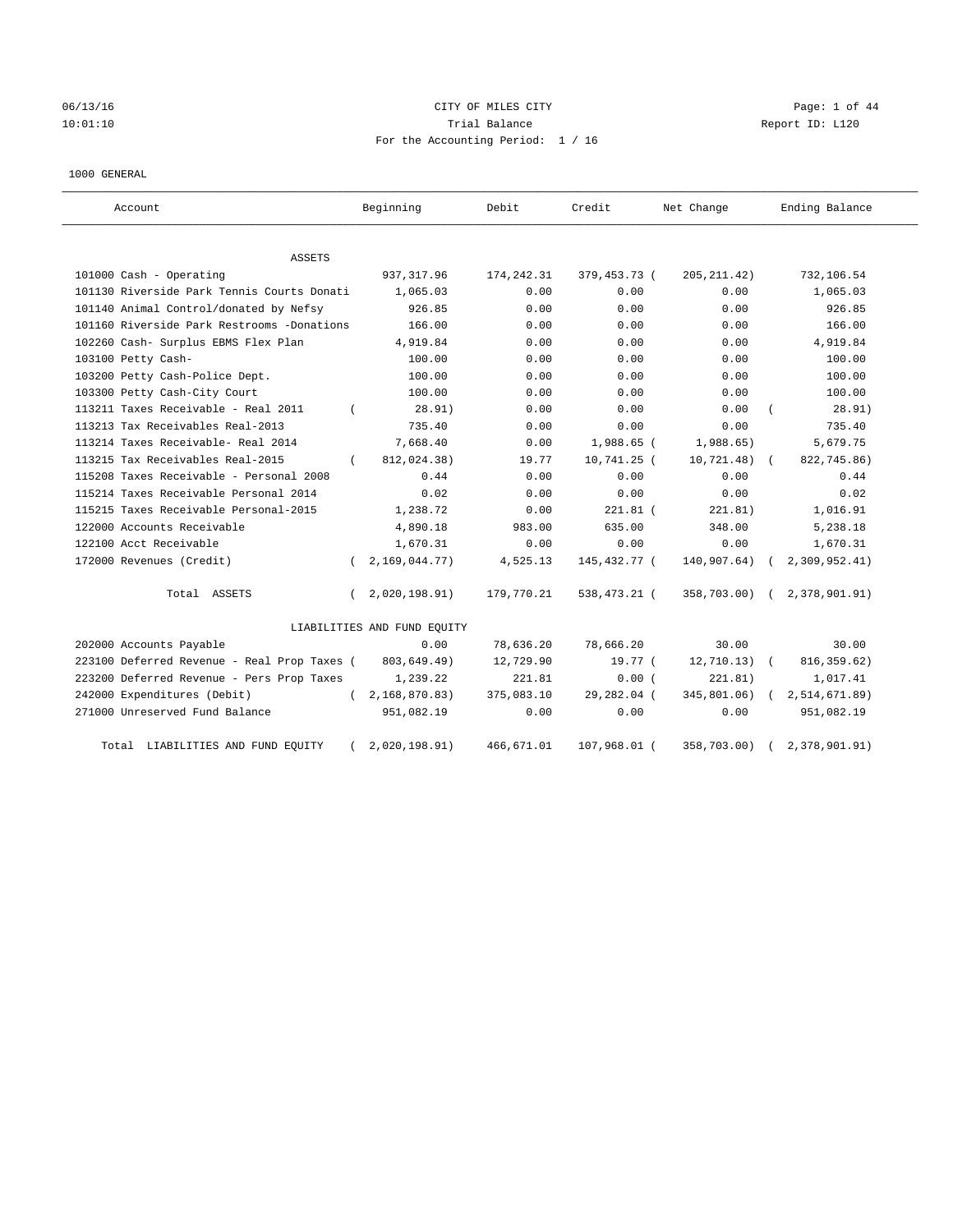# 06/13/16 CITY OF MILES CITY Page: 2 of 44 10:01:10 Trial Balance Report ID: L120 For the Accounting Period: 1 / 16

#### 2220 LIBRARY

| Account                                    | Beginning                   | Debit       | Credit       | Net Change   | Ending Balance |
|--------------------------------------------|-----------------------------|-------------|--------------|--------------|----------------|
|                                            |                             |             |              |              |                |
| ASSETS                                     |                             |             |              |              |                |
| 101000 Cash - Operating                    | 8,527.46                    | 24, 363. 22 | 25,388.22 (  | 1,025.00)    | 7,502.46       |
| 101032 Cash- Library Board of Trustees Mul | 26,101.02                   | 1,895.00    | 0.00         | 1,895.00     | 27,996.02      |
| $101270$ R & D Cash - Can/Fax              | 50.18)                      | 93.58       | 43.40        | 50.18        | 0.00           |
| 103000 Petty Cash                          | 75.00                       | 0.00        | 0.00         | 0.00         | 75.00          |
| 172000 Revenues (Credit)                   | 149,465.80)                 | 0.00        | 26,258.22 (  | 26, 258.22   | 175,724.02)    |
| Total ASSETS                               | 114,812.50)                 | 26,351.80   | 51,689.84 (  | 25,338.04) ( | 140,150.54)    |
|                                            | LIABILITIES AND FUND EQUITY |             |              |              |                |
| 202000 Accounts Payable                    | 0.00                        | 1,426.85    | 1,426.85     | 0.00         | 0.00           |
| 242000 Expenditures (Debit)                | 162,725.88)                 | 25,338.04   | 0.00(        | 25,338.04) ( | 188,063.92)    |
| 271000 Unreserved Fund Balance             | 47,913.38                   | 0.00        | 0.00         | 0.00         | 47,913.38      |
| LIABILITIES AND FUND EQUITY<br>Total       | 114,812.50)                 | 26,764.89   | $1,426.85$ ( | 25,338.04)   | 140,150.54)    |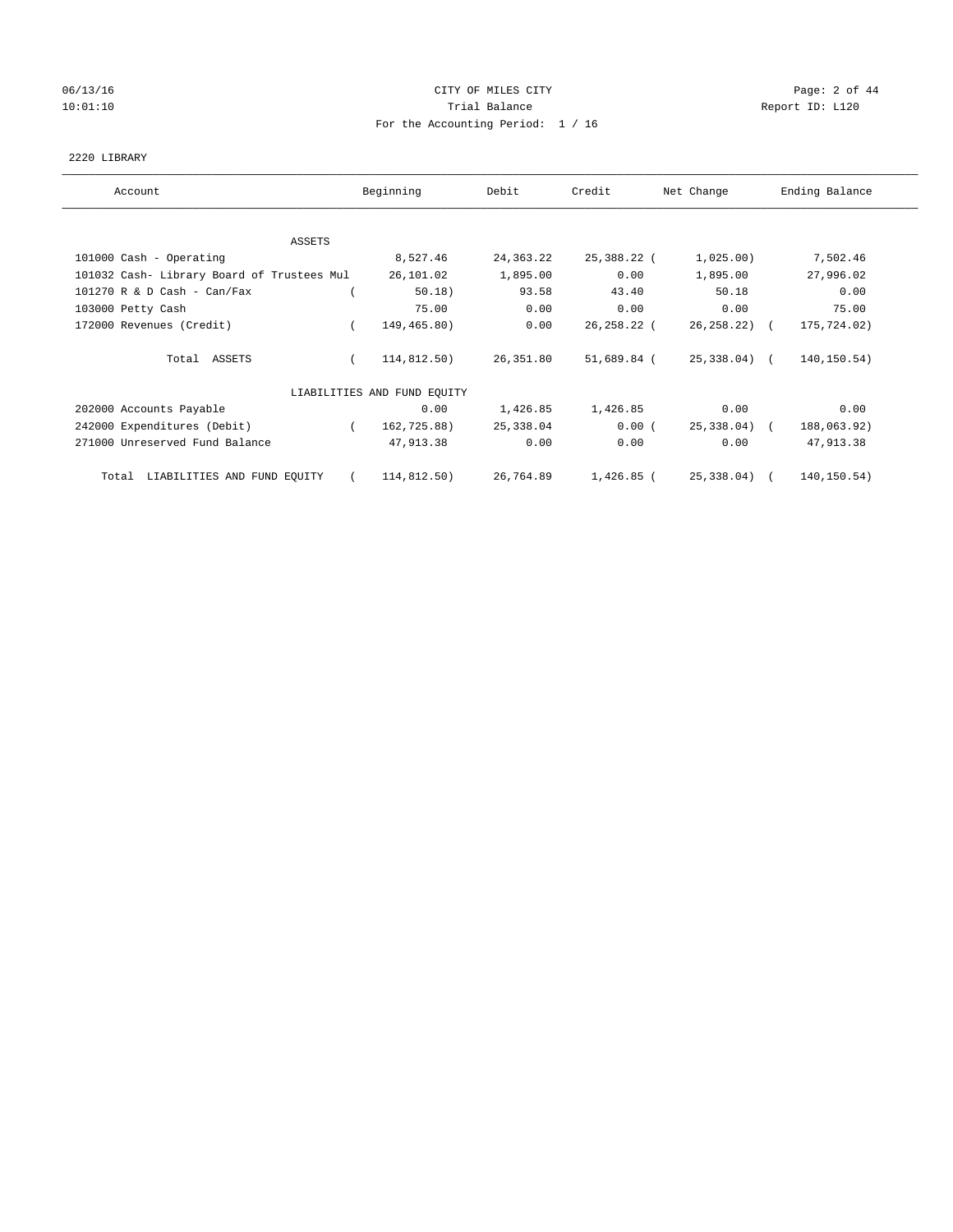# 06/13/16 CITY OF MILES CITY Page: 3 of 44 10:01:10 Trial Balance Report ID: L120 For the Accounting Period: 1 / 16

#### 2260 EMERGENCY DISASTER

| Account                                   | Beginning                   | Debit | Credit   | Net Change | Ending Balance |
|-------------------------------------------|-----------------------------|-------|----------|------------|----------------|
|                                           |                             |       |          |            |                |
| ASSETS                                    |                             |       |          |            |                |
| 101000 Cash - Operating                   | 53.50                       | 3.14  | 0.00     | 3.14       | 56.64          |
| 113211 Taxes Receivable - Real 2011       | 3.46                        | 0.00  | 0.00     | 0.00       | 3.46           |
| 172000 Revenues (Credit)                  | 14.20)                      | 0.00  | $3.14$ ( | $3.14)$ (  | 17.34)         |
| Total ASSETS                              | 42.76                       | 3.14  | 3.14     | 0.00       | 42.76          |
|                                           | LIABILITIES AND FUND EQUITY |       |          |            |                |
| 223100 Deferred Revenue - Real Prop Taxes | 3.46                        | 0.00  | 0.00     | 0.00       | 3.46           |
| 271000 Unreserved Fund Balance            | 39.30                       | 0.00  | 0.00     | 0.00       | 39.30          |
| LIABILITIES AND FUND EQUITY<br>Total      | 42.76                       | 0.00  | 0.00     | 0.00       | 42.76          |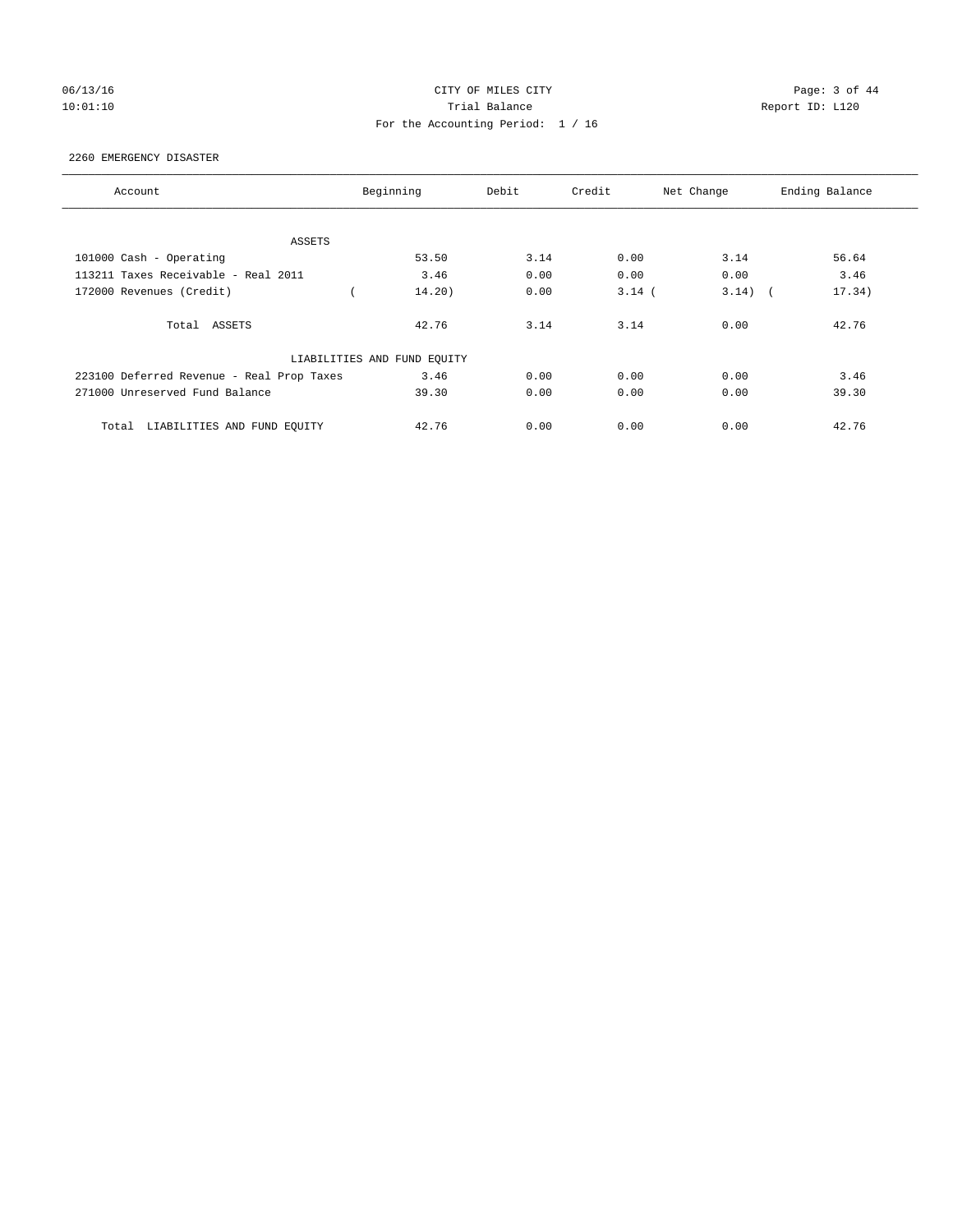## 06/13/16 CITY OF MILES CITY Page: 4 of 44 10:01:10 Trial Balance Report ID: L120 For the Accounting Period: 1 / 16

#### 2270 Health

| Account                              | Beginning                   | Debit    | Credit       | Net Change | Ending Balance            |
|--------------------------------------|-----------------------------|----------|--------------|------------|---------------------------|
|                                      |                             |          |              |            |                           |
| ASSETS                               |                             |          |              |            |                           |
| 101000 Cash - Operating              | 41,323.63                   | 0.00     | $2,750.00$ ( | 2,750.00   | 38,573.63                 |
| 172000 Revenues (Credit)             | 21,848.50)                  | 0.00     | 0.00         | 0.00       | 21,848.50)                |
| Total ASSETS                         | 19,475.13                   | 0.00     | $2,750.00$ ( | 2,750.00   | 16,725.13                 |
|                                      | LIABILITIES AND FUND EQUITY |          |              |            |                           |
| 202000 Accounts Payable              | 0.00                        | 2,750.00 | 2,750.00     | 0.00       | 0.00                      |
| 242000 Expenditures (Debit)          | 13,753.61)                  | 2,750.00 | 0.00(        | 2,750.00)  | 16, 503.61)<br>$\sqrt{2}$ |
| 271000 Unreserved Fund Balance       | 33, 228.74                  | 0.00     | 0.00         | 0.00       | 33, 228.74                |
| LIABILITIES AND FUND EQUITY<br>Total | 19,475.13                   | 5,500.00 | $2,750.00$ ( | 2,750.00   | 16,725.13                 |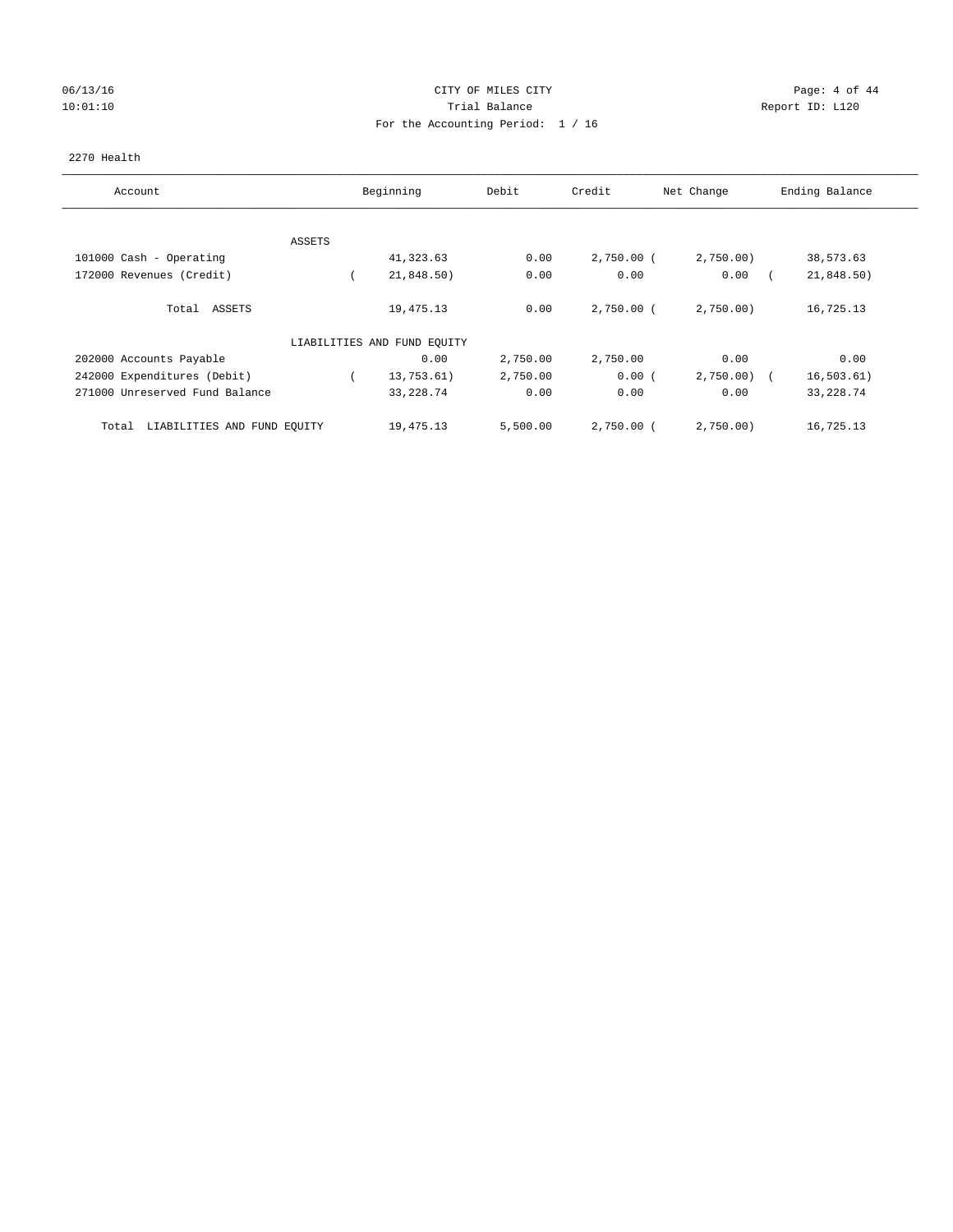# 06/13/16 Page: 5 of 44 10:01:10 Trial Balance Report ID: L120 For the Accounting Period: 1 / 16

## 2350 Local Government/Study Commission

| Account                                     | Beginning                   | Debit | Credit    | Net Change | Ending Balance |
|---------------------------------------------|-----------------------------|-------|-----------|------------|----------------|
|                                             |                             |       |           |            |                |
| ASSETS<br>101000 Cash - Operating           | 7,682.14                    | 71.79 | 0.11      | 71.68      | 7,753.82       |
| 113214 Taxes Receivable- Real 2014          | 36.89                       | 0.00  | 9.57(     | 9.57)      | 27.32          |
| 113215 Tax Receivables Real-2015            | 4,623.13)                   | 0.11  | $61.15$ ( | 61.04)     | 4,684.17)      |
| 115215 Taxes Receivable Personal-2015       | 5.97                        | 0.00  | $1.07$ (  | 1.07)      | 4.90           |
| 172000 Revenues (Credit)                    | 4,728.07)                   | 0.11  | 71.79 (   | 71.68)     | 4,799.75)      |
| Total ASSETS                                | 1,626.20)                   | 72.01 | 143.69 (  | $71.68$ (  | 1,697.88)      |
|                                             | LIABILITIES AND FUND EQUITY |       |           |            |                |
| 223100 Deferred Revenue - Real Prop Taxes ( | 4,586.24)                   | 70.72 | $0.11$ (  | 70.61)     | 4,656.85)      |
| 223200 Deferred Revenue - Pers Prop Taxes   | 5.97                        | 1.07  | 0.00(     | 1.07)      | 4.90           |
| 271000 Unreserved Fund Balance              | 2,954.07                    | 0.00  | 0.00      | 0.00       | 2,954.07       |
| LIABILITIES AND FUND EQUITY<br>Total        | 1,626.20)                   | 71.79 | $0.11$ (  | 71.68)     | 1,697.88)      |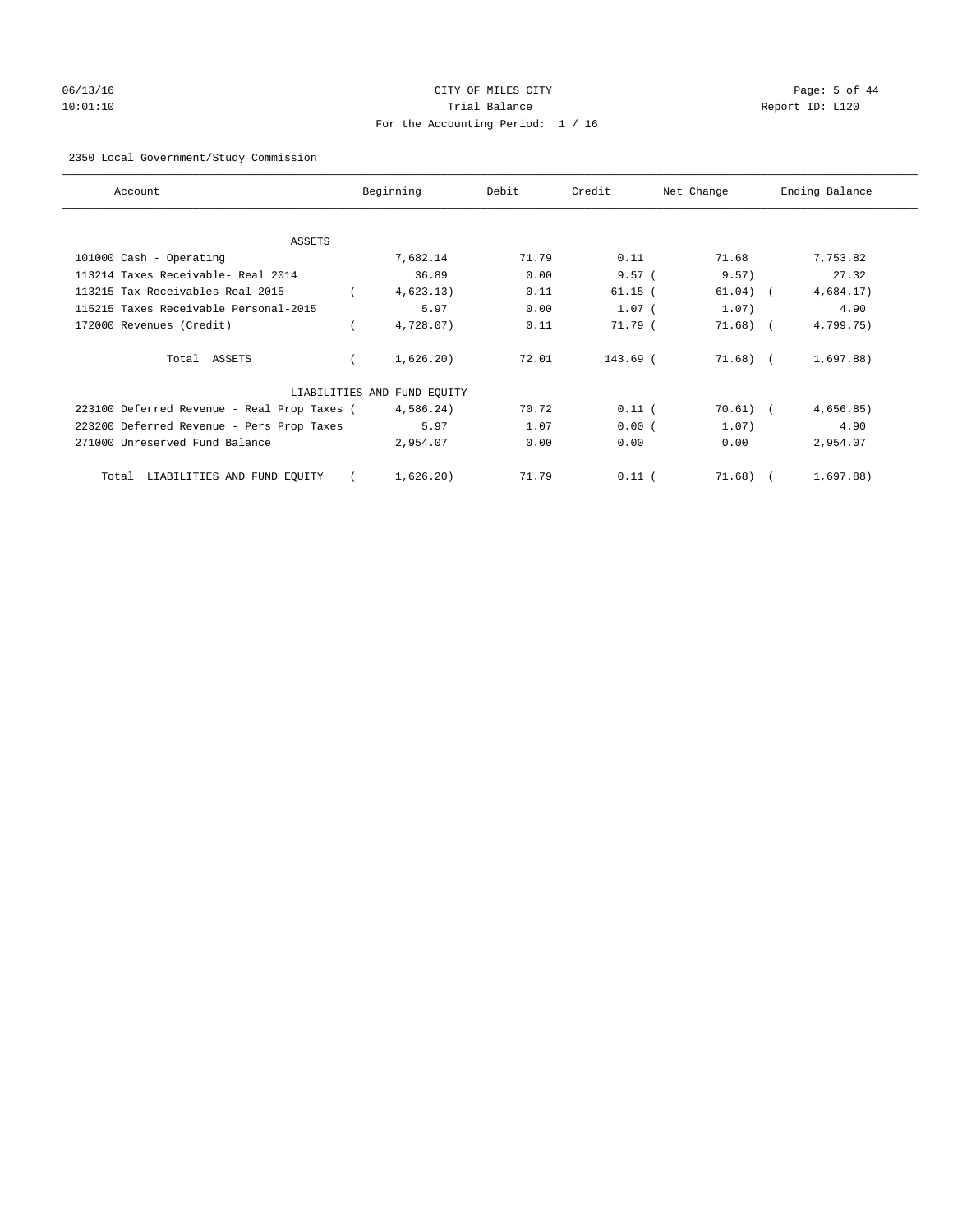# 06/13/16 CITY OF MILES CITY Page: 6 of 44 10:01:10 Trial Balance Report ID: L120 For the Accounting Period: 1 / 16

## 2372 Permissive Medical Levy

| Account                                     | Beginning                   | Debit    | Credit       | Net Change     | Ending Balance |
|---------------------------------------------|-----------------------------|----------|--------------|----------------|----------------|
| ASSETS                                      |                             |          |              |                |                |
| 101000 Cash - Operating                     | 8,389.26                    | 1,434.31 | 2.17         | 1,432.14       | 9,821.40       |
| 113211 Taxes Receivable - Real 2011         | 5.80)                       | 0.00     | 0.00         | 0.00           | 5.80)          |
| 113213 Tax Receivables Real-2013            | 72.83                       | 0.00     | 0.00         | 0.00           | 72.83          |
| 113214 Taxes Receivable- Real 2014          | 841.42                      | 0.00     | $218.21$ (   | 218.21)        | 623.21         |
| 113215 Tax Receivables Real-2015            | 89, 264. 24)                | 2.17     | 1,180.76 (   | $1,178.59$ (   | 90, 442.83)    |
| 115214 Taxes Receivable Personal 2014       | 0.01)                       | 0.00     | 0.00         | 0.00           | 0.01)          |
| 115215 Taxes Receivable Personal-2015       | 135.92                      | 0.00     | $24.34$ (    | 24.34)         | 111.58         |
| 172000 Revenues (Credit)                    | 91,794.26)                  | 2.17     | $1,434.31$ ( | $1,432.14$ (   | 93,226.40)     |
| Total ASSETS                                | 171,624.88)                 | 1,438.65 | 2,859.79 (   | $1,421.14$ ) ( | 173,046.02)    |
|                                             | LIABILITIES AND FUND EQUITY |          |              |                |                |
| 223100 Deferred Revenue - Real Prop Taxes ( | 88, 355, 82)                | 1,398.97 | $2.17-1$     | $1,396.80$ (   | 89,752.62)     |
| 223200 Deferred Revenue - Pers Prop Taxes   | 133.31                      | 24.34    | 0.00(        | 24.34)         | 108.97         |
| 242000 Expenditures (Debit)                 | 83,405.00)                  | 0.00     | 0.00         | 0.00           | 83,405.00)     |
| 271000 Unreserved Fund Balance              | 2.63                        | 0.00     | 0.00         | 0.00           | 2.63           |
| Total LIABILITIES AND FUND EQUITY           | 171,624.88)                 | 1,423.31 | 2.17(        | 1,421.14)      | 173,046.02)    |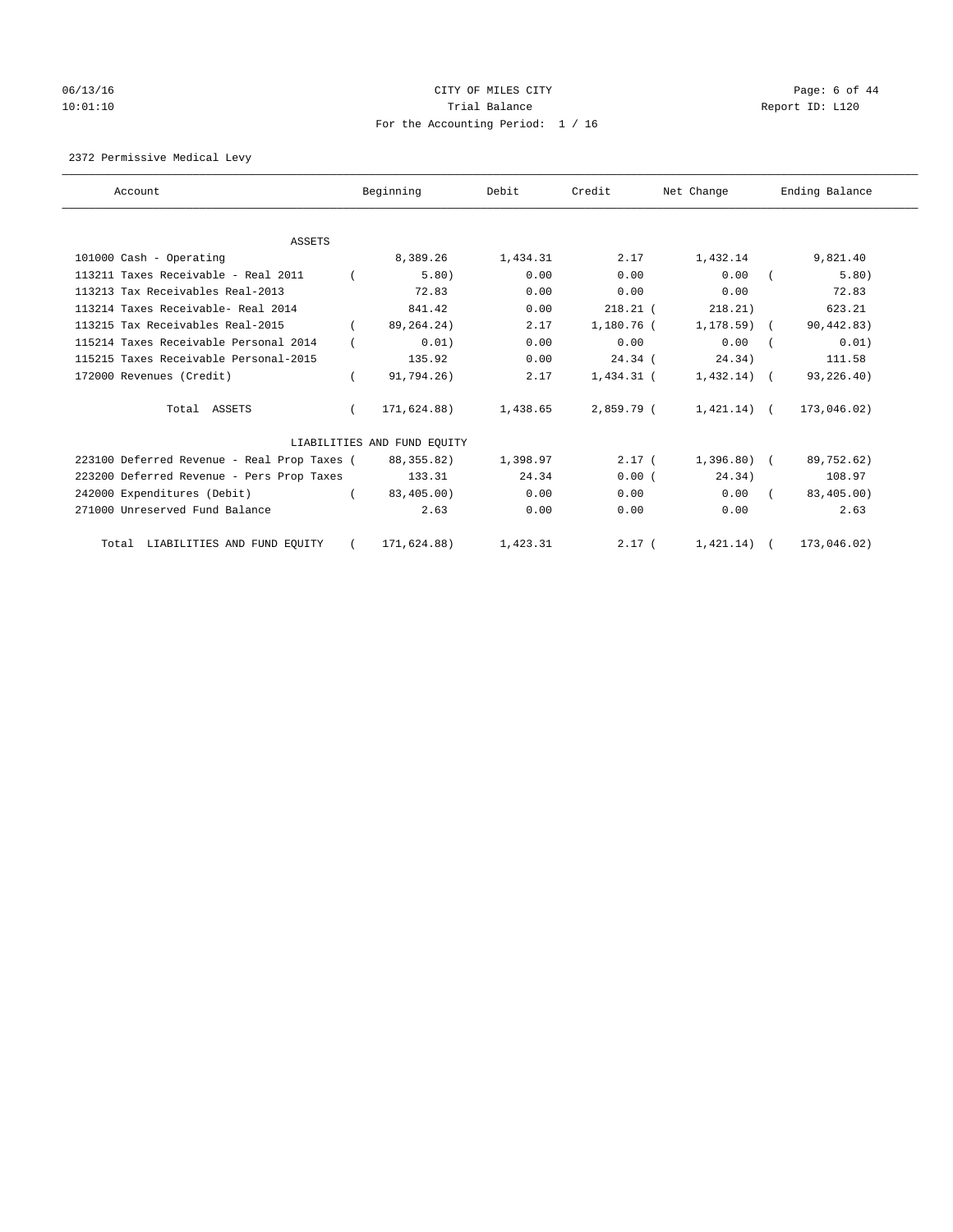## 06/13/16 CITY OF MILES CITY Page: 7 of 44 10:01:10 Trial Balance Report ID: L120 For the Accounting Period: 1 / 16

#### 2394 BUILDING CODE ENFORCEMENT

| Account                              |        | Beginning                   | Debit    | Credit        | Net Change   | Ending Balance |
|--------------------------------------|--------|-----------------------------|----------|---------------|--------------|----------------|
|                                      |        |                             |          |               |              |                |
|                                      | ASSETS |                             |          |               |              |                |
| 101000 Cash - Operating              |        | 110,030.48                  | 5,125.10 | 5,100.46      | 24.64        | 110,055.12     |
| 172000 Revenues (Credit)             |        | 40,389.81)                  | 0.00     | $5,125.10$ (  | $5,125.10$ ( | 45, 514.91)    |
| Total ASSETS                         |        | 69,640.67                   | 5,125.10 | $10,225.56$ ( | 5,100.46)    | 64,540.21      |
|                                      |        | LIABILITIES AND FUND EQUITY |          |               |              |                |
| 202000 Accounts Payable              |        | 0.00                        | 3,612.77 | 3,612.77      | 0.00         | 0.00           |
| 242000 Expenditures (Debit)          |        | 38,181.07)                  | 5,100.46 | 0.00(         | $5,100.46$ ( | 43, 281.53)    |
| 271000 Unreserved Fund Balance       |        | 107,821.74                  | 0.00     | 0.00          | 0.00         | 107,821.74     |
| LIABILITIES AND FUND EQUITY<br>Total |        | 69,640.67                   | 8,713.23 | $3,612.77$ (  | 5,100.46)    | 64,540.21      |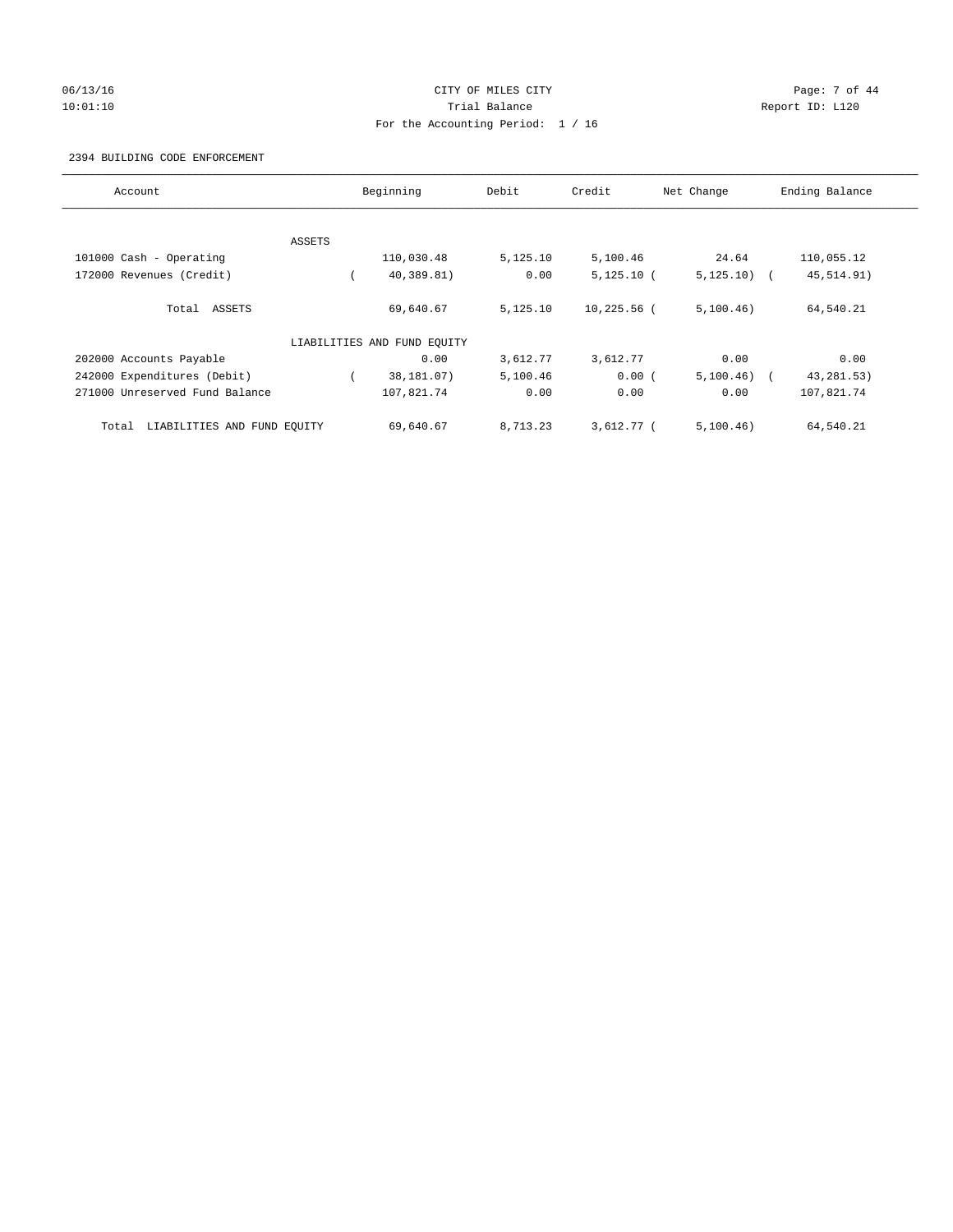# 06/13/16 CITY OF MILES CITY Page: 8 of 44 10:01:10 Trial Balance Report ID: L120 For the Accounting Period: 1 / 16

2400 LTG M D#165-(Gen City)

| Account                                    | Beginning                   | Debit     | Credit      | Net Change    | Ending Balance |
|--------------------------------------------|-----------------------------|-----------|-------------|---------------|----------------|
| ASSETS                                     |                             |           |             |               |                |
| 101000 Cash - Operating                    | 96,148.58                   | 1,796.79  | 43,903.25 ( | 42,106.46)    | 54,042.12      |
| 118130 Special Assessments Receivable 2013 | 189.05                      | 0.00      | 0.00        | 0.00          | 189.05         |
| 118140 Special Assessments Receivables-201 | 1,512.79                    | 0.00      | 297.38 (    | 297.38)       | 1,215.41       |
| 118150 Special Assessments Receivables-201 | 71,260.90                   | 0.00      | 1,453.34 (  | 1,453.34)     | 69,807.56      |
| 172000 Revenues (Credit)                   | 101,280.57)                 | 0.00      | 1,796.79 (  | $1,796.79$ (  | 103,077.36)    |
| Total ASSETS                               | 67,830.75                   | 1,796.79  | 47,450.76 ( | 45,653.97)    | 22,176.78      |
|                                            | LIABILITIES AND FUND EQUITY |           |             |               |                |
| 202000 Accounts Payable                    | 0.00                        | 43,903.25 | 43,903.25   | 0.00          | 0.00           |
| 223000 Deferred Revenue/Uncollected Taxes  | 72,964.10                   | 1,750.72  | 0.00(       | 1,750.72)     | 71,213.38      |
| 242000 Expenditures (Debit)                | 56,627.06)                  | 43,903.25 | 0.00(       | $43,903.25$ ( | 100, 530.31)   |
| 271000 Unreserved Fund Balance             | 51,493.71                   | 0.00      | 0.00        | 0.00          | 51,493.71      |
| LIABILITIES AND FUND EQUITY<br>Total       | 67,830.75                   | 89,557.22 | 43,903.25 ( | 45,653.97)    | 22,176.78      |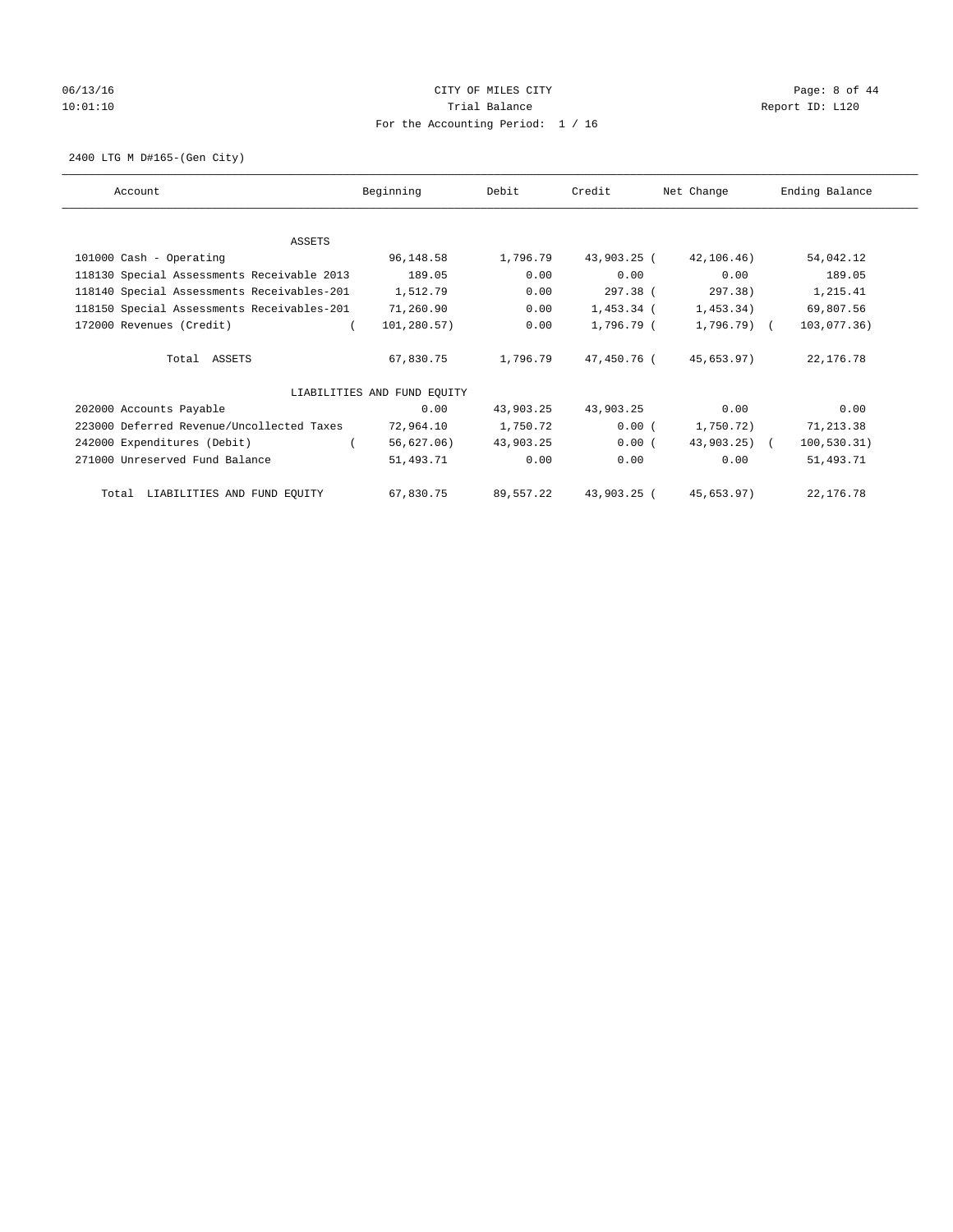# 06/13/16 CITY OF MILES CITY Page: 9 of 44 10:01:10 Trial Balance Report ID: L120 For the Accounting Period: 1 / 16

#### 2420 LTG M D#167-(MilesAddn Etc)

| Account                                    | Beginning                   | Debit     | Credit     | Net Change    | Ending Balance |
|--------------------------------------------|-----------------------------|-----------|------------|---------------|----------------|
| ASSETS                                     |                             |           |            |               |                |
| 101000 Cash - Operating                    | 21,014.45                   | 454.53    | 7,397.77 ( | 6, 943.24)    | 14,071.21      |
| 118140 Special Assessments Receivables-201 | 148.18                      | 0.00      | $80.56$ (  | 80.56)        | 67.62          |
| 118150 Special Assessments Receivables-201 | 14,476.54                   | 0.00      | $361.90$ ( | 361.90)       | 14, 114.64     |
| 172000 Revenues (Credit)                   | 17,991.49)                  | 0.00      | 454.53 (   | 454.53)       | 18,446.02)     |
| Total ASSETS                               | 17,647.68                   | 454.53    | 8,294.76 ( | 7,840.23)     | 9,807.45       |
|                                            | LIABILITIES AND FUND EQUITY |           |            |               |                |
| 202000 Accounts Payable                    | 0.00                        | 7,397.77  | 7,397.77   | 0.00          | 0.00           |
| 223000 Deferred Revenue/Uncollected Taxes  | 14,624.72                   | 442.46    | 0.00(      | 442.46)       | 14, 182. 26    |
| 242000 Expenditures (Debit)                | 9,680.63)                   | 7,397.77  | 0.00(      | $7,397.77)$ ( | 17,078.40)     |
| 271000 Unreserved Fund Balance             | 12,703.59                   | 0.00      | 0.00       | 0.00          | 12,703.59      |
| LIABILITIES AND FUND EQUITY<br>Total       | 17,647.68                   | 15,238.00 | 7,397.77 ( | 7,840.23)     | 9,807.45       |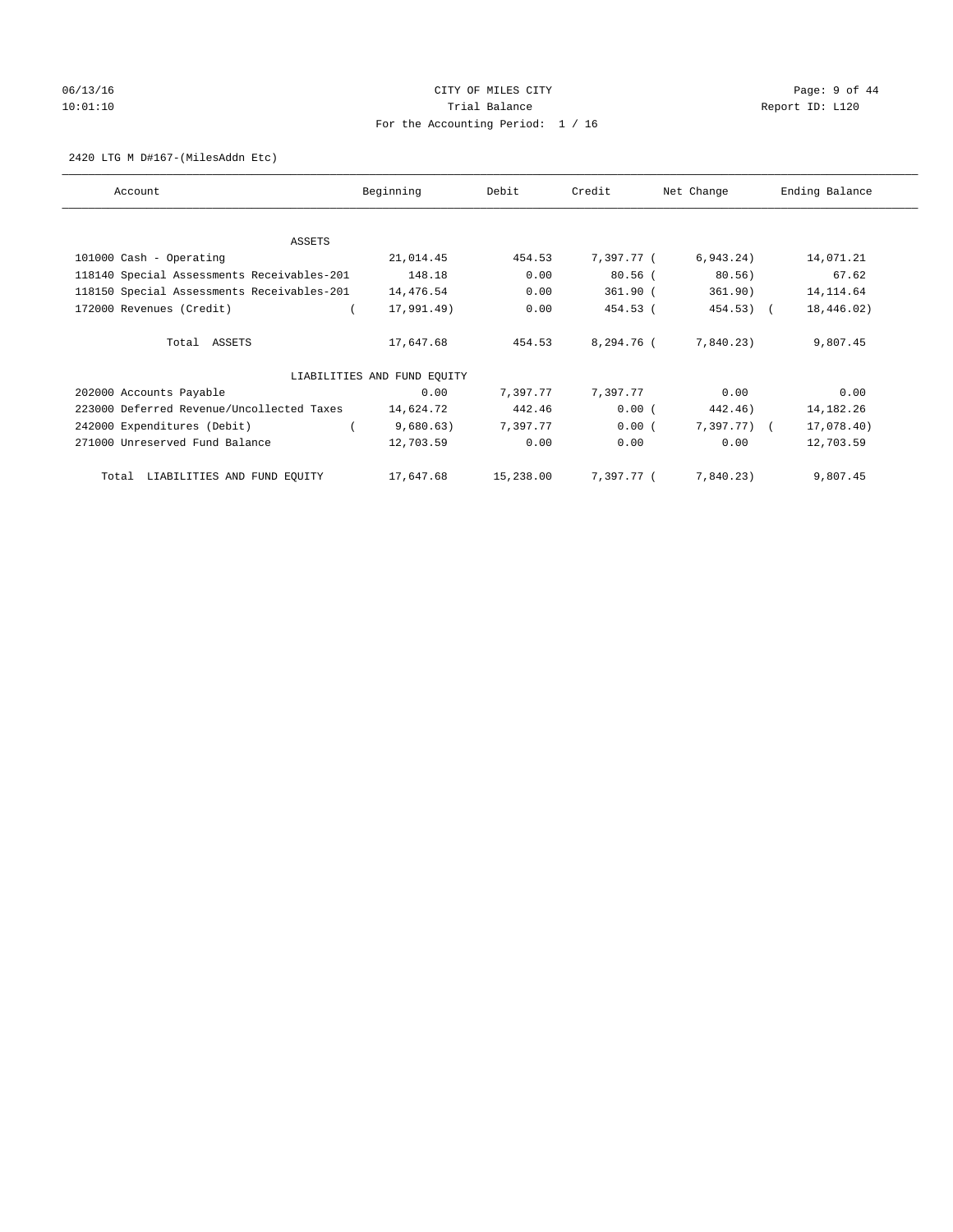# 06/13/16 Page: 10 of 44 10:01:10 **Trial Balance Trial Balance Report ID:** L120 For the Accounting Period: 1 / 16

#### 2430 LTG M D#171-(Balsam Est)

| Account                                    | Beginning                   | Debit  | Credit   | Net Change | Ending Balance |
|--------------------------------------------|-----------------------------|--------|----------|------------|----------------|
| ASSETS                                     |                             |        |          |            |                |
| 101000 Cash - Operating                    | 1,795.90                    | 0.00   | 384.27 ( | 384.27)    | 1,411.63       |
| 118150 Special Assessments Receivables-201 | 1,982.38                    | 0.00   | 0.00     | 0.00       | 1,982.38       |
| 172000 Revenues (Credit)                   | 2,285.37)                   | 0.00   | 0.00     | 0.00       | 2,285.37)      |
| Total ASSETS                               | 1,492.91                    | 0.00   | 384.27 ( | 384.27)    | 1,108.64       |
|                                            | LIABILITIES AND FUND EQUITY |        |          |            |                |
| 202000 Accounts Payable                    | 0.00                        | 384.27 | 384.27   | 0.00       | 0.00           |
| 223000 Deferred Revenue/Uncollected Taxes  | 1,982.38                    | 0.00   | 0.00     | 0.00       | 1,982.38       |
| 242000 Expenditures (Debit)                | 2, 209.28                   | 384.27 | 0.00(    | 384.27) (  | 2, 593.55      |
| 271000 Unreserved Fund Balance             | 1,719.81                    | 0.00   | 0.00     | 0.00       | 1,719.81       |
| LIABILITIES AND FUND EQUITY<br>Total       | 1,492.91                    | 768.54 | 384.27 ( | 384.27)    | 1,108.64       |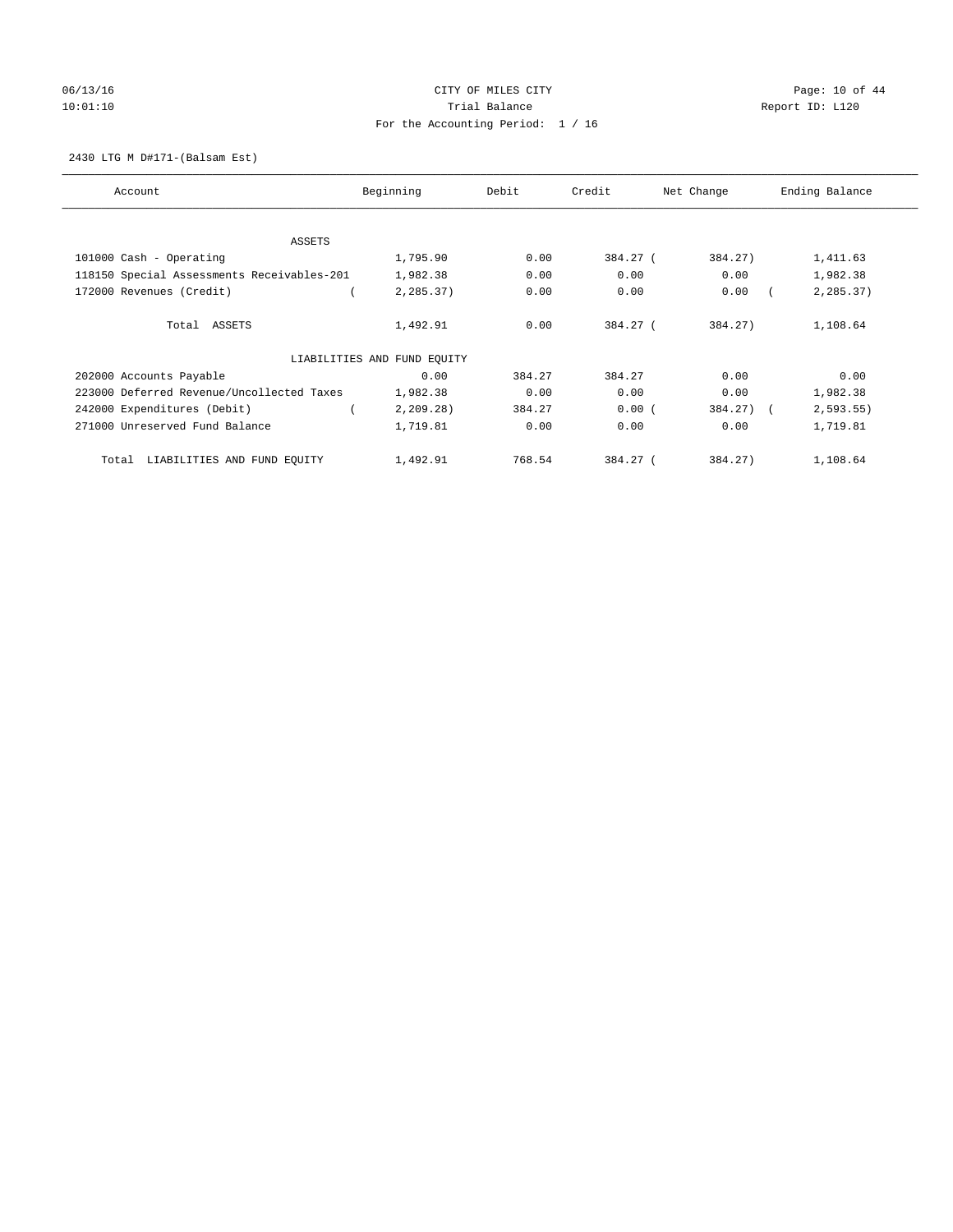# 06/13/16 Page: 11 of 44 10:01:10 **Trial Balance Trial Balance Report ID:** L120 For the Accounting Period: 1 / 16

2440 LTG M D#172-(Main Str)

| Account                                    | Beginning                   | Debit    | Credit       | Net Change   | Ending Balance |
|--------------------------------------------|-----------------------------|----------|--------------|--------------|----------------|
| <b>ASSETS</b>                              |                             |          |              |              |                |
| 101000 Cash - Operating                    | 14, 212.48                  | 340.11   | $3,618.39$ ( | 3, 278.28)   | 10,934.20      |
| 118140 Special Assessments Receivables-201 | 291.15                      | 0.00     | 0.00         | 0.00         | 291.15         |
| 118150 Special Assessments Receivables-201 | 7,138.77                    | 0.00     | 335.79 (     | 335.79)      | 6,802.98       |
| 172000 Revenues (Credit)                   | 10, 343.13)                 | 0.00     | $340.11$ (   | $340.11)$ (  | 10,683.24)     |
|                                            |                             |          |              |              |                |
| Total ASSETS                               | 11,299.27                   | 340.11   | 4,294.29 (   | 3,954.18)    | 7,345.09       |
|                                            | LIABILITIES AND FUND EQUITY |          |              |              |                |
| 202000 Accounts Payable                    | 0.00                        | 3,618.39 | 3,618.39     | 0.00         | 0.00           |
| 223000 Deferred Revenue/Uncollected Taxes  | 7,429.92                    | 335.79   | 0.00(        | 335.79)      | 7,094.13       |
| 242000 Expenditures (Debit)                | 3,356.87)                   | 3,618.39 | 0.00(        | $3,618.39$ ( | 6, 975.26)     |
| 271000 Unreserved Fund Balance             | 7,226.22                    | 0.00     | 0.00         | 0.00         | 7,226.22       |
| LIABILITIES AND FUND EQUITY<br>Total       | 11,299.27                   | 7,572.57 | $3,618.39$ ( | 3,954.18)    | 7,345.09       |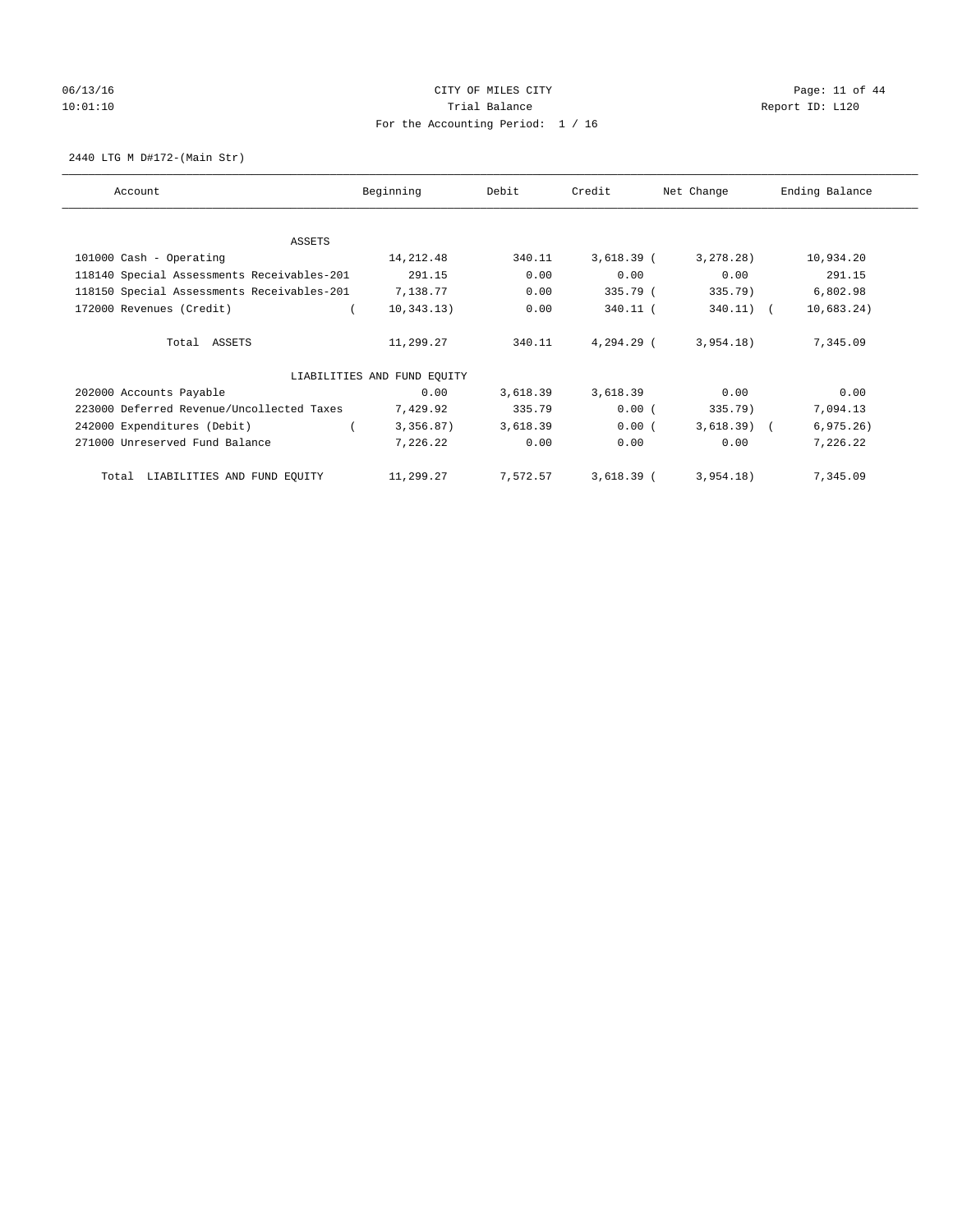# 06/13/16 Page: 12 of 44 10:01:10 **Trial Balance Trial Balance Report ID:** L120 For the Accounting Period: 1 / 16

2450 LTG M D#195-(SG-Trico)

| Account                                    | Beginning                   | Debit  | Credit     | Net Change  | Ending Balance |
|--------------------------------------------|-----------------------------|--------|------------|-------------|----------------|
| ASSETS                                     |                             |        |            |             |                |
| 101000 Cash - Operating                    | 3,590.30                    | 30.33  | 401.84 (   | 371.51)     | 3,218.79       |
| 118150 Special Assessments Receivables-201 | 2,646.04                    | 0.00   | 29.94(     | 29.94)      | 2,616.10       |
| 172000 Revenues (Credit)                   | 2,711.90)                   | 0.00   | 30.33(     | $30.33)$ (  | 2,742.23)      |
| Total ASSETS                               | 3,524.44                    | 30.33  | $462.11$ ( | 431.78)     | 3,092.66       |
|                                            | LIABILITIES AND FUND EQUITY |        |            |             |                |
| 202000 Accounts Payable                    | 0.00                        | 401.84 | 401.84     | 0.00        | 0.00           |
| 223000 Deferred Revenue/Uncollected Taxes  | 2,646.04                    | 29.94  | 0.00(      | 29.94)      | 2,616.10       |
| 242000 Expenditures (Debit)                | 2,454.94)                   | 401.84 | 0.00(      | $401.84)$ ( | 2,856.78)      |
| 271000 Unreserved Fund Balance             | 3,333.34                    | 0.00   | 0.00       | 0.00        | 3,333.34       |
| LIABILITIES AND FUND EQUITY<br>Total       | 3,524.44                    | 833.62 | 401.84 (   | 431.78)     | 3,092.66       |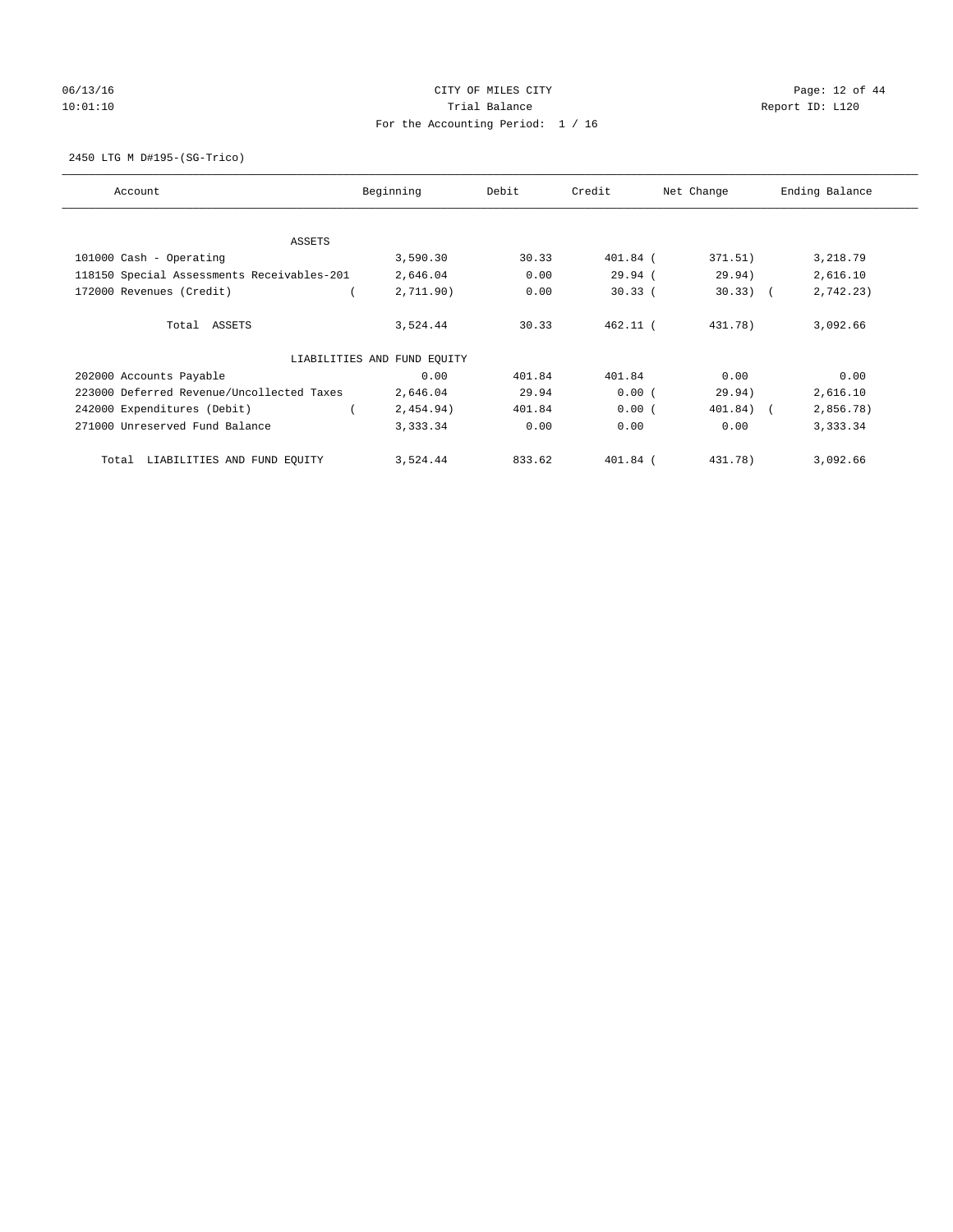# 06/13/16 Page: 13 of 44 10:01:10 **Trial Balance Trial Balance Report ID:** L120 For the Accounting Period: 1 / 16

2470 LTG M D#202-(SG-MDU&NV)

| Account                                    | Beginning                   | Debit    | Credit     | Net Change   | Ending Balance |
|--------------------------------------------|-----------------------------|----------|------------|--------------|----------------|
|                                            |                             |          |            |              |                |
| ASSETS<br>101000 Cash - Operating          | 4,972.61                    | 134.79   | 1,742.60 ( | 1,607.81)    | 3,364.80       |
| 118140 Special Assessments Receivables-201 | 144.00                      | 0.00     | 0.00       | 0.00         | 144.00         |
| 118150 Special Assessments Receivables-201 | 3,566.23                    | 0.00     | 133.08 (   | 133.08)      | 3,433.15       |
| 172000 Revenues (Credit)                   | 4,207.17)                   | 0.00     | 134.79 (   | 134.79) (    | 4,341.96)      |
|                                            |                             |          |            |              |                |
| Total ASSETS                               | 4,475.67                    | 134.79   | 2,010.47 ( | 1,875.68)    | 2,599.99       |
|                                            |                             |          |            |              |                |
|                                            | LIABILITIES AND FUND EQUITY |          |            |              |                |
| 202000 Accounts Payable                    | 0.00                        | 1,742.60 | 1,742.60   | 0.00         | 0.00           |
| 223000 Deferred Revenue/Uncollected Taxes  | 3,710.23                    | 133.08   | 0.00(      | 133.08)      | 3,577.15       |
| 242000 Expenditures (Debit)                | 2, 272.45)                  | 1,742.60 | 0.00(      | $1,742.60$ ( | 4,015.05)      |
| 271000 Unreserved Fund Balance             | 3,037.89                    | 0.00     | 0.00       | 0.00         | 3,037.89       |
|                                            |                             |          |            |              |                |
| LIABILITIES AND FUND EQUITY<br>Total       | 4,475.67                    | 3,618.28 | 1,742.60 ( | 1,875.68)    | 2,599.99       |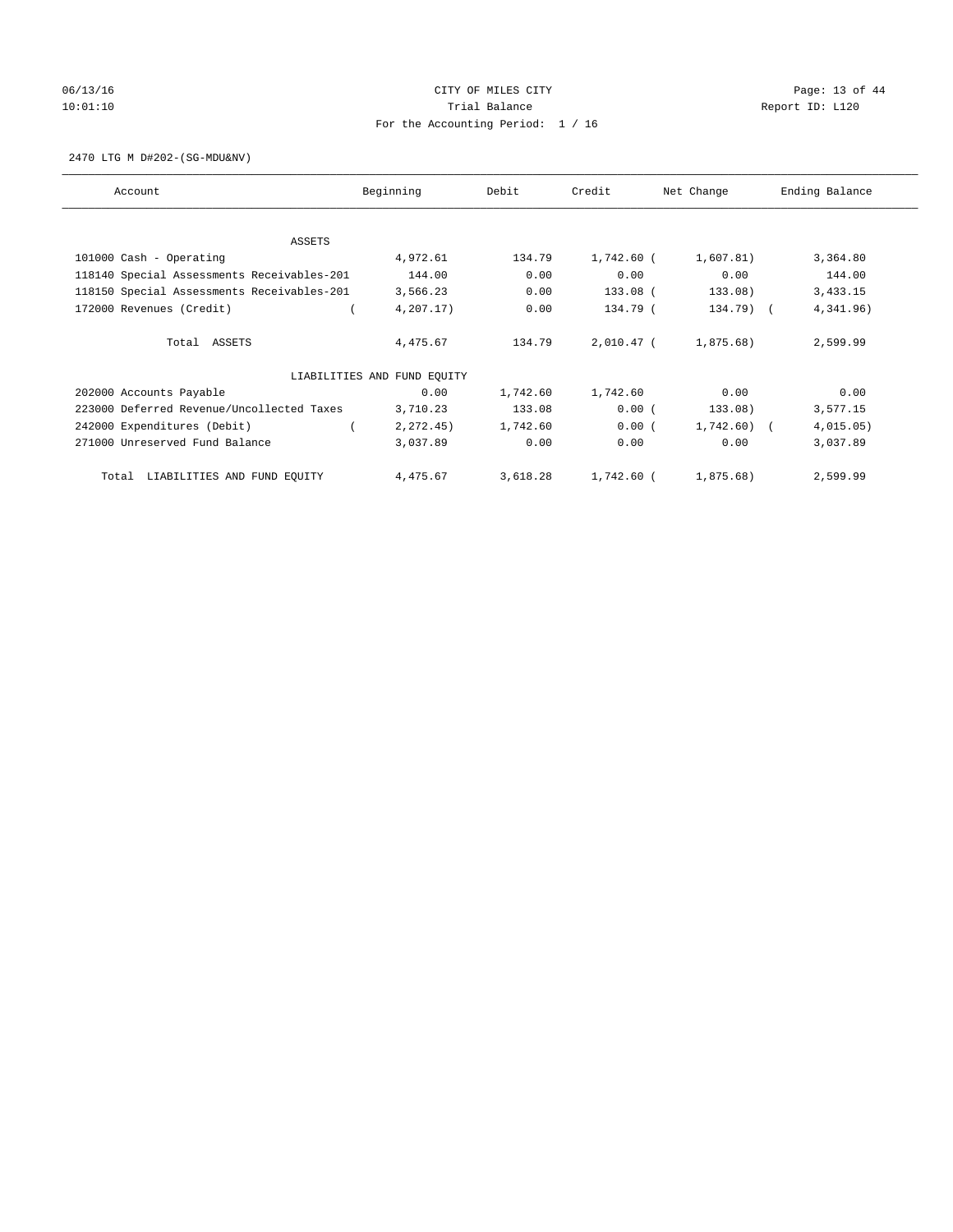# 06/13/16 Page: 14 of 44 10:01:10 **Trial Balance Trial Balance Report ID:** L120 For the Accounting Period: 1 / 16

#### 2480 LTG M M#173-(Milestown Estates)

| Account                                    | Beginning                   | Debit    | Credit     | Net Change  | Ending Balance |
|--------------------------------------------|-----------------------------|----------|------------|-------------|----------------|
| ASSETS                                     |                             |          |            |             |                |
| 101000 Cash - Operating                    | 2,261.37                    | 66.55    | $520.04$ ( | 453.49)     | 1,807.88       |
| 118150 Special Assessments Receivables-201 | 438.74                      | 0.00     | 65.70 (    | 65.70)      | 373.04         |
| 172000 Revenues (Credit)                   | 1,383.65)                   | 0.00     | $66.55$ (  | $66.55)$ (  | 1,450.20)      |
| Total ASSETS                               | 1,316.46                    | 66.55    | $652.29$ ( | 585.74)     | 730.72         |
|                                            | LIABILITIES AND FUND EQUITY |          |            |             |                |
| 202000 Accounts Payable                    | 0.00                        | 520.04   | 520.04     | 0.00        | 0.00           |
| 223000 Deferred Revenue/Uncollected Taxes  | 438.74                      | 65.70    | 0.00(      | 65.70)      | 373.04         |
| 242000 Expenditures (Debit)                | 449.23)                     | 520.04   | 0.00(      | $520.04)$ ( | 969.27)        |
| 271000 Unreserved Fund Balance             | 1,326.95                    | 0.00     | 0.00       | 0.00        | 1,326.95       |
| LIABILITIES AND FUND EQUITY<br>Total       | 1,316.46                    | 1,105.78 | $520.04$ ( | 585.74)     | 730.72         |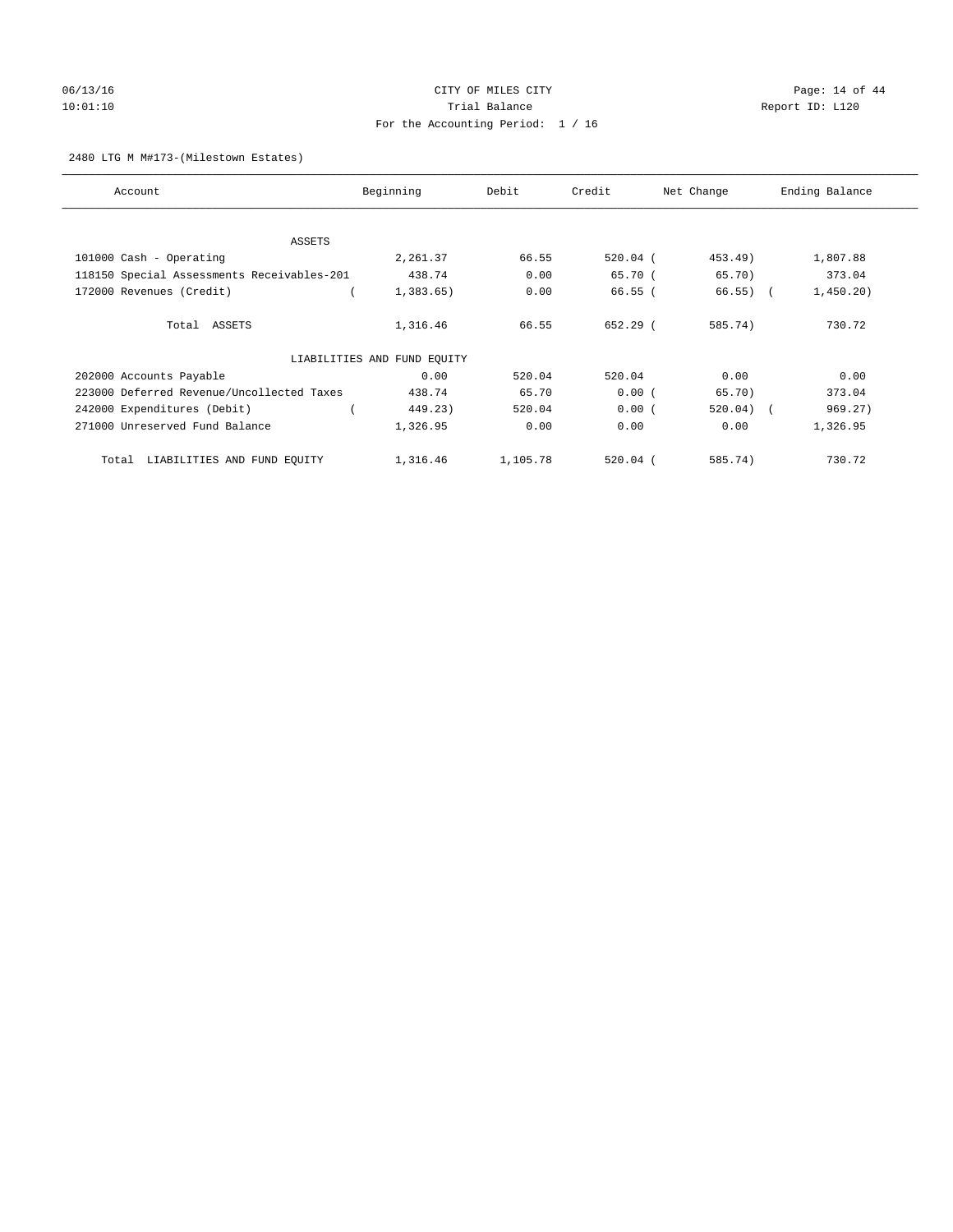# 06/13/16 Page: 15 of 44 10:01:10 **Trial Balance Trial Balance Report ID:** L120 For the Accounting Period: 1 / 16

2510 STR MAINT DIST #204

| Account                                    | Beginning                   | Debit     | Credit      | Net Change      | Ending Balance |
|--------------------------------------------|-----------------------------|-----------|-------------|-----------------|----------------|
|                                            |                             |           |             |                 |                |
| ASSETS                                     |                             |           |             |                 |                |
| 101000 Cash - Operating                    | 640,069.28                  | 10,255.13 | 54,809.41 ( | 44,554.28)      | 595,515.00     |
| 118130 Special Assessments Receivable 2013 | 838.40                      | 0.00      | 0.00        | 0.00            | 838.40         |
| 118140 Special Assessments Receivables-201 | 5,866.62                    | 0.00      | 1,535.52 (  | 1,535.52)       | 4,331.10       |
| 118150 Special Assessments Receivables-201 | 442,935.90                  | 0.00      | 8,291.59 (  | 8,291.59)       | 434,644.31     |
| 172000 Revenues (Credit)                   | 657,034.35)                 | 0.00      | 10,075.13 ( | $10,075.13)$ (  | 667,109.48)    |
| Total ASSETS                               | 432,675.85                  | 10,255.13 | 74,711.65 ( | 64,456.52)      | 368, 219.33    |
|                                            | LIABILITIES AND FUND EOUITY |           |             |                 |                |
| 202000 Accounts Payable                    | 54,406.55                   | 25,670.47 | 25,670.47   | 0.00            | 54,406.55      |
| 223000 Deferred Revenue/Uncollected Taxes  | 449,640.93                  | 9,827.11  | 0.00(       | 9,827.11)       | 439,813.82     |
| 242000 Expenditures (Debit)                | 384,337.36)                 | 54,809.41 | 180.00 (    | $54,629.41$ ) ( | 438,966.77)    |
| 271000 Unreserved Fund Balance             | 312,965.73                  | 0.00      | 0.00        | 0.00            | 312,965.73     |
| LIABILITIES AND FUND EQUITY<br>Total       | 432,675.85                  | 90,306.99 | 25,850.47 ( | 64,456.52)      | 368, 219.33    |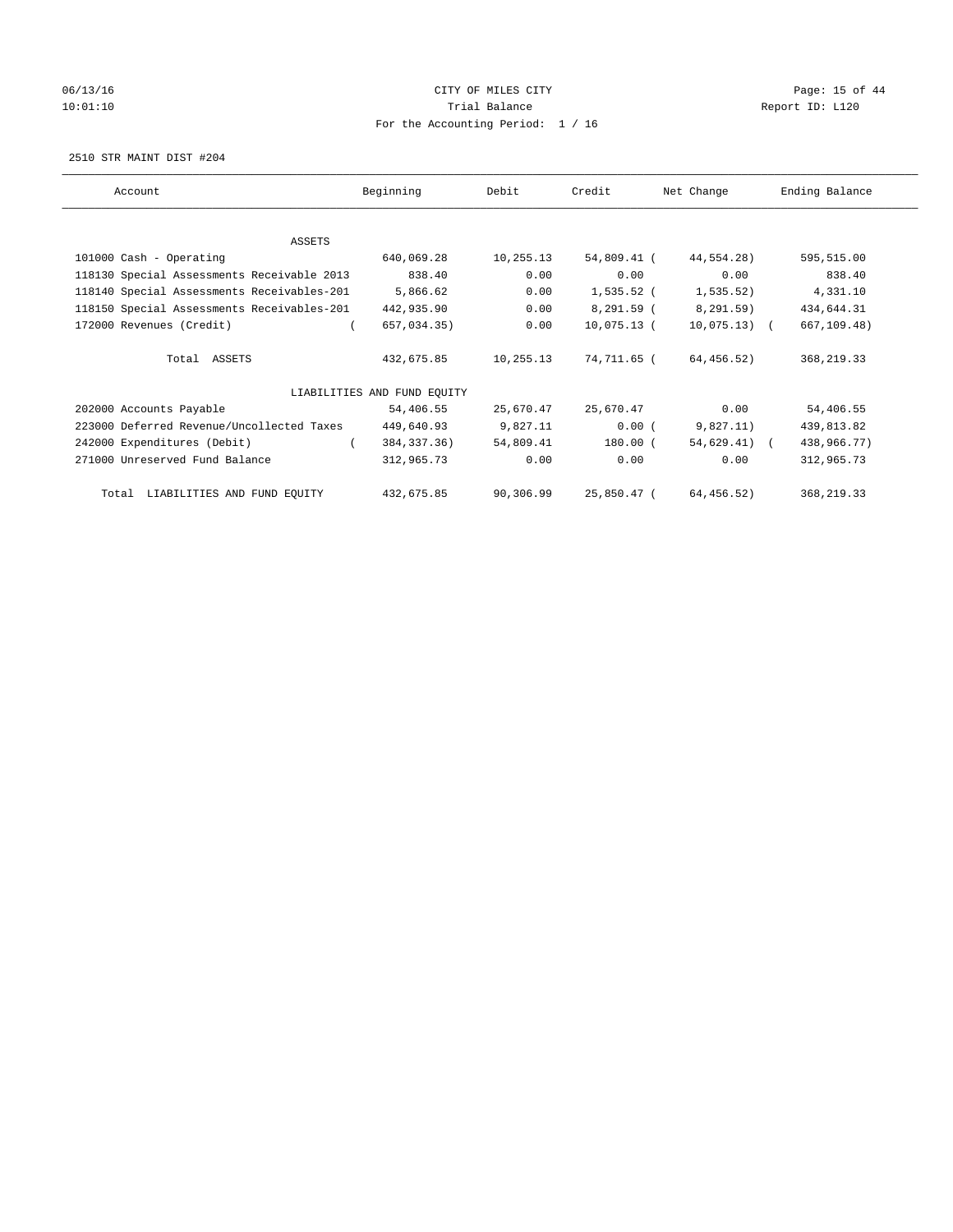# 06/13/16 Page: 16 of 44 10:01:10 **Trial Balance Trial Balance Report ID:** L120 For the Accounting Period: 1 / 16

2520 STR MAINT DIST #205

| Account                                    | Beginning                   | Debit      | Credit                  | Net Change    | Ending Balance |
|--------------------------------------------|-----------------------------|------------|-------------------------|---------------|----------------|
|                                            |                             |            |                         |               |                |
| ASSETS                                     |                             |            |                         |               |                |
| 101000 Cash - Operating                    | 312,338.60                  | 2,729.19   | 260,014.18 (            | 257,284.99)   | 55,053.61      |
| 118130 Special Assessments Receivable 2013 | 895.54                      | 0.00       | 0.00                    | 0.00          | 895.54         |
| 118140 Special Assessments Receivables-201 | 4,214.30                    | 0.00       | 328.91 (                | 328.91)       | 3,885.39       |
| 118150 Special Assessments Receivables-201 | 100,051.09                  | 0.00       | 2,295.47 (              | 2,295.47)     | 97,755.62      |
| 172000 Revenues (Credit)                   | 166,809.63)                 | 0.00       | $2,684.19$ (            | $2,684.19$ (  | 169, 493.82)   |
| Total ASSETS                               | 250,689.90                  | 2,729.19   | 265,322.75 (            | 262,593.56) ( | 11,903.66)     |
|                                            | LIABILITIES AND FUND EQUITY |            |                         |               |                |
| 202000 Accounts Payable                    | 0.00                        | 250,751.68 | 250,751.68              | 0.00          | 0.00           |
| 223000 Deferred Revenue/Uncollected Taxes  | 105,160.77                  | 2,624.38   | 0.00(                   | 2,624.38)     | 102,536.39     |
| 242000 Expenditures (Debit)                | $104,588.45$ )              | 260,014.18 | 45.00(                  | 259,969.18) ( | 364, 557.63)   |
| 271000 Unreserved Fund Balance             | 250,117.58                  | 0.00       | 0.00                    | 0.00          | 250, 117.58    |
| Total LIABILITIES AND FUND EQUITY          | 250,689.90                  |            | 513,390.24 250,796.68 ( | 262,593.56) ( | 11,903.66)     |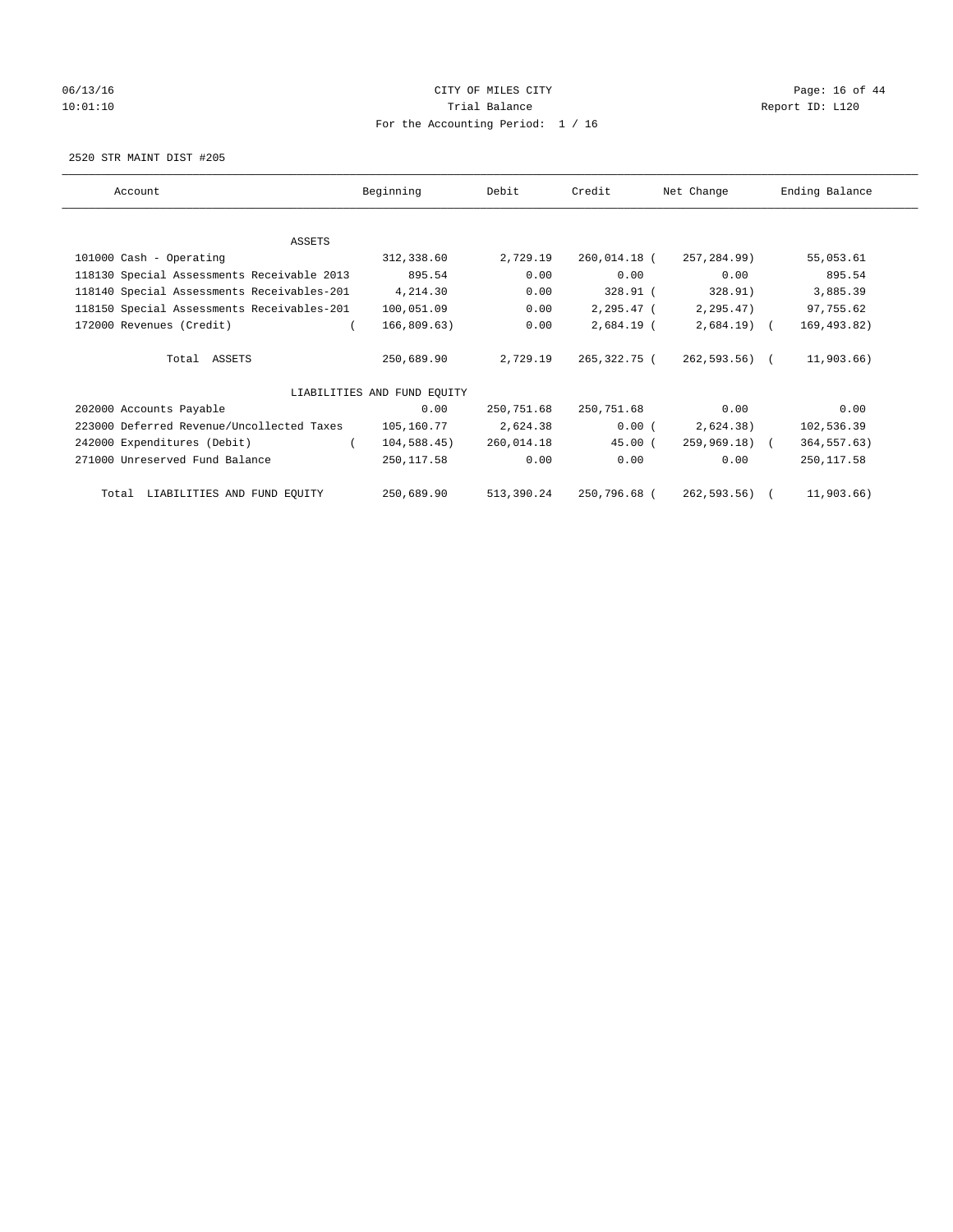# 06/13/16 Page: 17 of 44 10:01:10 **Trial Balance Trial Balance Report ID:** L120 For the Accounting Period: 1 / 16

#### 2540 STR MAINT DIST#207-(MILESTOWN ESTATES)

| Account                                    | Beginning                   | Debit  | Credit   | Net Change   | Ending Balance |
|--------------------------------------------|-----------------------------|--------|----------|--------------|----------------|
|                                            |                             |        |          |              |                |
| ASSETS                                     |                             |        |          |              |                |
| 101000 Cash - Operating                    | 4,133.29                    | 238.78 | 422.00 ( | 183.22)      | 3,950.07       |
| 118150 Special Assessments Receivables-201 | 1,754.82                    | 0.00   | 235.76 ( | 235.76)      | 1,519.06       |
| 172000 Revenues (Credit)                   | 5,002.64)                   | 0.00   | 238.78 ( | 238.78) (    | 5, 241.42)     |
| Total ASSETS                               | 885.47                      | 238.78 | 896.54 ( | 657.76)      | 227.71         |
|                                            | LIABILITIES AND FUND EQUITY |        |          |              |                |
| 223000 Deferred Revenue/Uncollected Taxes  | 1,754.82                    | 235.76 | 0.00(    | 235.76)      | 1,519.06       |
| 242000 Expenditures (Debit)                | 2,731.33)                   | 422.00 | 0.00(    | $422.00$ ) ( | 3, 153.33)     |
| 271000 Unreserved Fund Balance             | 1,861.98                    | 0.00   | 0.00     | 0.00         | 1,861.98       |
| Total LIABILITIES AND FUND EQUITY          | 885.47                      | 657.76 | 0.00(    | 657.76)      | 227.71         |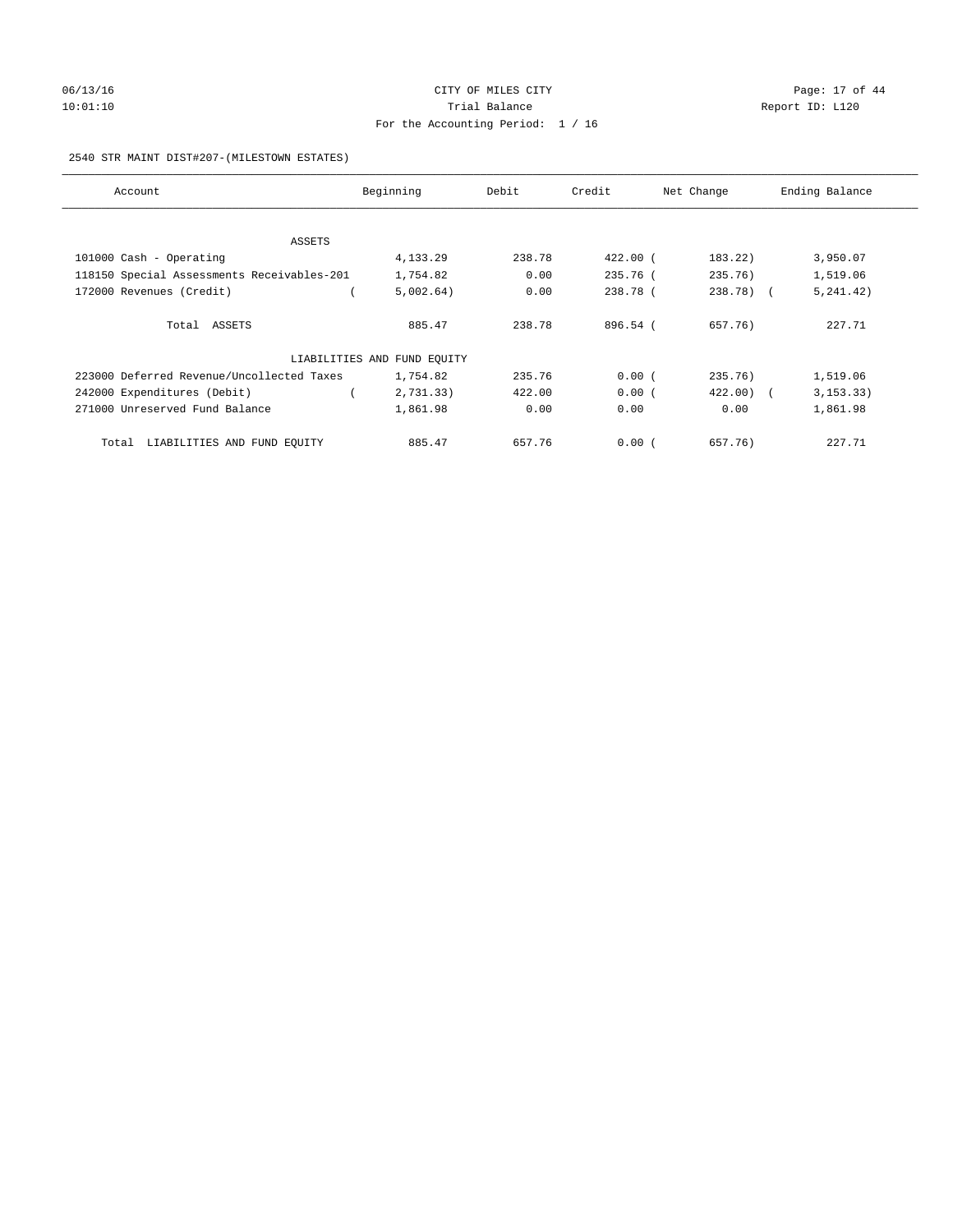| 06/13/16 |  |
|----------|--|
| 10:01:10 |  |

## CITY OF MILES CITY CONTROL CONTROL CITY CONTROL PAGE: 18 of 44 Prial Balance **Report ID:** L120 For the Accounting Period: 1 / 16

#### 2701 Fire Grants

| Account                           | Beginning                   | Debit | Credit | Net Change | Ending Balance |
|-----------------------------------|-----------------------------|-------|--------|------------|----------------|
| ASSETS                            |                             |       |        |            |                |
| 101000 Cash - Operating           | 800.15                      | 0.00  | 0.00   | 0.00       | 800.15         |
| Total ASSETS                      | 800.15                      | 0.00  | 0.00   | 0.00       | 800.15         |
|                                   | LIABILITIES AND FUND EQUITY |       |        |            |                |
| 271000 Unreserved Fund Balance    | 800.15                      | 0.00  | 0.00   | 0.00       | 800.15         |
| Total LIABILITIES AND FUND EQUITY | 800.15                      | 0.00  | 0.00   | 0.00       | 800.15         |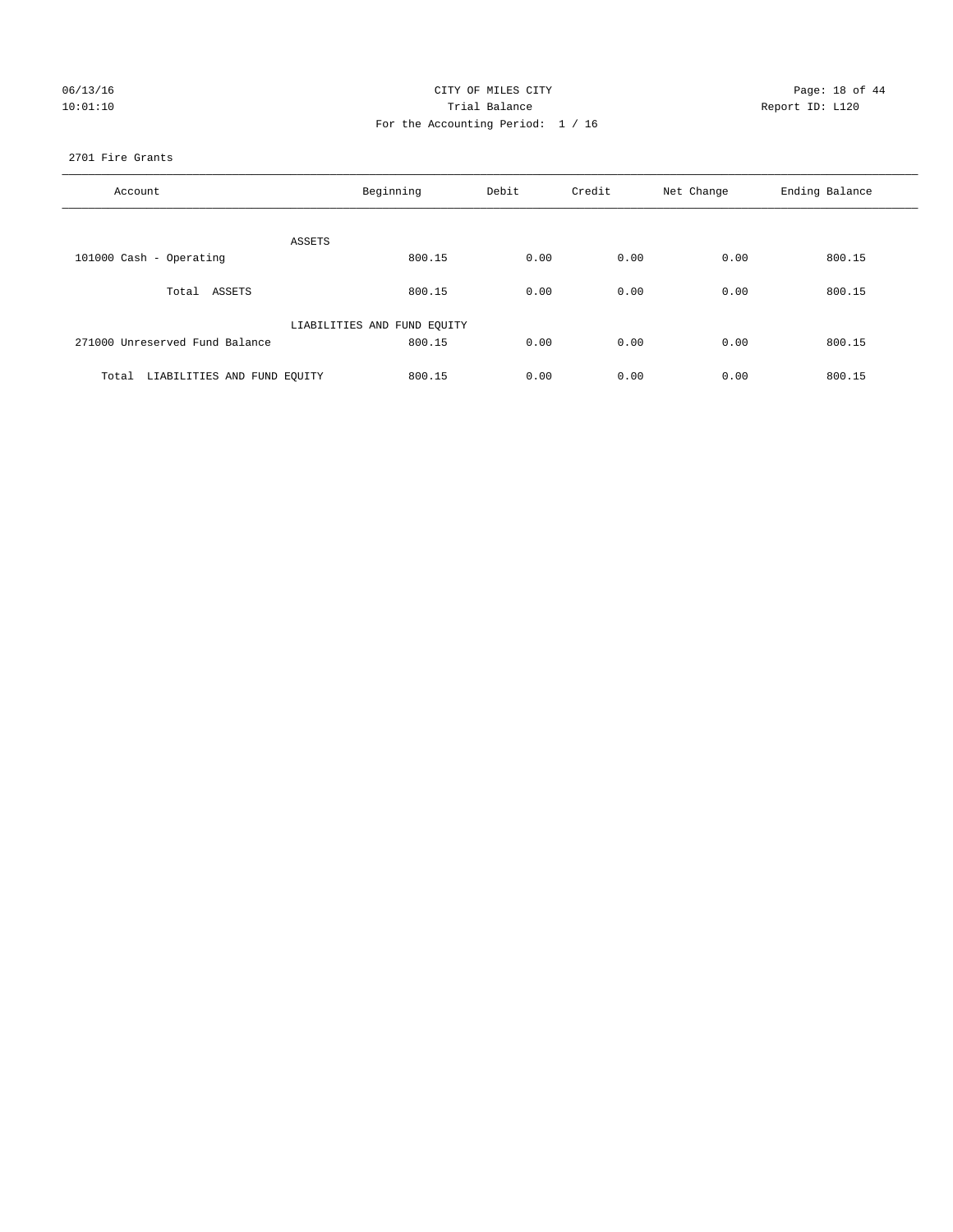# 06/13/16 Page: 19 of 44 10:01:10 Trial Balance Report ID: L120 For the Accounting Period: 1 / 16

#### 2820 GAS TAX

| Account                              | Beginning                   | Debit     | Credit      | Net Change | Ending Balance |
|--------------------------------------|-----------------------------|-----------|-------------|------------|----------------|
|                                      |                             |           |             |            |                |
|                                      |                             |           |             |            |                |
| ASSETS                               |                             |           |             |            |                |
| 101000 Cash - Operating              | 87,666.42                   | 15,054.52 | 532.27      | 14,522.25  | 102,188.67     |
| 172000 Revenues (Credit)             | 90,327.12)                  | 0.00      | 15,054.52 ( | 15,054.52) | 105,381.64)    |
| Total ASSETS                         | 2,660.70)                   | 15,054.52 | 15,586.79 ( | $532.27$ ( | 3, 192.97)     |
|                                      | LIABILITIES AND FUND EQUITY |           |             |            |                |
| 242000 Expenditures (Debit)          | 2,661.35)                   | 532.27    | 0.00(       | 532.27)    | 3, 193.62)     |
| 271000 Unreserved Fund Balance       | 0.65                        | 0.00      | 0.00        | 0.00       | 0.65           |
| LIABILITIES AND FUND EQUITY<br>Total | 2,660.70)                   | 532.27    | 0.00(       | 532.27)    | 3, 192.97)     |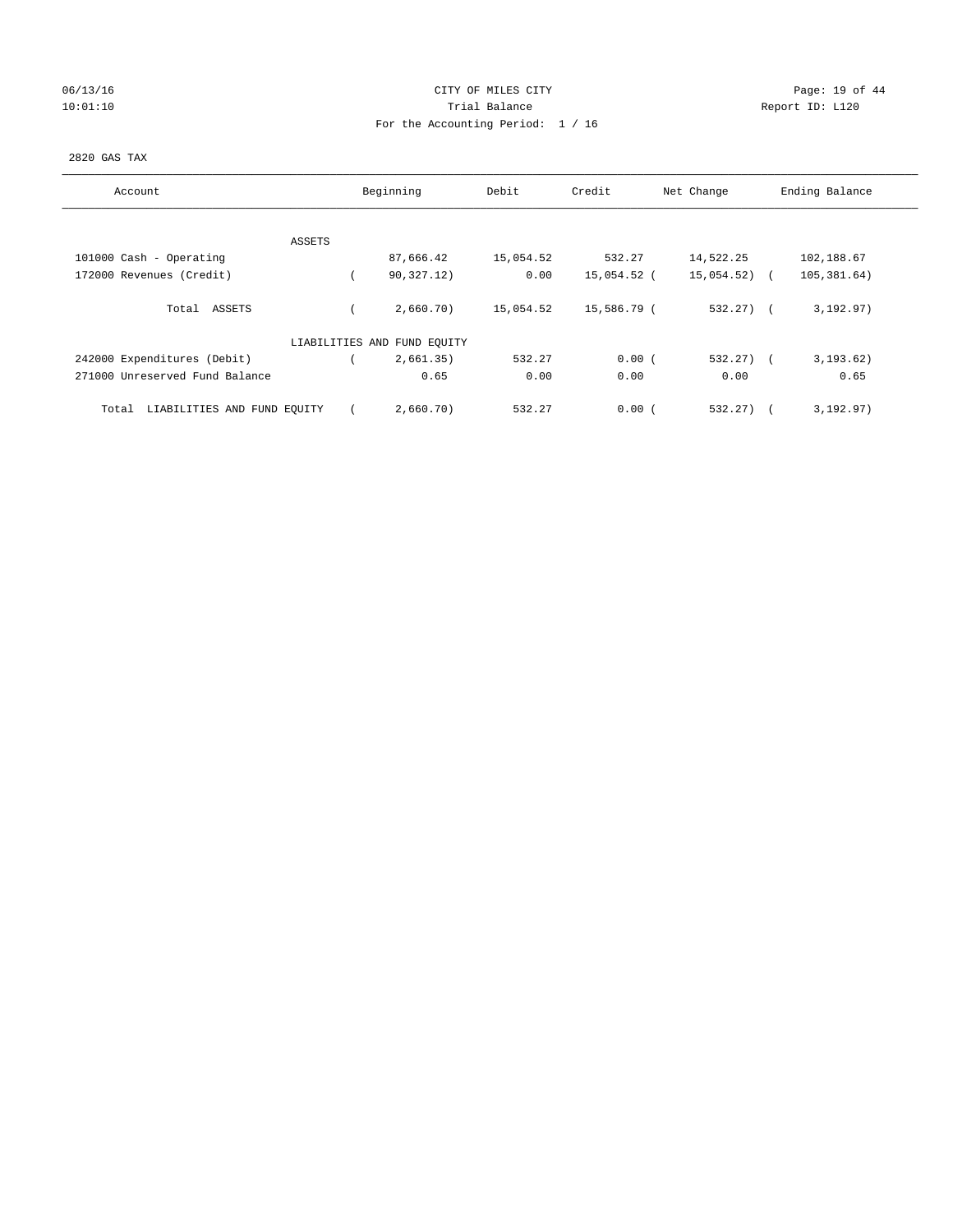## 06/13/16 Page: 20 of 44 10:01:10 Trial Balance Report ID: L120 For the Accounting Period: 1 / 16

#### 2850 911 EMERGENCY

| Account                              | Beginning |                             | Debit     | Credit<br>Net Change |              | Ending Balance                          |
|--------------------------------------|-----------|-----------------------------|-----------|----------------------|--------------|-----------------------------------------|
|                                      |           |                             |           |                      |              |                                         |
|                                      |           |                             |           |                      |              |                                         |
|                                      | ASSETS    |                             |           |                      |              |                                         |
| 101000 Cash - Operating              |           | 161,942.15                  | 0.00      | 41,537.77 (          | 41,537.77)   | 120,404.38                              |
| 172000 Revenues (Credit)             |           | 123, 278.09)                | 0.00      | 0.00                 | 0.00         | 123, 278.09)                            |
|                                      |           |                             |           |                      |              |                                         |
| ASSETS<br>Total                      |           | 38,664.06                   | 0.00      | 41,537.77 (          | 41,537.77) ( | 2,873.71)                               |
|                                      |           |                             |           |                      |              |                                         |
|                                      |           | LIABILITIES AND FUND EQUITY |           |                      |              |                                         |
| 202000 Accounts Payable              |           | 0.00                        | 11,924.70 | 11,924.70            | 0.00         | 0.00                                    |
| 242000 Expenditures (Debit)          |           | 68, 311. 24)                | 41,630.93 | $93.16$ (            | 41,537.77)   | 109,849.01)<br>$\overline{\phantom{a}}$ |
| 271000 Unreserved Fund Balance       |           | 106,975.30                  | 0.00      | 0.00                 | 0.00         | 106,975.30                              |
|                                      |           |                             |           |                      |              |                                         |
|                                      |           |                             |           |                      |              |                                         |
| LIABILITIES AND FUND EQUITY<br>Total |           | 38,664.06                   | 53,555.63 | 12,017.86 (          | 41,537.77) ( | 2,873.71)                               |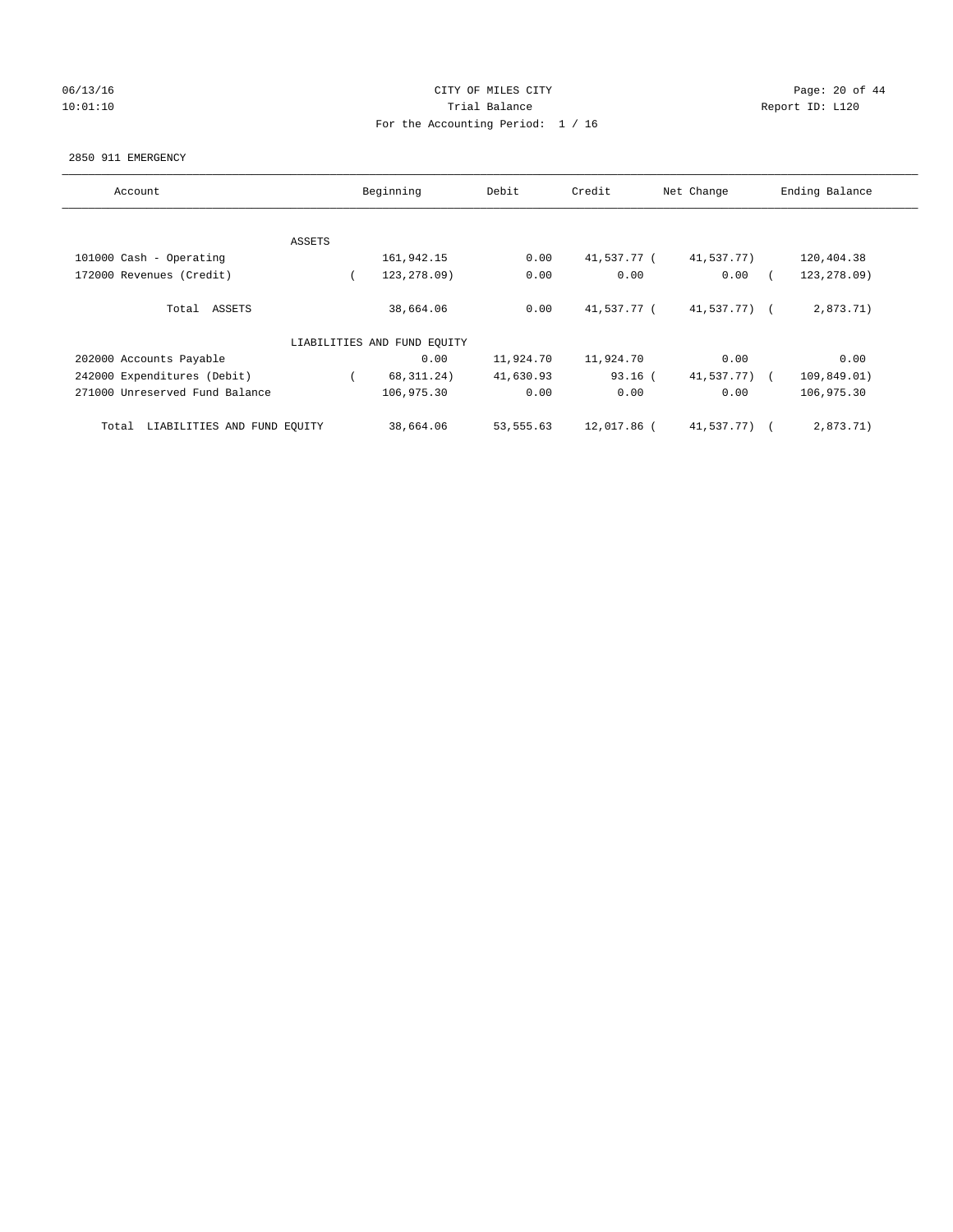## 06/13/16 Page: 21 of 44 10:01:10 Trial Balance Report ID: L120 For the Accounting Period: 1 / 16

#### 2880 LIBRARY GRANTS

| Account                                | Beginning                   | Debit  | Credit     | Net Change | Ending Balance |
|----------------------------------------|-----------------------------|--------|------------|------------|----------------|
|                                        |                             |        |            |            |                |
| ASSETS                                 |                             |        |            |            |                |
| 101000 Cash - Operating                | 617.00)                     | 0.00   | 0.00       | 0.00       | 617.00)        |
| 101003 Cash - per capita               | 11,210.98                   | 0.00   | 0.00       | 0.00       | 11,210.98      |
| 101020 Cash - Partners Program         | 44,171.70                   | 0.00   | $269.00$ ( | 269.00)    | 43,902.70      |
| 101030 Cash - Sagebrush Fed/Base Grant | 10,295.33                   | 0.00   | 0.00       | 0.00       | 10,295.33      |
| 101033 Library - Humanities Grant      | 502.08                      | 0.00   | 0.00       | 0.00       | 502.08         |
| 172000 Revenues (Credit)               | 10, 191.49)                 | 0.00   | 0.00       | 0.00       | 10, 191.49)    |
| Total ASSETS                           | 55,371.60                   | 0.00   | 269.00(    | 269.00)    | 55,102.60      |
|                                        | LIABILITIES AND FUND EQUITY |        |            |            |                |
| 202000 Accounts Payable                | 0.00                        | 269.00 | 269.00     | 0.00       | 0.00           |
| 242000 Expenditures (Debit)            | 1,907.29                    | 269.00 | 0.00(      | 269.00)    | 2, 176.29      |
| 271000 Unreserved Fund Balance         | 57,278.89                   | 0.00   | 0.00       | 0.00       | 57,278.89      |
| LIABILITIES AND FUND EQUITY<br>Total   | 55,371.60                   | 538.00 | $269.00$ ( | 269.00)    | 55,102.60      |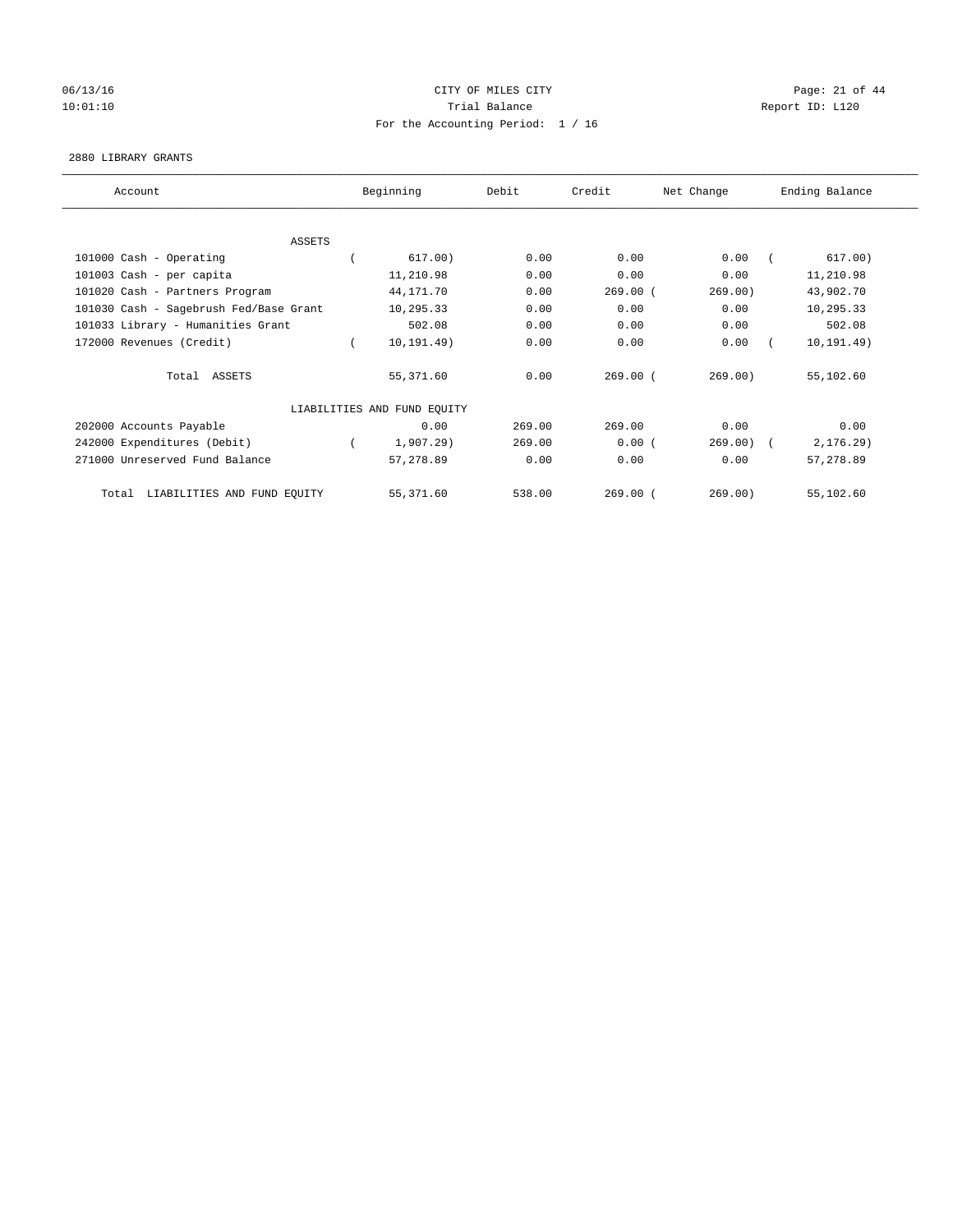# 06/13/16 Page: 22 of 44 10:01:10 **Trial Balance Trial Balance Report ID:** L120 For the Accounting Period: 1 / 16

2935 Historic Preservation

| Account                                    | Beginning                   | Debit  | Credit     | Net Change | Ending Balance |
|--------------------------------------------|-----------------------------|--------|------------|------------|----------------|
|                                            |                             |        |            |            |                |
| <b>ASSETS</b>                              |                             |        |            |            |                |
| 101000 Cash - Operating                    | 4,772.05                    | 0.00   | $765.31$ ( | 765.31)    | 4,006.74       |
| 101034 Cash-LP Anderson Grants             | 431.50)                     | 431.50 | 0.00       | 431.50     | 0.00           |
| 101036 Cash HP- CDBG-ED Grant              | 778.80                      | 0.00   | 0.00       | 0.00       | 778.80         |
| 101038 Cash HP- Sandra Anderson Charitable | 238.50                      | 0.00   | 0.00       | 0.00       | 238.50         |
| 101039 HP- CCHS Grant                      | 821.25                      | 0.00   | 0.00       | 0.00       | 821.25         |
| 132000 Due From Government (Short Term)    | 3,286.38                    | 0.00   | 0.00       | 0.00       | 3,286.38       |
| 172000 Revenues (Credit)                   | 7,207.00                    | 0.00   | 0.00       | 0.00       | 7, 207, 00)    |
| Total ASSETS                               | 2,258.48                    | 431.50 | 765.31(    | 333.81)    | 1,924.67       |
|                                            | LIABILITIES AND FUND EQUITY |        |            |            |                |
| 202000 Accounts Payable                    | 0.00                        | 116.81 | 116.81     | 0.00       | 0.00           |
| 242000 Expenditures (Debit)                | 3,725.85)                   | 333.81 | 0.00(      | 333.81)    | $4,059.66$ )   |
| 271000 Unreserved Fund Balance             | 5,984.33                    | 0.00   | 0.00       | 0.00       | 5,984.33       |
| Total LIABILITIES AND FUND EQUITY          | 2,258.48                    | 450.62 | $116.81$ ( | 333.81)    | 1,924.67       |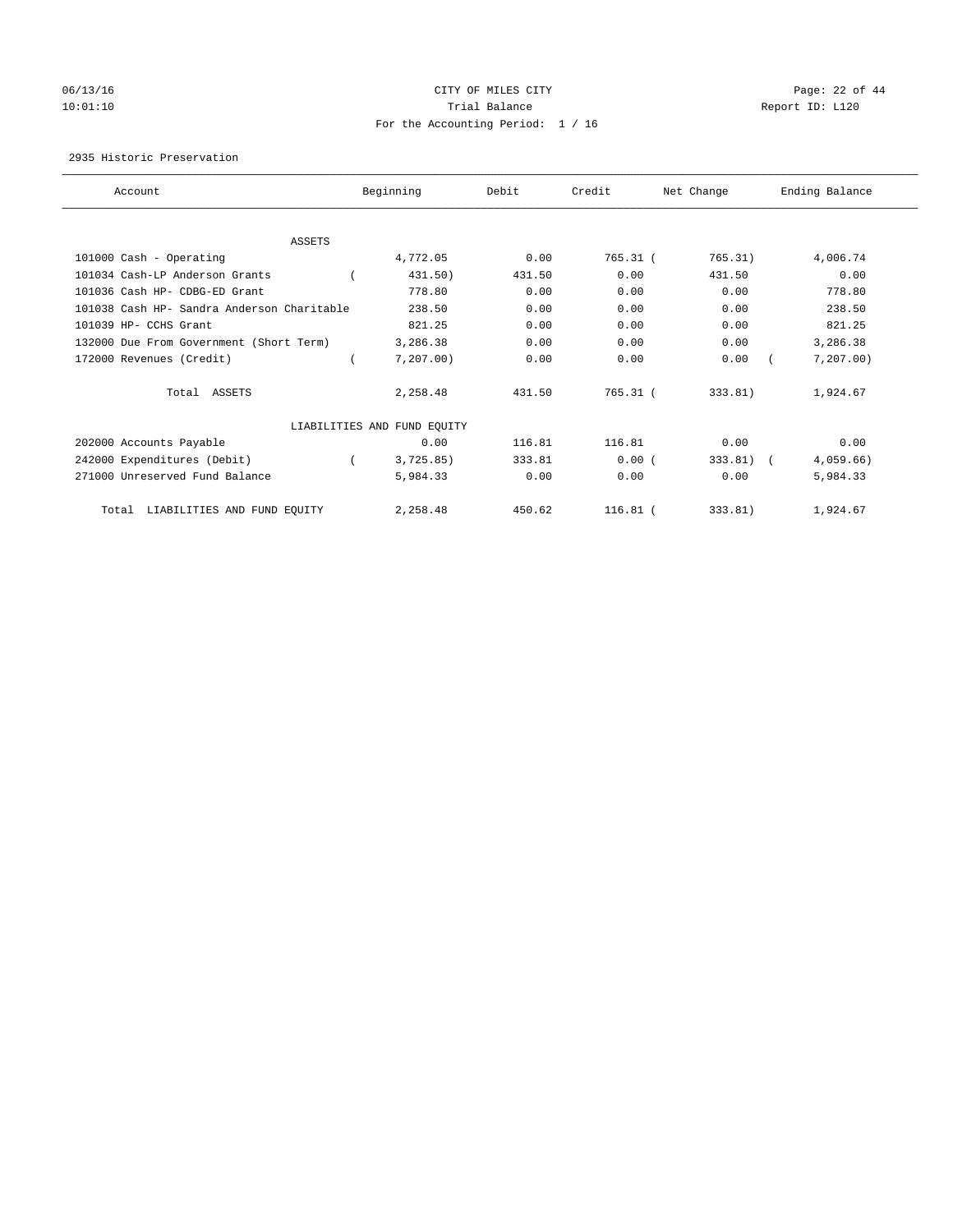# 06/13/16 Page: 23 of 44 10:01:10 Trial Balance Report ID: L120 For the Accounting Period: 1 / 16

2985 RETIRED SENIOR VOLUNTEER PROG (RSVP)

| Account                                     |          | Beginning                   | Debit    | Credit      | Net Change     | Ending Balance |
|---------------------------------------------|----------|-----------------------------|----------|-------------|----------------|----------------|
|                                             |          |                             |          |             |                |                |
| <b>ASSETS</b>                               |          |                             |          |             |                |                |
| 101000 Cash - Operating                     |          | 4,566.14)                   | 0.00     | 7,819.62 (  | $7,819.62$ (   | 12,385.76)     |
| 101004 RSVP Non-Federal Cash Operating-Cus  |          | 7,103.15                    | 275.00   | 446.62 (    | 171.62)        | 6,931.53       |
| 101006 Cash- operating-Fallon               |          | 2,488.79                    | 7.949.82 | 1,098.60    | 6,851.22       | 9,340.01       |
| 101007 RSVP Non-Federal Cash Operating- Fa( |          | 375.63)                     | 0.00     | $375.63$ (  | $375.63$ ) (   | 751.26)        |
| 101008 RSVP- Custer Excess                  |          | 1,961.19                    | 375.63   | 0.00        | 375.63         | 2,336.82       |
| 103100 Petty Cash-                          |          | 200.00                      | 0.00     | 0.00        | 0.00           | 200.00         |
| 172000 Revenues (Credit)                    | $\left($ | 42, 315.67)                 | 0.00     | 5,739.57 (  | $5,739.57$ ) ( | 48,055.24)     |
| Total ASSETS                                |          | 35,504.31)                  | 8,600.45 | 15,480.04 ( | $6,879.59$ (   | 42,383.90)     |
|                                             |          | LIABILITIES AND FUND EQUITY |          |             |                |                |
| 202000 Accounts Payable                     |          | 0.00                        | 1,545.22 | 1,545.22    | 0.00           | 0.00           |
| 242000 Expenditures (Debit)                 |          | 44, 172. 23)                | 6,879.59 | 0.00(       | $6,879.59$ ) ( | 51,051.82)     |
| 271000 Unreserved Fund Balance              |          | 8,667.92                    | 0.00     | 0.00        | 0.00           | 8,667.92       |
| Total LIABILITIES AND FUND EQUITY           |          | 35,504.31)                  | 8,424.81 | 1,545.22 (  | $6,879.59$ (   | 42,383.90)     |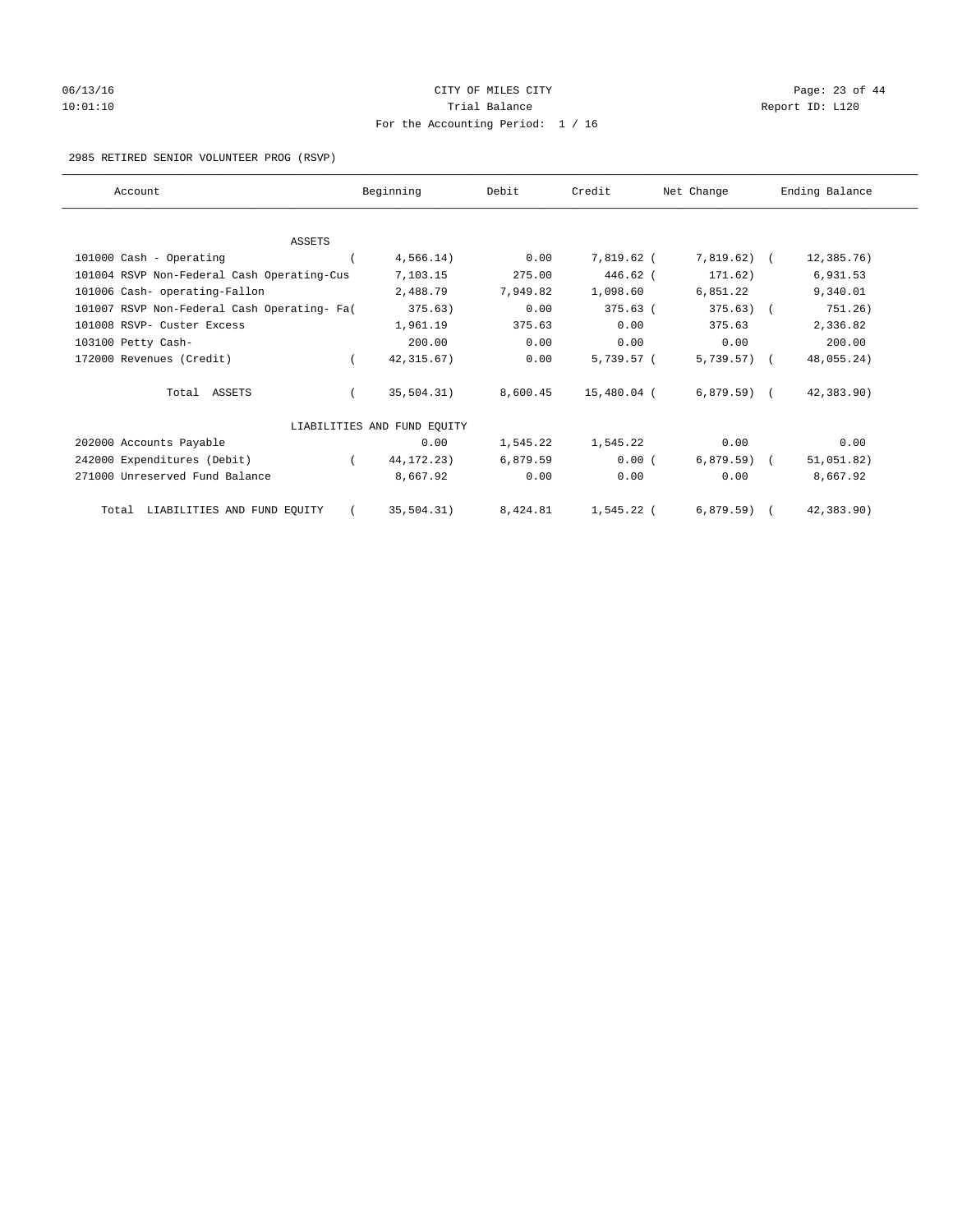3300 Judgement & Losses-Power Settlement

| Account                                     | Beginning                   |       | Debit | Credit | Net Change | Ending Balance |       |
|---------------------------------------------|-----------------------------|-------|-------|--------|------------|----------------|-------|
| ASSETS                                      |                             |       |       |        |            |                |       |
| 115208 Taxes Receivable - Personal 2008     |                             | 0.47) | 0.00  | 0.00   | 0.00       | $\sqrt{2}$     | 0.47) |
| Total ASSETS                                |                             | 0.47) | 0.00  | 0.00   | 0.00       | $\sqrt{2}$     | 0.47) |
|                                             | LIABILITIES AND FUND EQUITY |       |       |        |            |                |       |
| 223200 Deferred Revenue - Pers Prop Taxes ( |                             | 0.47) | 0.00  | 0.00   | 0.00       | $\sim$         | 0.47) |
| LIABILITIES AND FUND EQUITY<br>Total        |                             | 0.47) | 0.00  | 0.00   | 0.00       |                | 0.47) |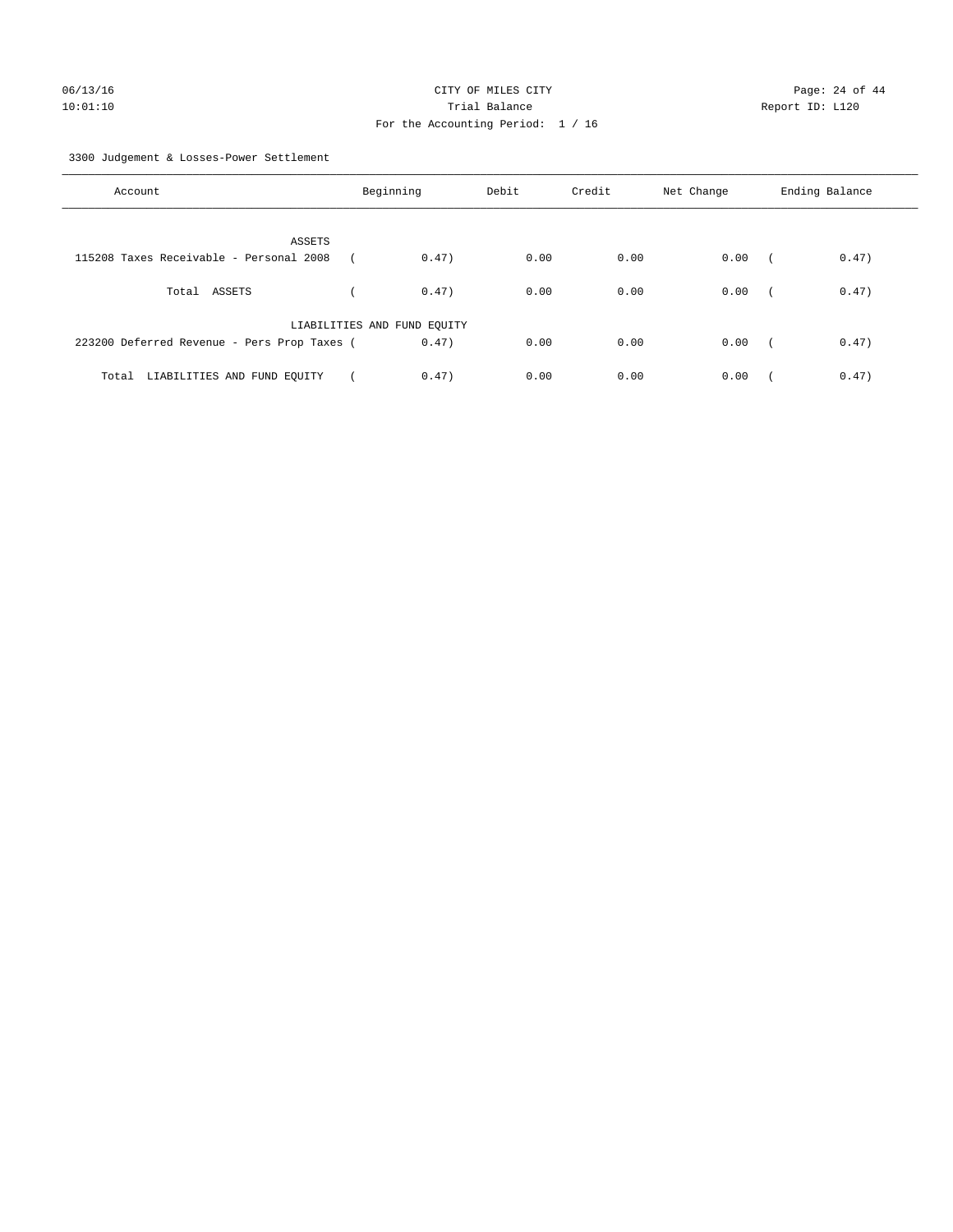# 06/13/16 Page: 25 of 44 10:01:10 **Trial Balance Trial Balance Report ID:** L120 For the Accounting Period: 1 / 16

#### 3670 SID 211

| Account                                    | Beginning                   | Debit    | Credit       | Net Change | Ending Balance |
|--------------------------------------------|-----------------------------|----------|--------------|------------|----------------|
| <b>ASSETS</b>                              |                             |          |              |            |                |
| 101000 Cash - Operating                    | 2,641.97                    | 0.00     | $2,160.07$ ( | 2,160.07)  | 481.90         |
| 118150 Special Assessments Receivables-201 | 2,450.11                    | 0.00     | 0.00         | 0.00       | 2,450.11       |
| 119000 Special Assmt Recbl - Deferred      | 59,703.00                   | 0.00     | 0.00         | 0.00       | 59,703.00      |
| 172000 Revenues (Credit)                   | 2,641.97)                   | 0.00     | 0.00         | 0.00       | 2,641.97)      |
|                                            |                             |          |              |            |                |
| Total ASSETS                               | 62,153.11                   | 0.00     | $2,160.07$ ( | 2,160.07)  | 59,993.04      |
|                                            | LIABILITIES AND FUND EQUITY |          |              |            |                |
| 202000 Accounts Payable                    | 0.00                        | 2,160.07 | 2,160.07     | 0.00       | 0.00           |
| 223000 Deferred Revenue/Uncollected Taxes  | 62,153.11                   | 0.00     | 0.00         | 0.00       | 62, 153. 11    |
| 242000 Expenditures (Debit)                | 0.00                        | 2,160.07 | 0.00(        | 2,160.07)  | 2,160.07)      |
| LIABILITIES AND FUND EQUITY<br>Total       | 62,153.11                   | 4,320.14 | 2,160.07 (   | 2,160.07)  | 59,993.04      |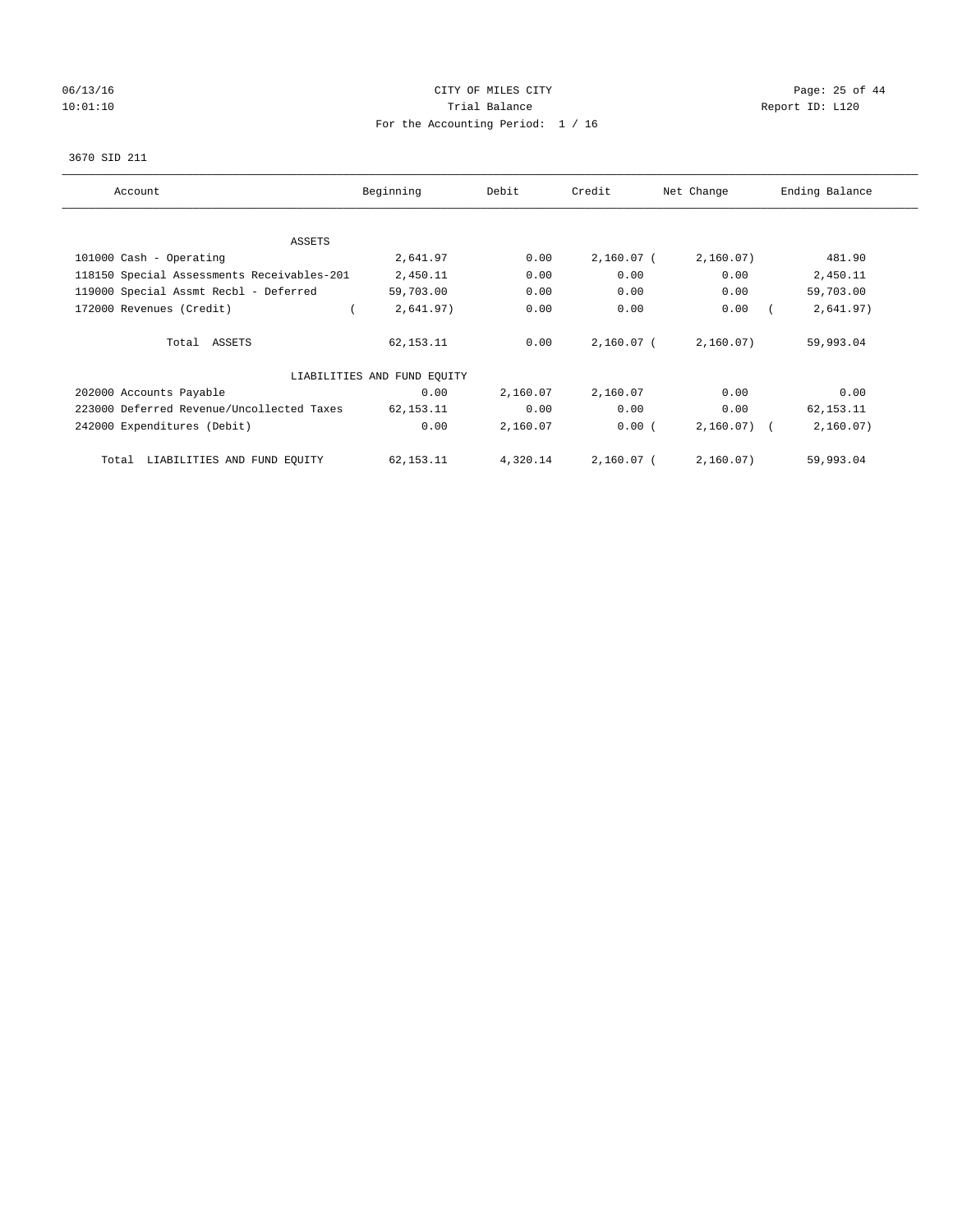# 06/13/16 Page: 26 of 44 10:01:10 Trial Balance Report ID: L120 For the Accounting Period: 1 / 16

## 4000 General Fund Capitol Improvement Fund

| Beginning                   | Debit    | Credit   | Net Change | Ending Balance                                    |
|-----------------------------|----------|----------|------------|---------------------------------------------------|
|                             |          |          |            |                                                   |
|                             |          |          |            |                                                   |
| 68,841.66                   | 0.00     |          | 1, 510.54) | 67,331.12                                         |
|                             |          |          |            |                                                   |
| 68,841.66                   | 0.00     |          | 1, 510.54) | 67,331.12                                         |
|                             |          |          |            |                                                   |
| LIABILITIES AND FUND EQUITY |          |          |            |                                                   |
| 0.00                        | 1,510.54 | 1,510.54 | 0.00       | 0.00                                              |
| 38, 347.54)                 | 1,510.54 |          | 1, 510.54) | 39,858.08)                                        |
| 107,189.20                  | 0.00     | 0.00     | 0.00       | 107,189.20                                        |
|                             |          |          |            |                                                   |
| 68,841.66                   | 3,021.08 |          | 1,510.54)  | 67,331.12                                         |
|                             |          |          |            | 1,510.54 (<br>1,510.54 (<br>0.00(<br>$1,510.54$ ( |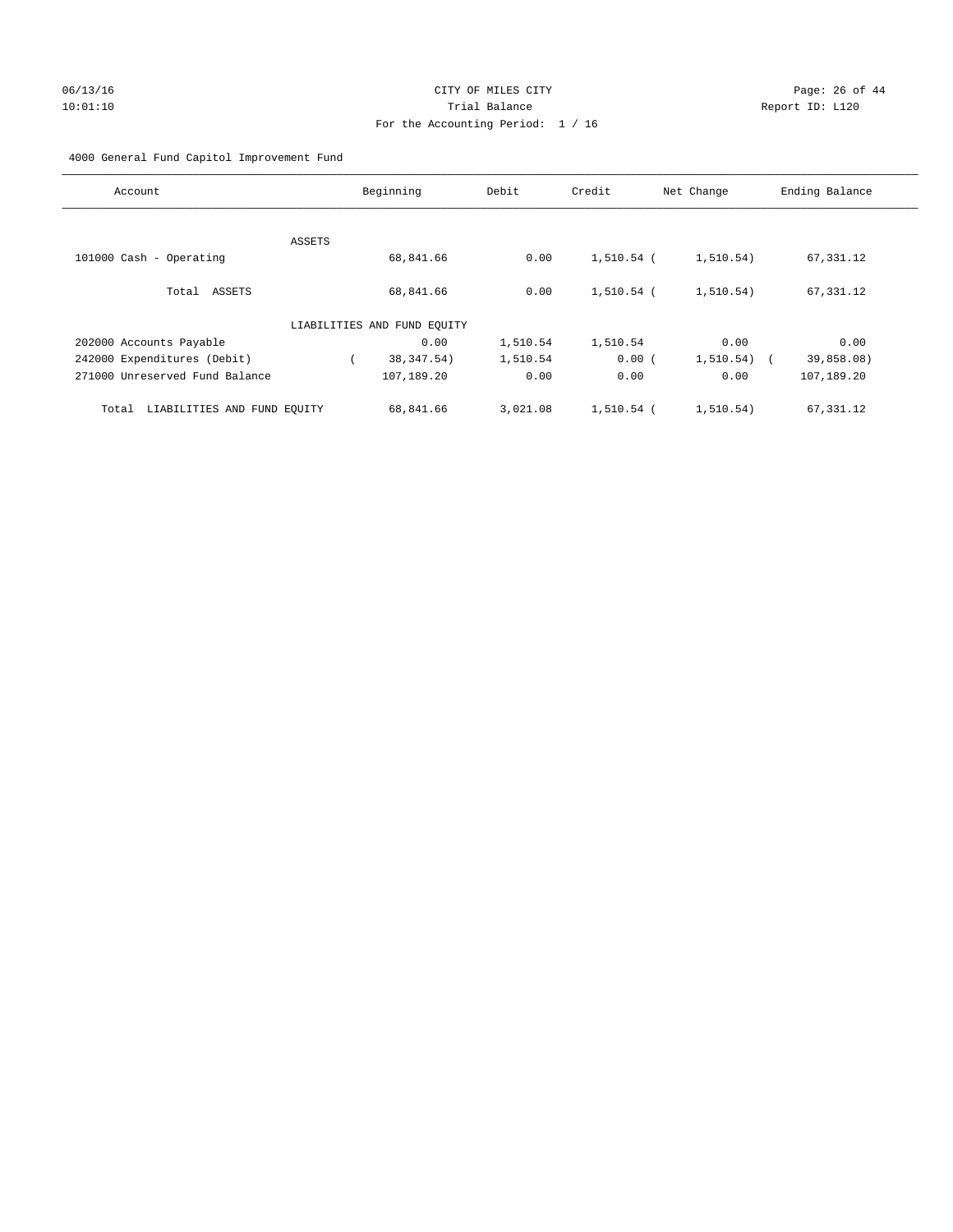# 06/13/16 Page: 27 of 44 10:01:10 Trial Balance Report ID: L120 For the Accounting Period: 1 / 16

4050 Ambulance Capital Improvement Fund

| Account                  | Beginning | Debit     | Credit      | Net Change | Ending Balance |
|--------------------------|-----------|-----------|-------------|------------|----------------|
| ASSETS                   |           |           |             |            |                |
| 101000 Cash - Operating  | 0.00      | 13,779.06 | 0.00        | 13,779.06  | 13,779.06      |
| 172000 Revenues (Credit) | 0.00      | 0.00      | 13,779.06 ( | 13,779.06) | 13,779.06)     |
| Total ASSETS             | 0.00      | 13,779.06 | 13,779.06   | 0.00       | 0.00           |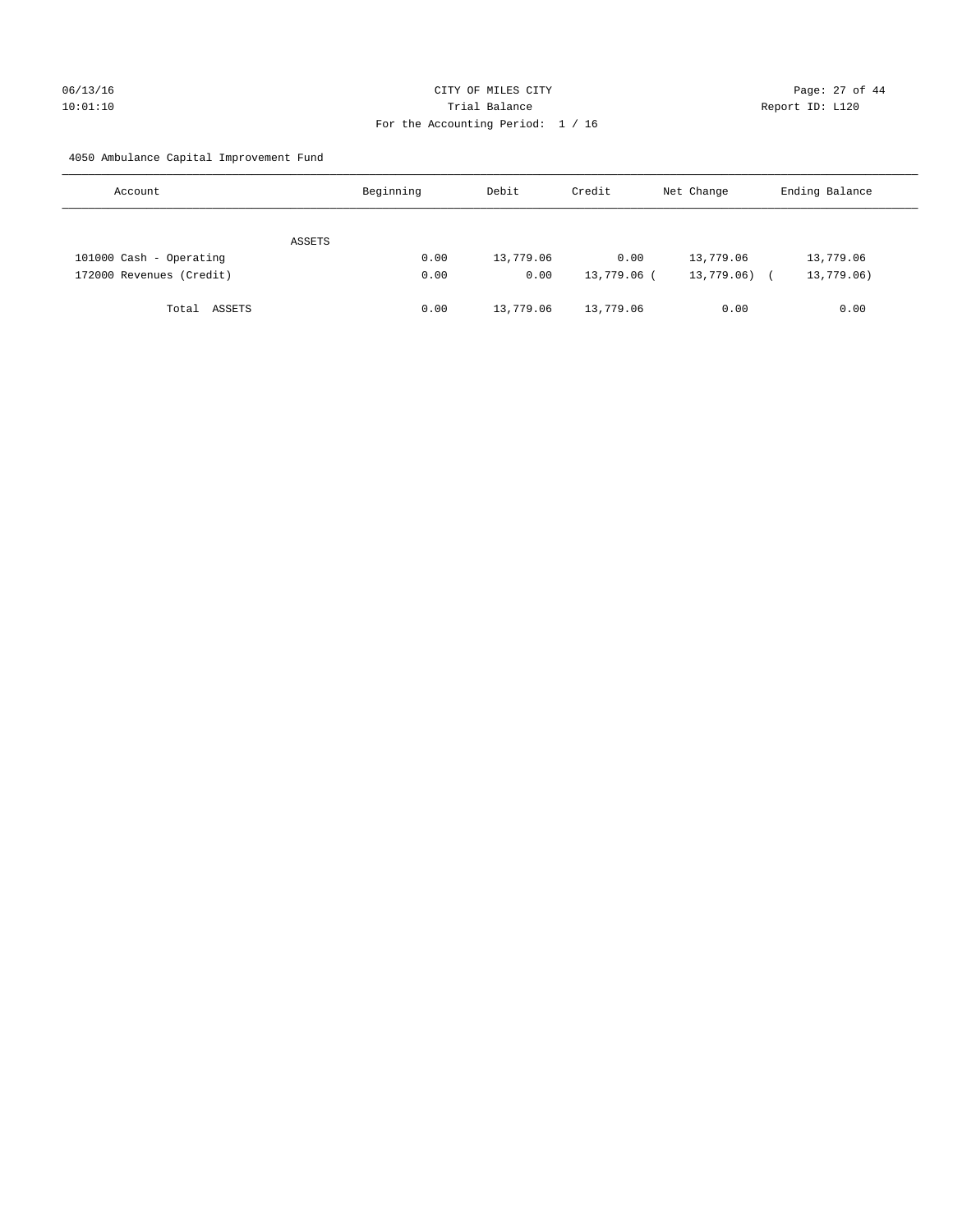# 06/13/16 Page: 28 of 44 10:01:10 Trial Balance Report ID: L120 For the Accounting Period: 1 / 16

## 4056 Airport- Capital Improvement Plan

| Account                              | Beginning                   | Debit    | Credit       | Net Change   | Ending Balance |
|--------------------------------------|-----------------------------|----------|--------------|--------------|----------------|
|                                      |                             |          |              |              |                |
| ASSETS                               |                             |          |              |              |                |
| 101000 Cash - Operating              | 67,452.06                   | 850.00   | $2,906.50$ ( | 2,056.50)    | 65,395.56      |
| 172000 Revenues (Credit)             | 70, 358.56                  | 0.00     | $850.00$ (   | 850.00) (    | 71, 208.56)    |
| Total ASSETS                         | 2,906,50)                   | 850.00   | $3.756.50$ ( | $2,906,50$ ( | 5,813.00)      |
|                                      | LIABILITIES AND FUND EQUITY |          |              |              |                |
| 202000 Accounts Payable              | 0.00                        | 2,906.50 | 2,906.50     | 0.00         | 0.00           |
| 242000 Expenditures (Debit)          | 2,906.50)                   | 2,906.50 | 0.00(        | 2,906.50)    | 5,813.00)      |
| LIABILITIES AND FUND EQUITY<br>Total | 2,906.50)                   | 5,813.00 | $2,906.50$ ( | 2,906.50)    | 5,813.00)      |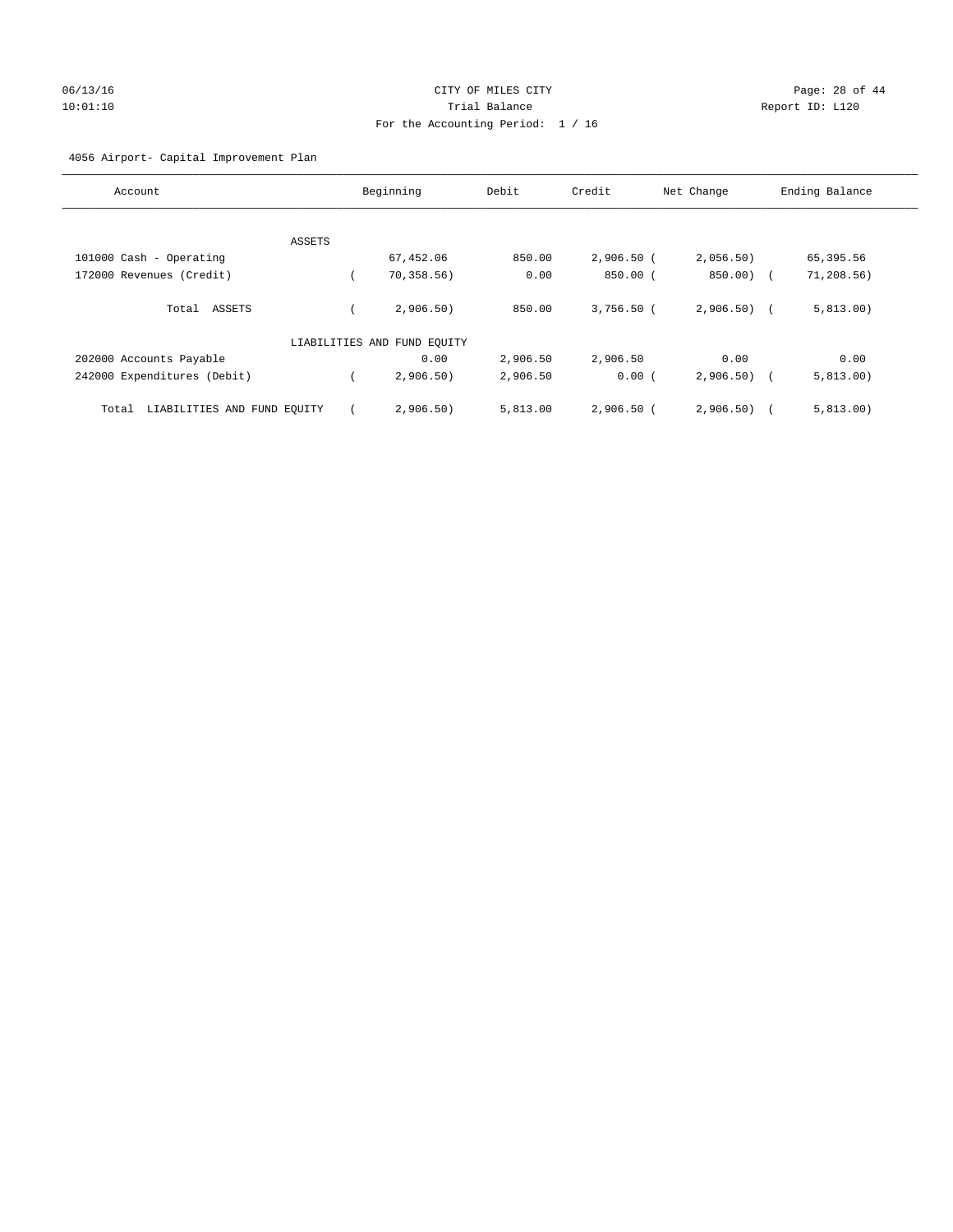# 06/13/16 Page: 29 of 44 10:01:10 Trial Balance Report ID: L120 For the Accounting Period: 1 / 16

#### 4060 CAPITAL IMPROV-PUBLIC WORKS

| Account                           |        | Beginning                   | Debit     | Credit       | Net Change   | Ending Balance |
|-----------------------------------|--------|-----------------------------|-----------|--------------|--------------|----------------|
|                                   |        |                             |           |              |              |                |
| 101000 Cash - Operating           | ASSETS | 100,767.49                  | 1,035.00  | 33,898.00 (  | 32,863.00)   | 67,904.49      |
| 122000 Accounts Receivable        |        | 720.00                      | 0.00      | 0.00         | 0.00         | 720.00         |
| 172000 Revenues (Credit)          |        | 11,281.00)                  | 0.00      | $1,035.00$ ( | $1,035.00$ ( | 12, 316.00)    |
| Total ASSETS                      |        | 90,206.49                   | 1,035.00  | 34,933.00 (  | 33,898.00)   | 56,308.49      |
|                                   |        | LIABILITIES AND FUND EQUITY |           |              |              |                |
| 202000 Accounts Payable           |        | 0.00                        | 33,898.00 | 33,898.00    | 0.00         | 0.00           |
| 242000 Expenditures (Debit)       |        | 45,001.72)                  | 33,898.00 | 0.00(        | 33,898.00) ( | 78,899.72)     |
| 271000 Unreserved Fund Balance    |        | 135,208.21                  | 0.00      | 0.00         | 0.00         | 135,208.21     |
| Total LIABILITIES AND FUND EQUITY |        | 90,206.49                   | 67,796.00 | 33,898.00 (  | 33,898.00)   | 56,308.49      |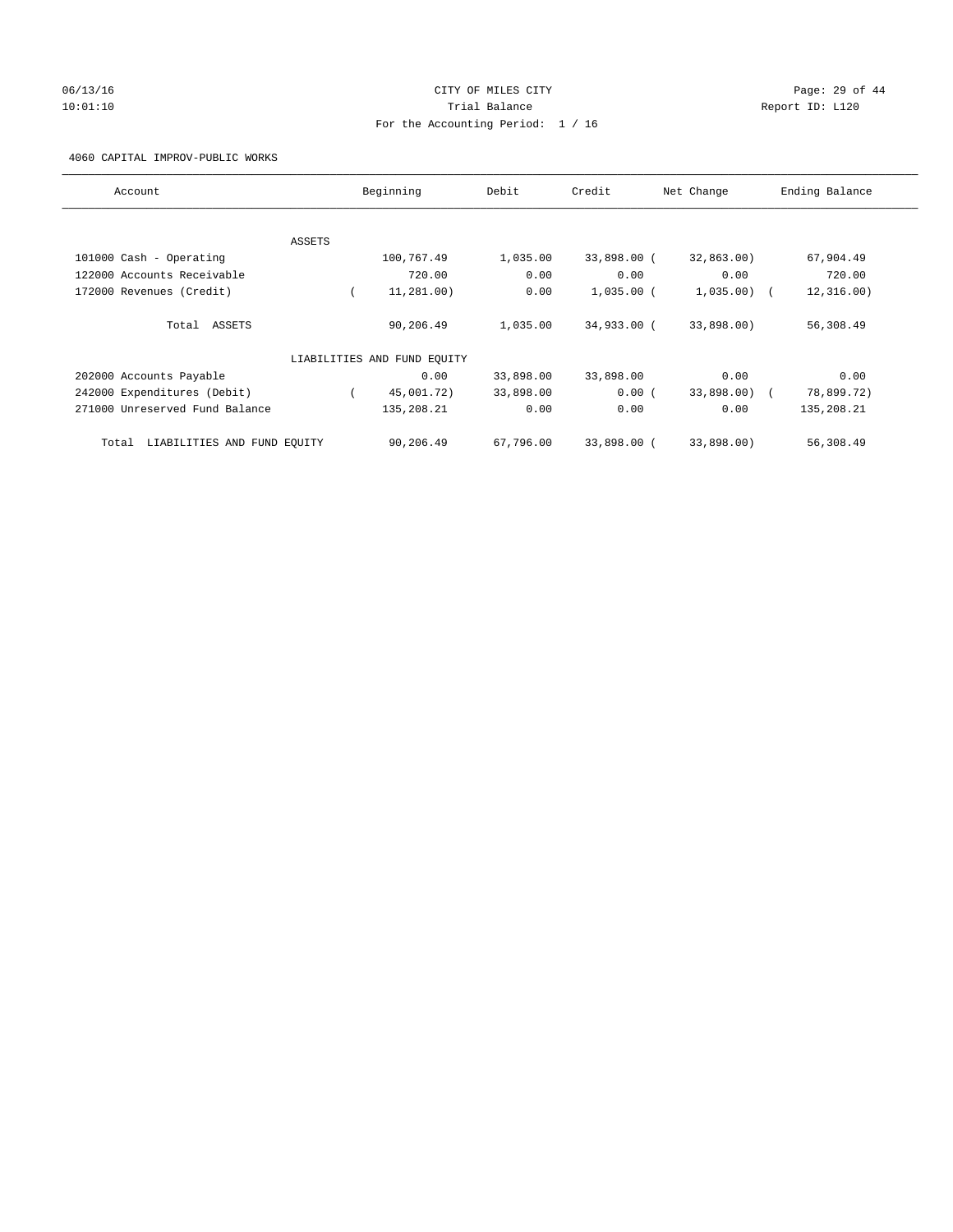## 06/13/16 Page: 30 of 44 10:01:10 Trial Balance Report ID: L120 For the Accounting Period: 1 / 16

#### 5210 WATER UTILITY

| Account                                                                                         | Beginning                   | Debit      | Credit         | Net Change  | Ending Balance                            |
|-------------------------------------------------------------------------------------------------|-----------------------------|------------|----------------|-------------|-------------------------------------------|
| ASSETS                                                                                          |                             |            |                |             |                                           |
| 101000 Cash - Operating                                                                         | 2,321,479.97                | 143,690.76 | 110,637.88     | 33,052.88   | 2,354,532.85                              |
| 101010 Deposit Cash                                                                             | 93,050.00                   | 4,000.00   | $4,900.00$ (   | 900.00)     | 92,150.00                                 |
| 102240 Cash - Replacement & Depreciation                                                        | 1,489,589.35                | 0.00       | 0.00           | 0.00        | 1,489,589.35                              |
| 102250 Cash - System Devlopment Fees                                                            | 273, 473. 25                | 1,200.00   | 0.00           | 1,200.00    | 274,673.25                                |
| 102270 Cash - Curb Stop Replacement Fee                                                         | 252,176.32                  | 3,592.66   | 1,604.51       | 1,988.15    | 254, 164.47                               |
| 102312 RevBnd/CurYearDebt-DNRC/CarbonTank                                                       | 17,820.68                   | 11,532.19  | 0.00           | 11,532.19   | 29, 352.87                                |
| 102313 RevBnd/CurYearDebt-DNRC/NE WtrLine                                                       | 5,608.96                    | 11,822.60  | 0.00           | 11,822.60   | 17,431.56                                 |
| 102315 RevBnd/CurYearDebt-ARRA/NE Water Li(                                                     | 14.94)                      | 1,483.96   | 0.00           | 1,483.96    | 1,469.02                                  |
| 102322 RevBnd/Reserve-DNRC/CarbonTank                                                           | 153,009.00                  | 0.00       | 0.00           | 0.00        | 153,009.00                                |
| 102323 RevBnd/Reserve-DNRC/NE WtrLine                                                           | 128,653.00                  | 0.00       | 0.00           | 0.00        | 128,653.00                                |
| 102325 RevBnd/Reserve-ARRA B-NE Waterline                                                       | 18,245.00                   | 0.00       | 0.00           | 0.00        | 18,245.00                                 |
| 103000 Petty Cash                                                                               | 330.00                      | 0.00       | 0.00           | 0.00        | 330.00                                    |
| 122000 Accounts Receivable                                                                      | 159,495.02                  | 145,081.01 | 146, 211. 47 ( | 1, 130.46)  | 158,364.56                                |
| 122020 Accounts Receivable-\$2.00 State Ass(                                                    | 4.00)                       | 7,188.00   | 222.82         | 6,965.18    | 6,961.18                                  |
| 162000 Deferred outflows-GASB68                                                                 | 33,300.00                   | 0.00       | 0.00           | 0.00        | 33,300.00                                 |
| 172000 Revenues (Credit)                                                                        | (1, 195, 157.12)            | 1,254.99   | 148,346.32 (   | 147,091.33) | 1,342,248.45)                             |
| 181000 Land                                                                                     | 41,844.00                   | 0.00       | 0.00           | 0.00        | 41,844.00                                 |
| 182000 Buildings                                                                                | 22,997.00                   | 0.00       | 0.00           | 0.00        | 22,997.00                                 |
| 182100 Allowance for Depr - Buildings (Cre(                                                     | 22,997.00)                  | 0.00       | 0.00           | 0.00        | 22,997.00)                                |
| 186000 Machinery and Equipment                                                                  | 427, 225. 70                | 0.00       | 0.00           | 0.00        | 427, 225.70                               |
| 186100 Allowance for Depr - Machinery & Eq(                                                     | 240,585.00)                 | 0.00       | 0.00           | 0.00        | 240,585.00)                               |
| 188000 Const. Work in Progress-NE Wtr Line                                                      | 31,779.84                   | 0.00       | 0.00           | 0.00        | 31,779.84                                 |
| 189100 Source of Supply                                                                         | 3,448,234.49                | 0.00       | 0.00           | 0.00        |                                           |
| 189110 Allowance for Depreciation - Source(                                                     | 500,747.00)                 | 0.00       | 0.00           | 0.00        | 3, 448, 234.49<br>500,747.00)<br>$\left($ |
| 189300 Treatment Plant                                                                          | 3,716,158.00                | 0.00       | 0.00           | 0.00        | 3,716,158.00                              |
|                                                                                                 |                             |            |                | 0.00        |                                           |
| 189310 Allowance for Depr - Treatment Plan( 1,838,549.00)<br>189400 Transmission & Distribution |                             | 0.00       | 0.00           |             | (1,838,549.00)                            |
|                                                                                                 | 12,951,364.97               | 0.00       | 0.00           | 0.00        | 12,951,364.97                             |
| 189410 Allowance for Depr - Trans & Distri( 3,518,876.00)                                       |                             | 0.00       | 0.00           | 0.00        | 3,518,876.00)                             |
| Total ASSETS                                                                                    | 18,268,904.49               | 330,846.17 | 411,923.00 (   | 81,076.83)  | 18, 187, 827.66                           |
|                                                                                                 | LIABILITIES AND FUND EQUITY |            |                |             |                                           |
| 202000 Accounts Payable                                                                         | 69,385.37                   | 24,320.84  | 24,320.84      | 0.00        | 69,385.37                                 |
| 214000 Deposits Payable                                                                         | 93,200.00                   | 4,900.00   | $4,000.00$ (   | 900.00)     | 92,300.00                                 |
| 214010 Refunds Payable<br>$\left($                                                              | 179.50)                     | 1,820.32   | 1,820.32       | 0.00        | 179.50)                                   |
| 223899 Deferred inflows-GASB 68                                                                 | 111,493.00                  | 0.00       | 0.00           | 0.00        | 111,493.00                                |
| 231000 BONDS PAYABLE                                                                            | 4,827,000.00                | 0.00       | 0.00           | 0.00        | 4,827,000.00                              |
| 237000 Net Pension liability-GASB 68                                                            | 429,854.00                  | 0.00       | 0.00           | 0.00        | 429,854.00                                |
| 238000 Other Post Employment Benefits                                                           | 3,355.00                    | 0.00       | 0.00           | 0.00        | 3,355.00                                  |
| 239000 Compensated Absences Payable                                                             | 84,788.00                   | 0.00       | 0.00           | 0.00        | 84,788.00                                 |
| 242000 Expenditures (Debit)                                                                     | 805, 350. 24)               | 81,461.16  | 1,284.33 (     | 80,176.83)  | 885, 527.07)                              |
| 250300 Reserve Revenue Bond - Current Debt                                                      | 323, 303.85                 | 0.00       | 0.00           | 0.00        | 323, 303.85                               |
| 250500 Reserve - System Dev Fees                                                                | 171,098.25                  | 0.00       | 0.00           | 0.00        | 171,098.25                                |
| 250600 Reserve for Replacement & Depreciat                                                      | 1,351,889.30                | 0.00       | 0.00           | 0.00        | 1,351,889.30                              |
| 271000 Unreserved Fund Balance                                                                  | 493,065.00)                 | 0.00       | 0.00           | 0.00        | 493,065.00)                               |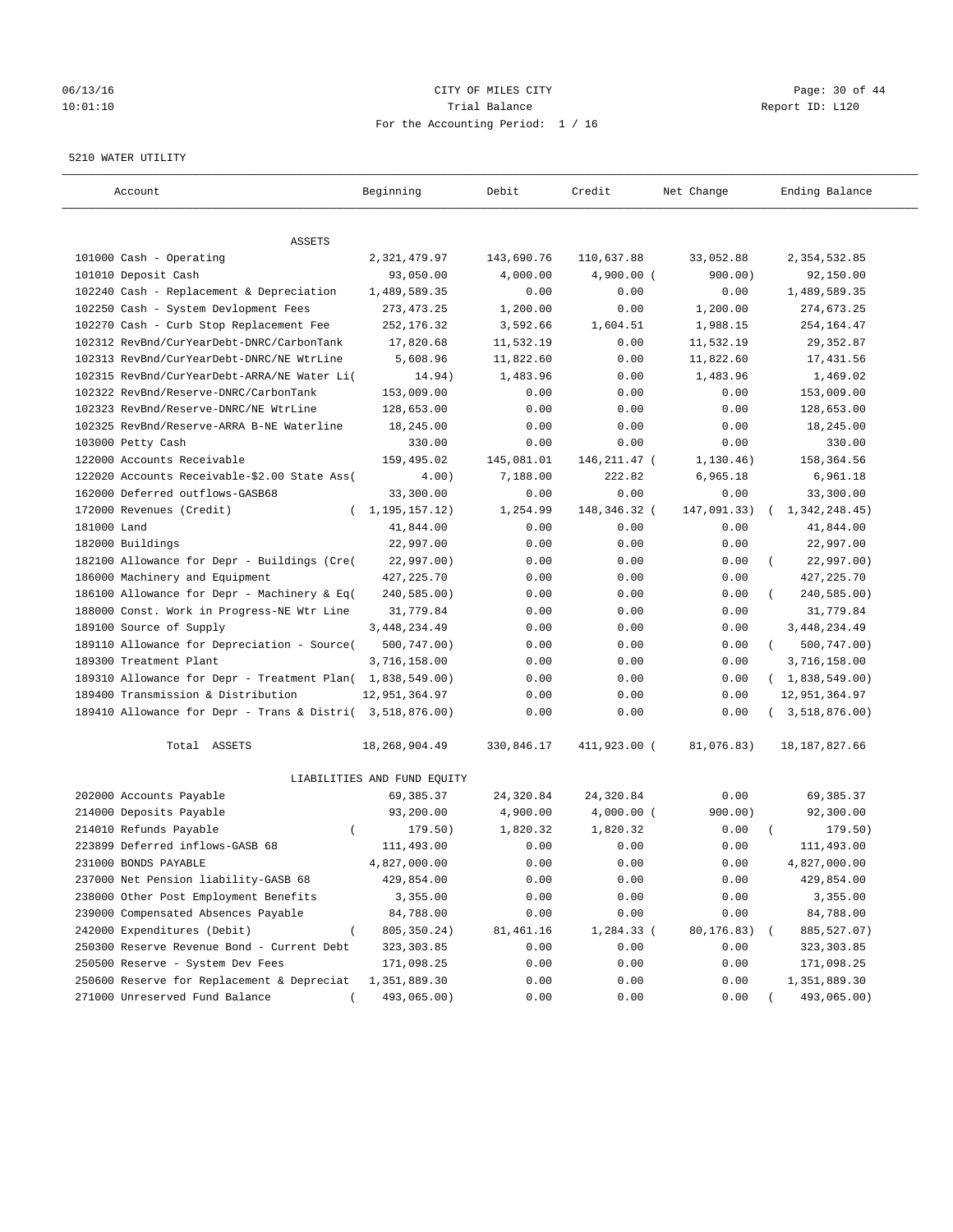# 06/13/16 Page: 31 of 44 10:01:10 **Trial Balance Trial Balance Report ID:** L120 For the Accounting Period: 1 / 16

# 5210 WATER UTILITY

| Account                              | Beginning     | Debit      | Credit    | Net Change | Ending Balance |
|--------------------------------------|---------------|------------|-----------|------------|----------------|
| 272000 Unreserved Retained Earnings  | 12,102,132.46 | 0.00       | 0.00      | 0.00       | 12,102,132.46  |
| LIABILITIES AND FUND EQUITY<br>Total | 18,268,904.49 | 112,502.32 | 31,425.49 | 81,076.83) | 18,187,827.66  |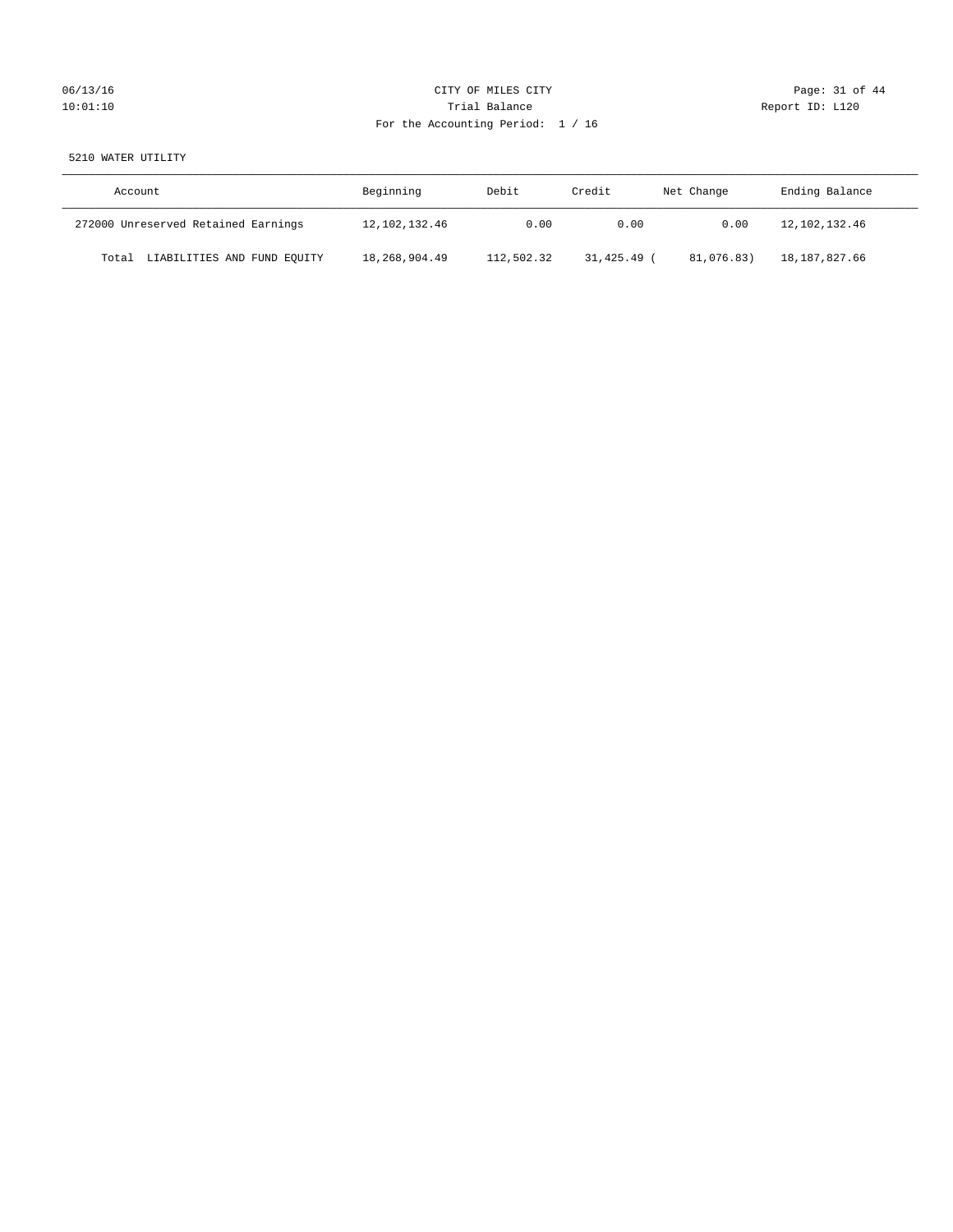# 06/13/16 Page: 32 of 44 10:01:10 Trial Balance Report ID: L120 For the Accounting Period: 1 / 16

#### 5310 SEWER UTILITY

| Account                                                   | Beginning                   | Debit       | Credit       | Net Change   | Ending Balance          |
|-----------------------------------------------------------|-----------------------------|-------------|--------------|--------------|-------------------------|
| ASSETS                                                    |                             |             |              |              |                         |
| 101000 Cash - Operating                                   | 358,380.63                  | 93, 154.84  | 234,874.12 ( | 141,719.28)  | 216,661.35              |
| 102240 Cash - Replacement & Depreciation                  | 195,098.39                  | 0.00        | 0.00         | 0.00         | 195,098.39              |
| 102250 Cash - System Devlopment Fees                      | 138,120.91                  | 0.00        | 0.00         | 0.00         | 138,120.91              |
| 102280 WWtr Treatment Plant-Phase I Constr                | 575,694.46                  | 0.00        | 0.00         | 0.00         | 575,694.46              |
| 102316 RevBnd/CurYearDebt-Phase 1 Haynes L                | 100,388.92                  | 8,385.83    | 0.00         | 8,385.83     | 108,774.75              |
| 102390 REV BOND/RESERVE-Sewer Phase 1                     | 101,735.00                  | 0.00        | 0.00         | 0.00         | 101,735.00              |
| 122000 Accounts Receivable                                | 108, 417.64                 | 91,072.90   | 92,085.78 (  | 1,012.88)    | 107,404.76              |
| 162000 Deferred outflows-GASB68                           | 25, 347.00                  | 0.00        | 0.00         | 0.00         | 25, 347.00              |
| 172000 Revenues (Credit)                                  | 559,856.58)                 | 0.00        | 91,789.06 (  | 91,789.06)   | 651, 645.64)            |
| 181000 Land                                               | 2.00                        | 0.00        | 0.00         | 0.00         | 2.00                    |
| 186000 Machinery and Equipment                            | 712,525.05                  | 0.00        | 0.00         | 0.00         | 712,525.05              |
| 186100 Allowance for Depr - Machinery & Eq(               | 381,553.00)                 | 0.00        | 0.00         | 0.00         | 381,553.00)             |
| 188000 Const. Work in Progress-NE Wtr Line                | 21,751.61                   | 0.00        | 0.00         | 0.00         | 21,751.61               |
| 189300 Treatment Plant                                    | 4,648,138.96                | 0.00        | 0.00         | 0.00         | 4,648,138.96            |
| 189310 Allowance for Depr - Treatment Plan(               | 1, 279, 806.00)             | 0.00        | 0.00         | 0.00         | (1, 279, 806.00)        |
| 189400 Transmission & Distribution                        | 4,028,819.40                | 0.00        | 0.00         | 0.00         | 4,028,819.40            |
| 189410 Allowance for Depr - Trans & Distri( 1,304,502.00) |                             | 0.00        | 0.00         | 0.00         | (1, 304, 502.00)        |
| Total ASSETS                                              | 7,488,702.39                | 192,613.57  | 418,748.96 ( | 226, 135.39) | 7,262,567.00            |
|                                                           | LIABILITIES AND FUND EQUITY |             |              |              |                         |
| 202000 Accounts Payable                                   | 0.00                        | 177,580.25  | 177,580.25   | 0.00         | 0.00                    |
| 223899 Deferred inflows-GASB 68                           | 84,866.00                   | 0.00        | 0.00         | 0.00         | 84,866.00               |
| 231300 Bonds Pay 1979 Issue                               | 1,336,000.00                | 0.00        | 0.00         | 0.00         | 1,336,000.00            |
| 237000 Net Pension liability-GASB 68                      | 327,195.00                  | 0.00        | 0.00         | 0.00         | 327,195.00              |
| 238000 Other Post Employment Benefits                     | 2,580.00                    | 0.00        | 0.00         | 0.00         | 2,580.00                |
| 239000 Compensated Absences Payable                       | 67,128.00                   | 0.00        | 0.00         | 0.00         | 67,128.00               |
| 242000 Expenditures (Debit)<br>$\left($                   | 709,547.93)                 | 226, 488.29 | 352.90 (     | 226, 135.39) | 935,683.32)<br>$\left($ |
| 250500 Reserve - System Dev Fees                          | 82,925.91                   | 0.00        | 0.00         | 0.00         | 82,925.91               |
| 250600 Reserve for Replacement & Depreciat                | 1,666,491.83                | 0.00        | 0.00         | 0.00         | 1,666,491.83            |
| 271000 Unreserved Fund Balance<br>$\left($                | 376,601.00)                 | 0.00        | 0.00         | 0.00         | 376,601.00)             |
| 272000 Unreserved Retained Earnings                       | 5,007,664.58                | 0.00        | 0.00         | 0.00         | 5,007,664.58            |
| Total LIABILITIES AND FUND EQUITY                         | 7,488,702.39                | 404,068.54  | 177,933.15 ( | 226, 135.39) | 7,262,567.00            |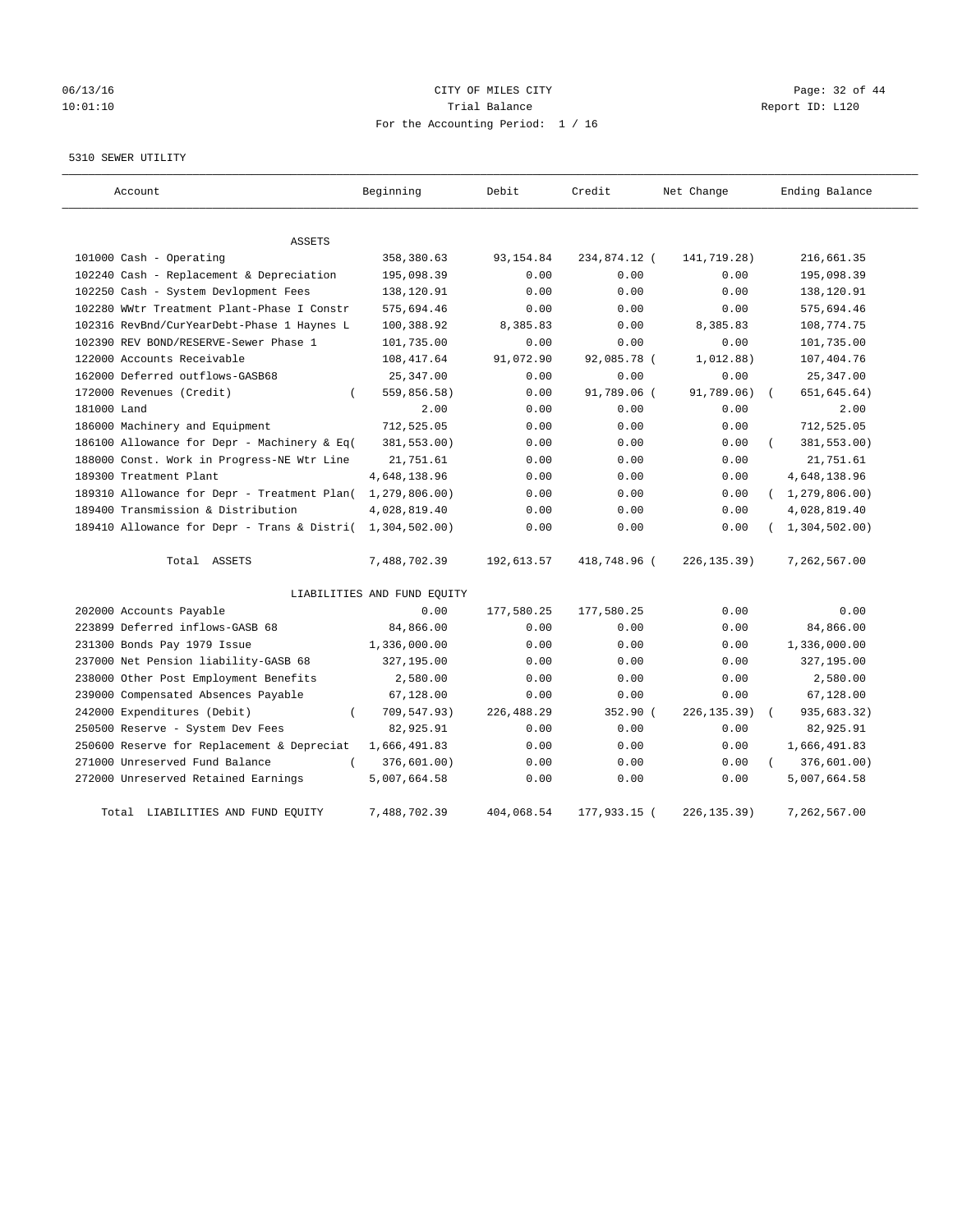# 06/13/16 Page: 33 of 44 10:01:10 Trial Balance Report ID: L120 For the Accounting Period: 1 / 16

#### 5510 AMBULANCE FUND

| Account                                      | Beginning                   | Debit       | Credit       | Net Change   | Ending Balance            |
|----------------------------------------------|-----------------------------|-------------|--------------|--------------|---------------------------|
| ASSETS                                       |                             |             |              |              |                           |
| 101000 Cash - Operating<br>$\left($          | 246,469.06)                 | 40,714.89   | 48,069.43 (  | 7,354.54)    | 253,823.60)<br>$\sqrt{2}$ |
| 113211 Taxes Receivable - Real 2011          | 19.68                       | 0.00        | 0.00         | 0.00         | 19.68                     |
| 113213 Tax Receivables Real-2013             | 3.57                        | 0.00        | 0.00         | 0.00         | 3.57                      |
| 113214 Taxes Receivable- Real 2014           | 36.89                       | 0.00        | 9.57(        | 9.57)        | 27.32                     |
| 113215 Tax Receivables Real-2015<br>$\left($ | 4,623.13)                   | 0.11        | $61.15$ (    | 61.04)       | 4,684.17)                 |
| 115208 Taxes Receivable - Personal 2008      | 0.01                        | 0.00        | 0.00         | 0.00         | 0.01                      |
| 115214 Taxes Receivable Personal 2014        | 0.01)                       | 0.00        | 0.00         | 0.00         | 0.01)                     |
| 115215 Taxes Receivable Personal-2015        | 5.97                        | 0.00        | $1.07$ (     | 1.07)        | 4.90                      |
| 122000 Accounts Receivable                   | 183,053.83                  | 187,068.25  | 51,694.52    | 135, 373. 73 | 318, 427.56               |
| 122100 Acct Receivable                       | 136,018.20)                 | 0.00        | 0.00         | 0.00         | 136,018.20)               |
| 162000 Deferred outflows-GASB68              | 23, 211.00                  | 0.00        | 0.00         | 0.00         | 23, 211.00                |
| 172000 Revenues (Credit)<br>$\left($         | 283,496.04)                 | 430.15      | 186,891.94 ( | 186,461.79)  | 469,957.83)<br>$\sqrt{2}$ |
| 186000 Machinery and Equipment               | 411, 482.11                 | 0.00        | 0.00         | 0.00         | 411, 482.11               |
| 186100 Allowance for Depr - Machinery & Eq(  | 227,888.00)                 | 0.00        | 0.00         | 0.00         | 227,888.00)               |
| Total ASSETS<br>$\left($                     | 280,681.38)                 | 228, 213.40 | 286,727.68 ( | 58, 514. 28) | 339, 195.66)              |
|                                              | LIABILITIES AND FUND EQUITY |             |              |              |                           |
| 202000 Accounts Payable                      | 0.00                        | 23,601.73   | 23,601.73    | 0.00         | 0.00                      |
| 223100 Deferred Revenue - Real Prop Taxes (  | 4,715.33)                   | 70.72       | $0.11$ (     | 70.61)       | 4,785.94)                 |
| 223200 Deferred Revenue - Pers Prop Taxes (  | 17.03)                      | 1.07        | 0.00(        | 1.07)        | 18.10)                    |
| 223899 Deferred inflows-GASB 68              | 25,139.00                   | 0.00        | 0.00         | 0.00         | 25,139.00                 |
| 235000 CONTRACTS/NOTES/LOANS PAYABLE         | 39,500.22                   | 0.00        | 0.00         | 0.00         | 39,500.22                 |
| 237000 Net Pension liability-GASB 68         | 126,566.00                  | 0.00        | 0.00         | 0.00         | 126,566.00                |
| 238000 Other Post Employment Benefits        | 1,427.00                    | 0.00        | 0.00         | 0.00         | 1,427.00                  |
| 239000 Compensated Absences Payable          | 23,803.00                   | 0.00        | 0.00         | 0.00         | 23,803.00                 |
| 242000 Expenditures (Debit)<br>$\left($      | 327,672.84)                 | 59,480.37   | 1,037.77 (   | 58,442.60)   | 386, 115.44)              |
| 271000 Unreserved Fund Balance               | 121, 630.00)                | 0.00        | 0.00         | 0.00         | 121, 630.00)              |
| 272000 Unreserved Retained Earnings          | 43,081.40)                  | 0.00        | 0.00         | 0.00         | 43,081.40)                |
| LIABILITIES AND FUND EQUITY<br>Total         | 280,681.38)                 | 83, 153.89  | 24,639.61 (  | 58, 514. 28) | 339,195.66)               |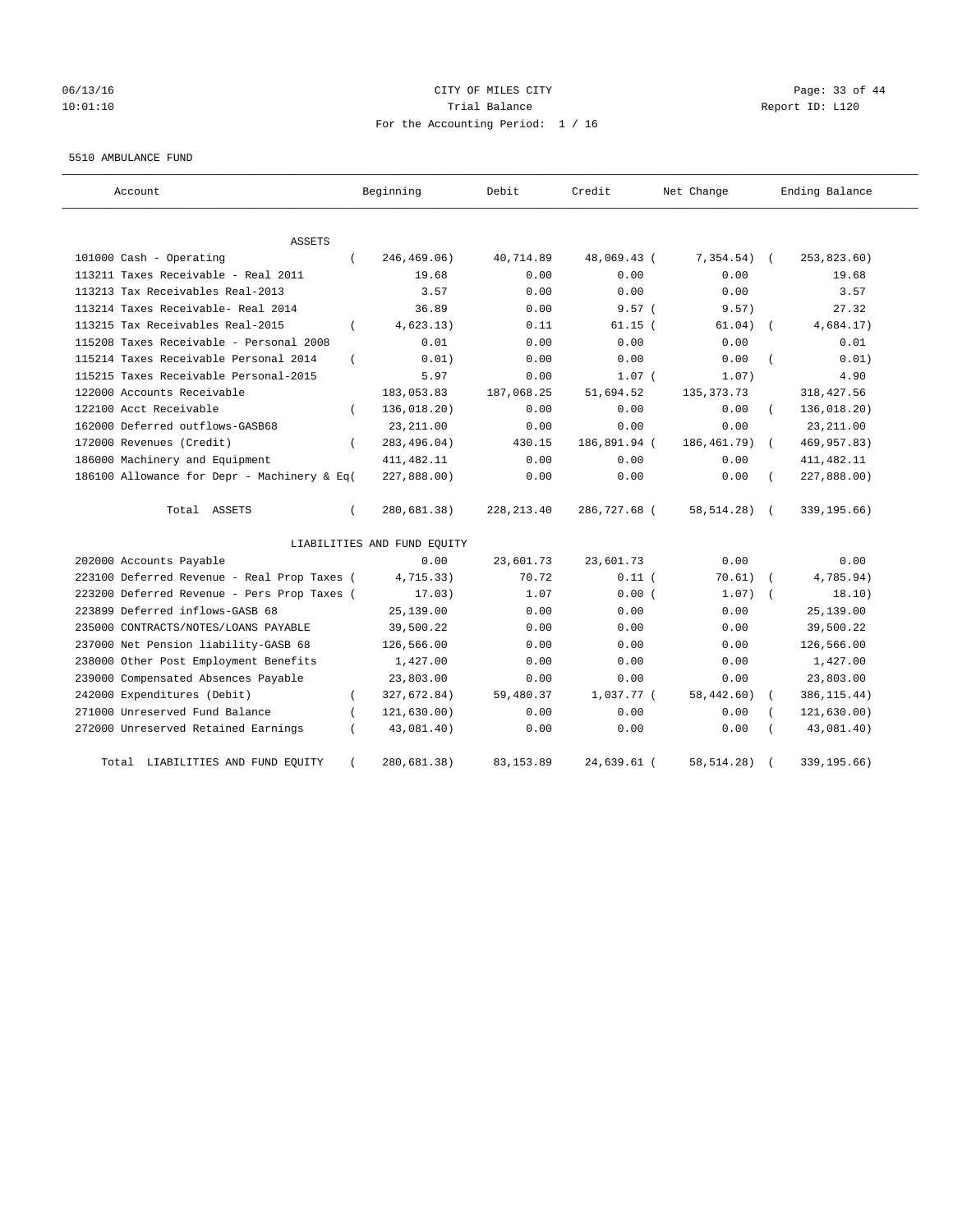# 06/13/16 Page: 34 of 44 10:01:10 Trial Balance Report ID: L120 For the Accounting Period: 1 / 16

#### 5610 AIRPORT OPERATING

| Account                                      | Beginning                   | Debit      | Credit       | Net Change   | Ending Balance            |
|----------------------------------------------|-----------------------------|------------|--------------|--------------|---------------------------|
|                                              |                             |            |              |              |                           |
| ASSETS                                       |                             |            |              |              |                           |
| 101000 Cash - Operating<br>$\overline{(\ }$  | 114,558.75)                 | 56,264.29  | 79,554.52 (  | 23, 290. 23) | $\sqrt{2}$<br>137,848.98) |
| 101100 Cash-FAA Grant/St Loan-2008           | 6.748.74                    | 0.00       | 0.00         | 0.00         | 6.748.74                  |
| 102230 Cash - Surplus/Credit Card Acct       | 95.18                       | 4,005.43   | $4.006.32$ ( | 0.89         | 94.29                     |
| 103000 Petty Cash                            | 100.00                      | 0.00       | 0.00         | 0.00         | 100.00                    |
| 113211 Taxes Receivable - Real 2011          | 11.57                       | 0.00       | 0.00         | 0.00         | 11.57                     |
| 113213 Tax Receivables Real-2013             | 5.32                        | 0.00       | 0.00         | 0.00         | 5.32                      |
| 113214 Taxes Receivable- Real 2014           | 55.36                       | 0.00       | $14.36$ (    | 14.36)       | 41.00                     |
| 113215 Tax Receivables Real-2015<br>$\left($ | 6, 934.23)                  | 0.17       | $91.72$ (    | 91.55)       | 7,025.78)                 |
| 115208 Taxes Receivable - Personal 2008      | 0.02                        | 0.00       | 0.00         | 0.00         | 0.02                      |
| 115215 Taxes Receivable Personal-2015        | 8.95                        | 0.00       | $1.60$ (     | 1.60)        | 7.35                      |
| 141000 Prepaid Expense                       | 4,615.00                    | 0.00       | 0.00         | 0.00         | 4,615.00                  |
| 162000 Deferred outflows-GASB68              | 5,629.00                    | 0.00       | 0.00         | 0.00         | 5,629.00                  |
| 172000 Revenues (Credit)                     | 4,052,231.24)               | 0.17       | 56,262.90 (  | 56, 262. 73) | 4,108,493.97)             |
| 181000 Land                                  | 19,983.00                   | 0.00       | 0.00         | 0.00         | 19,983.00                 |
| 182000 Buildings                             | 677,537.00                  | 0.00       | 0.00         | 0.00         | 677,537.00                |
| 182100 Allowance for Depr - Buildings (Cre(  | 347,980.00)                 | 0.00       | 0.00         | 0.00         | 347,980.00)               |
| 184000 Improvements Other Than Buildings     | 8,543,759.48                | 0.00       | 0.00         | 0.00         | 8,543,759.48              |
| 184100 Allowance for Depr - Imp Other Than(  | 2, 395, 730.00              | 0.00       | 0.00         | 0.00         | (2, 395, 730.00)          |
| 186000 Machinery and Equipment               | 852,420.59                  | 0.00       | 0.00         | 0.00         | 852,420.59                |
| 186100 Allowance for Depr - Machinery & Eq(  | 349,249.00)                 | 0.00       | 0.00         | 0.00         | 349,249.00)               |
| 188000 Const. Work in Progress-NE Wtr Line   | 28,749.05                   | 0.00       | 0.00         | 0.00         | 28,749.05                 |
| Total ASSETS                                 | 2,873,035.04                | 60,270.06  | 139,931.42 ( | 79,661.36)   | 2,793,373.68              |
|                                              | LIABILITIES AND FUND EQUITY |            |              |              |                           |
| 202000 Accounts Payable                      | 0.00                        | 67,270.57  | 67,270.57    | 0.00         | 0.00                      |
| 223100 Deferred Revenue - Real Prop Taxes (  | 7,072.53)                   | 106.08     | 0.17(        | 105.91)      | 7,178.44)                 |
| 223200 Deferred Revenue - Pers Prop Taxes (  | 25.54)                      | 1.60       | 0.00(        | 1.60)        | 27.14)                    |
| 223899 Deferred inflows-GASB 68              | 18,846.00                   | 0.00       | 0.00         | 0.00         | 18,846.00                 |
| 235000 CONTRACTS/NOTES/LOANS PAYABLE         | 12,984.44                   | 0.00       | 0.00         | 0.00         | 12,984.44                 |
| 235150 LTrm Pay/MT Aeronautics               | 14,763.00                   | 0.00       | 0.00         | 0.00         | 14,763.00                 |
| 237000 Net Pension liability-GASB 68         | 72,658.00                   | 0.00       | 0.00         | 0.00         | 72,658.00                 |
| 238000 Other Post Employment Benefits        | 670.00                      | 0.00       | 0.00         | 0.00         | 670.00                    |
| 239000 Compensated Absences Payable          | 1,743.00                    | 0.00       | 0.00         | 0.00         | 1,743.00                  |
| 242000 Expenditures (Debit)<br>$\left($      | 4, 174, 436. 78)            | 79,554.35  | 0.50(        | 79,553.85)   | 4, 253, 990.63)           |
| 250600 Reserve for Replacement & Depreciat   | 18,913.67                   | 0.00       | 0.00         | 0.00         | 18,913.67                 |
| 271000 Unreserved Fund Balance               | 80, 253, 00)                | 0.00       | 0.00         | 0.00         | 80, 253.00)               |
| 272000 Unreserved Retained Earnings          | 6,994,244.78                | 0.00       | 0.00         | 0.00         | 6,994,244.78              |
| Total LIABILITIES AND FUND EQUITY            | 2,873,035.04                | 146,932.60 | 67,271.24 (  | 79,661.36)   | 2,793,373.68              |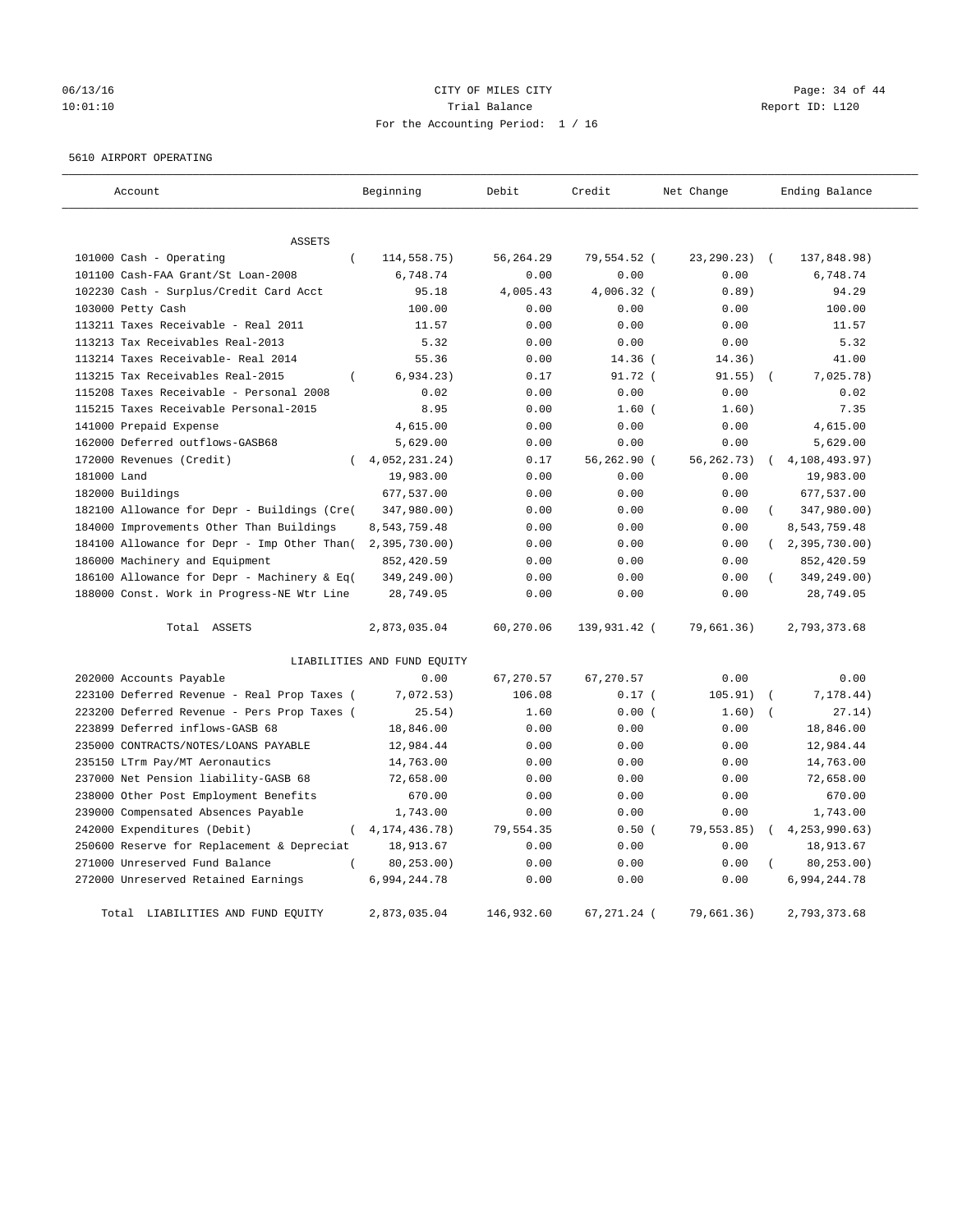## 06/13/16 Page: 35 of 44 10:01:10 Trial Balance Report ID: L120 For the Accounting Period: 1 / 16

#### 6040 PUBLIC WORKS

| Account                              | Beginning                   | Debit     | Credit       | Net Change   | Ending Balance |
|--------------------------------------|-----------------------------|-----------|--------------|--------------|----------------|
|                                      |                             |           |              |              |                |
| ASSETS<br>101000 Cash - Operating    | 99,179.88                   | 0.00      | 15,219.68 (  | 15,219.68)   | 83,960.20      |
|                                      |                             |           |              |              |                |
| 172000 Revenues (Credit)             | 64,782.98)                  | 0.00      | 0.00         | 0.00         | 64,782.98)     |
| Total ASSETS                         | 34,396.90                   | 0.00      | 15,219.68 (  | 15, 219.68)  | 19,177.22      |
|                                      | LIABILITIES AND FUND EQUITY |           |              |              |                |
| 202000 Accounts Payable              | 0.00                        | 3,286.08  | 3,286.08     | 0.00         | 0.00           |
| 239000 Compensated Absences Payable  | 16,339.00                   | 0.00      | 0.00         | 0.00         | 16,339.00      |
| 242000 Expenditures (Debit)          | 87, 131. 18)                | 15,219.68 | 0.00(        | 15,219.68) ( | 102, 350.86)   |
| 271000 Unreserved Fund Balance       | 8,453.63                    | 0.00      | 0.00         | 0.00         | 8,453.63       |
| 272000 Unreserved Retained Earnings  | 96,735.45                   | 0.00      | 0.00         | 0.00         | 96,735.45      |
| LIABILITIES AND FUND EQUITY<br>Total | 34,396.90                   | 18,505.76 | $3,286.08$ ( | 15,219.68)   | 19,177.22      |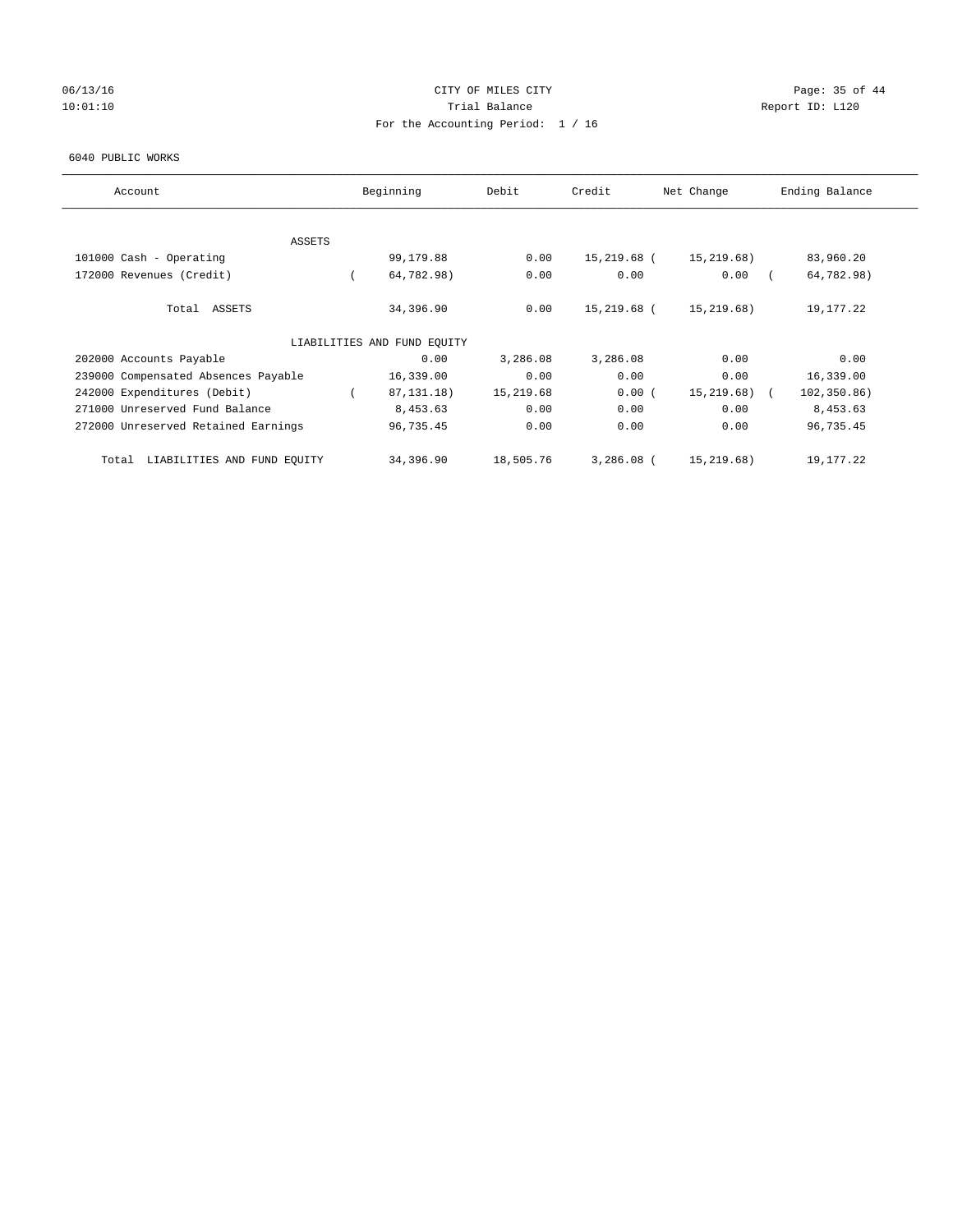## 06/13/16 Page: 36 of 44 10:01:10 Trial Balance Report ID: L120 For the Accounting Period: 1 / 16

# 7370 TBID

| Account                              | Beginning                   | Debit     | Credit    | Net Change | Ending Balance |
|--------------------------------------|-----------------------------|-----------|-----------|------------|----------------|
|                                      |                             |           |           |            |                |
|                                      | ASSETS                      |           |           |            |                |
| 101000 Cash - Operating              | 0.00                        | 10,250.00 | 10,250.00 | 0.00       | 0.00           |
| Total ASSETS                         | 0.00                        | 10,250.00 | 10,250.00 | 0.00       | 0.00           |
|                                      | LIABILITIES AND FUND EQUITY |           |           |            |                |
| 202000 Accounts Payable              | 0.00                        | 10,250.00 | 10,250.00 | 0.00       | 0.00           |
| 212500 Due to Others                 | 0.00                        | 10,250.00 | 10,250.00 | 0.00       | 0.00           |
|                                      |                             |           |           |            |                |
| LIABILITIES AND FUND EQUITY<br>Total | 0.00                        | 20,500.00 | 20,500.00 | 0.00       | 0.00           |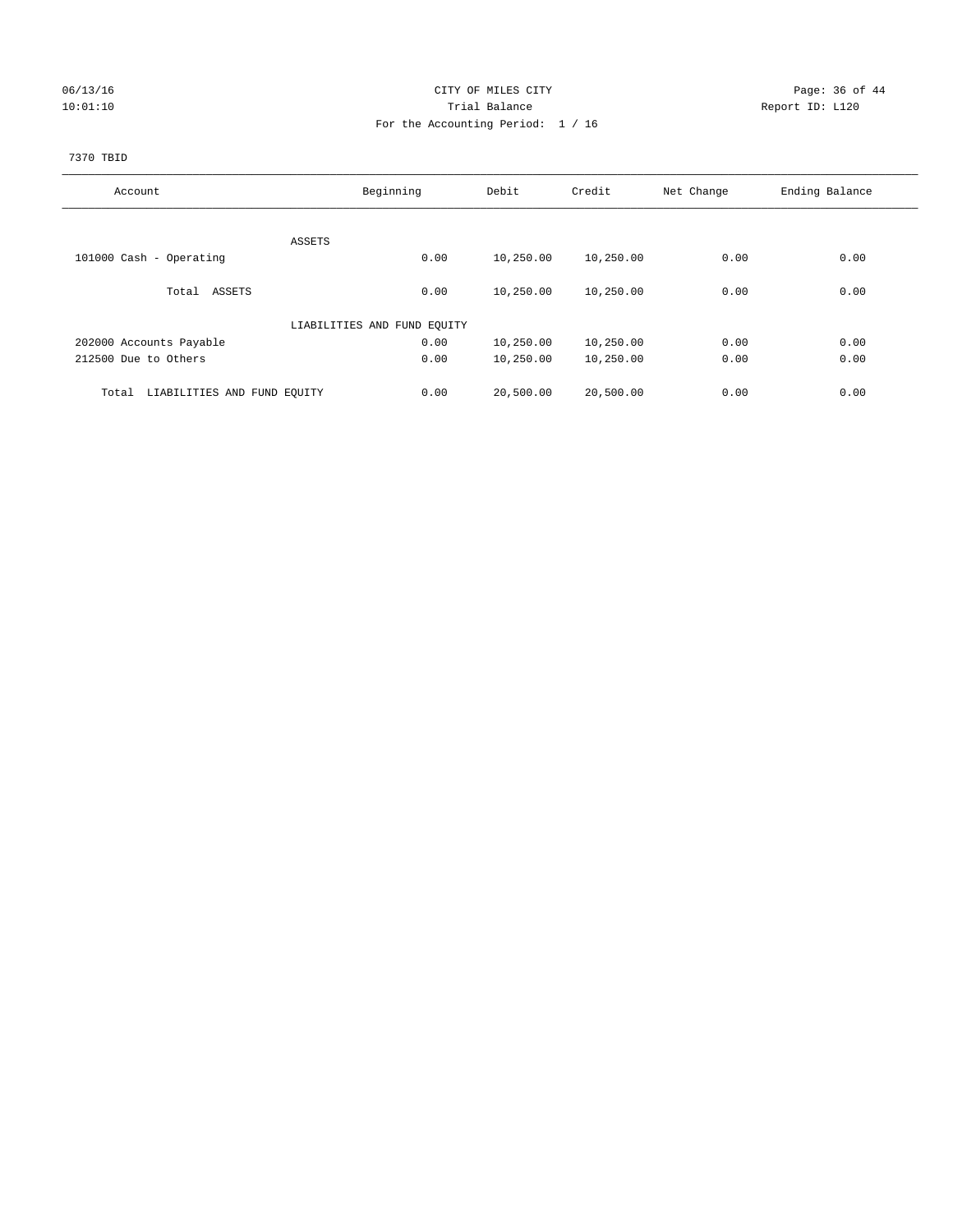# 06/13/16 Page: 37 of 44 10:01:10 Trial Balance Report ID: L120 For the Accounting Period: 1 / 16

7467 Law Enforcement Academy Surcharge

| Account                                   | Beginning                   | Debit  | Credit | Net Change | Ending Balance |
|-------------------------------------------|-----------------------------|--------|--------|------------|----------------|
| <b>ASSETS</b>                             |                             |        |        |            |                |
| 101000 Cash - Operating                   | 0.00                        | 750.00 | 0.00   | 750.00     | 750.00         |
| Total ASSETS                              | 0.00                        | 750.00 | 0.00   | 750.00     | 750.00         |
|                                           | LIABILITIES AND FUND EQUITY |        |        |            |                |
| 212200 Due to Federal, Soc Sec & Medicare | 0.00                        | 0.00   | 750.00 | 750.00     | 750.00         |
| LIABILITIES AND FUND EQUITY<br>Total      | 0.00                        | 0.00   | 750.00 | 750.00     | 750.00         |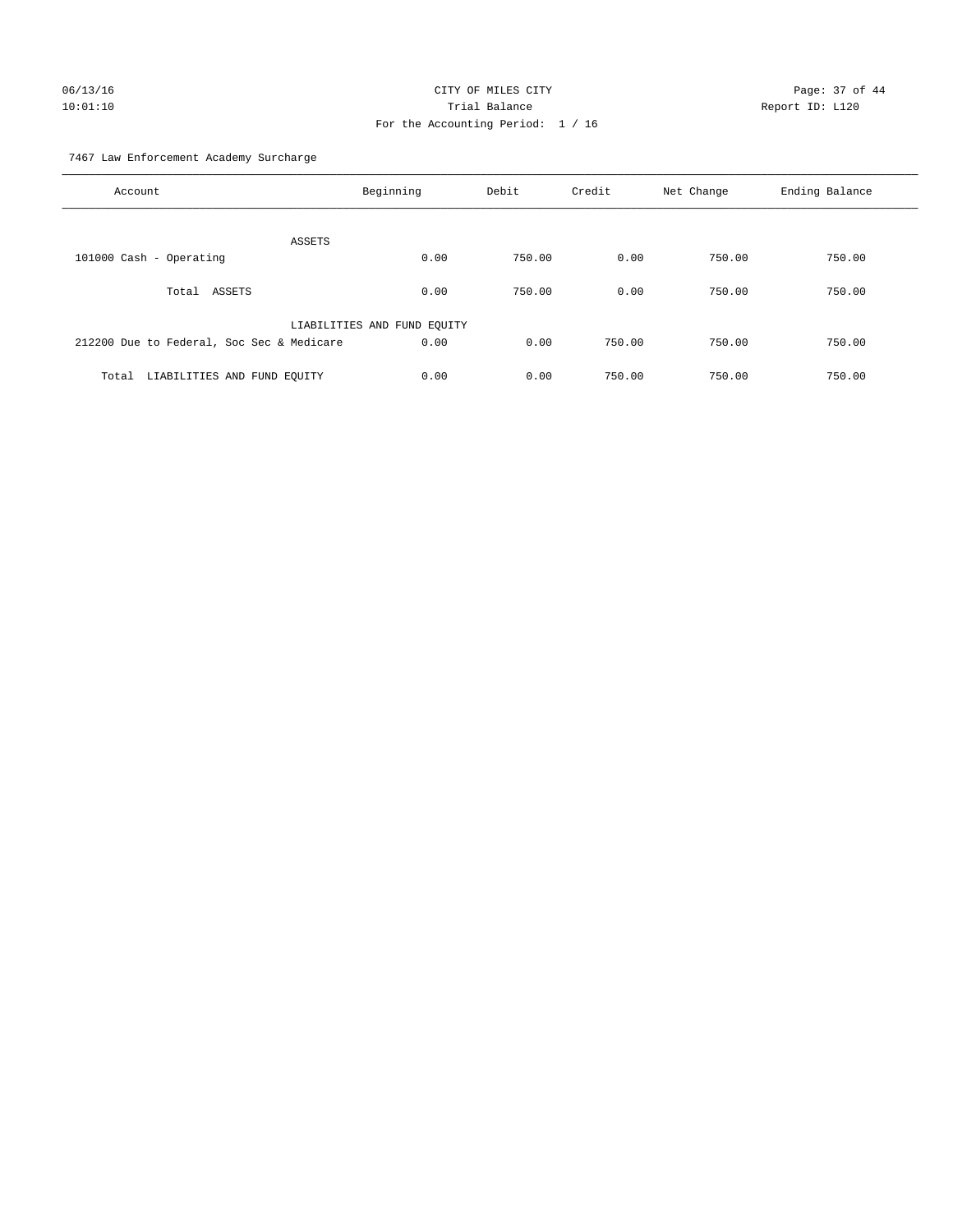#### 7471 CIVIL LEGAL ASSIST/VICTIM DOM VIOLENCE PROG

| Account                              | Beginning                   | Debit    | Credit   | Net Change | Ending Balance |
|--------------------------------------|-----------------------------|----------|----------|------------|----------------|
| <b>ASSETS</b>                        |                             |          |          |            |                |
| 101000 Cash - Operating              | 1,993.00                    | 1,222.00 | 0.00     | 1,222.00   | 3,215.00       |
| ASSETS<br>Total                      | 1,993.00                    | 1,222.00 | 0.00     | 1,222.00   | 3,215.00       |
|                                      | LIABILITIES AND FUND EQUITY |          |          |            |                |
| 212500 Due to Others                 | 1,993.00                    | 0.00     | 1,222.00 | 1,222.00   | 3,215.00       |
| LIABILITIES AND FUND EQUITY<br>Total | 1,993.00                    | 0.00     | 1,222.00 | 1,222.00   | 3,215.00       |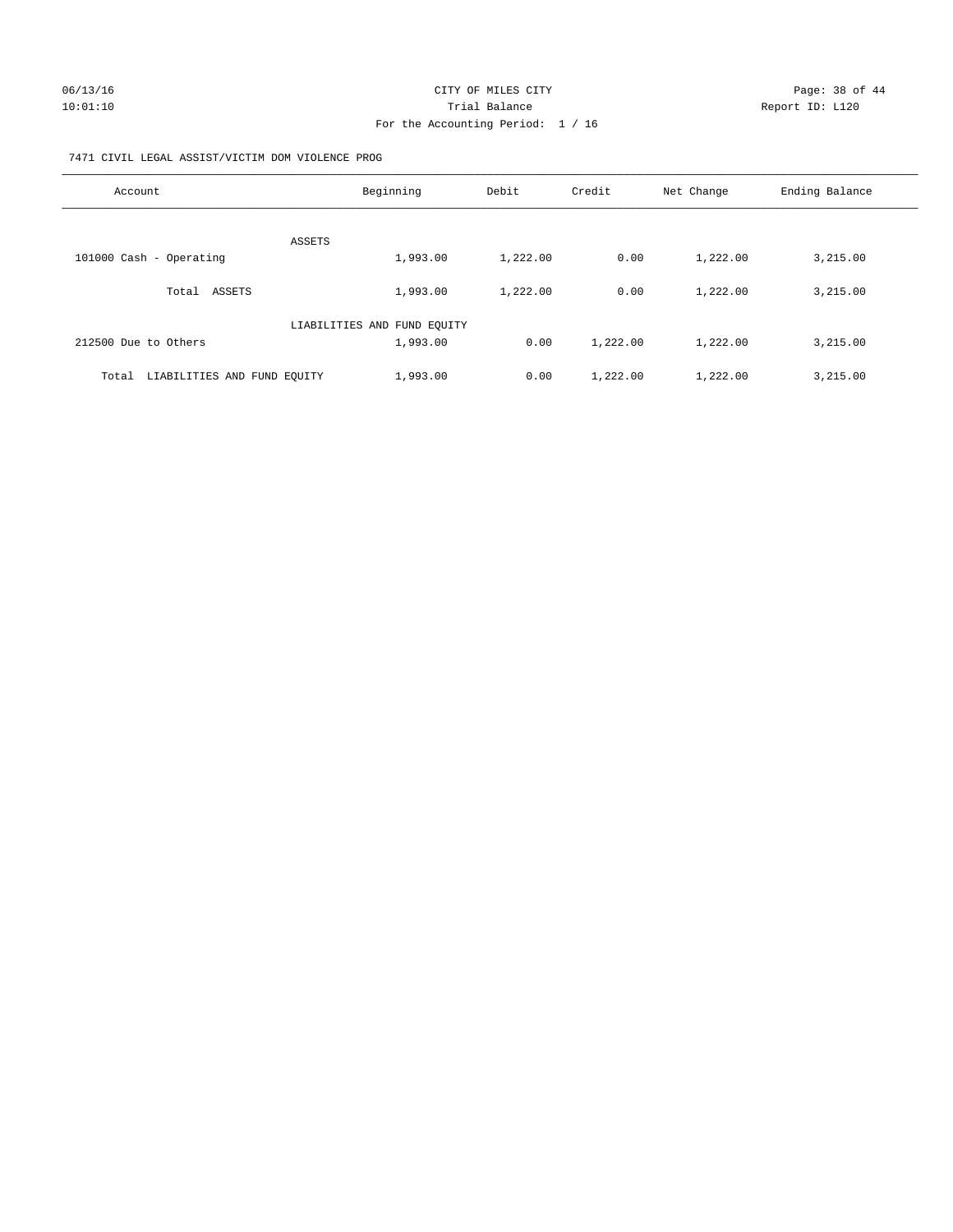## 06/13/16 Page: 39 of 44 10:01:10 Trial Balance Report ID: L120 For the Accounting Period: 1 / 16

#### 7910 PAYROLL FUND

| Account                                   | Beginning                   | Debit       | Credit       | Net Change   | Ending Balance |  |
|-------------------------------------------|-----------------------------|-------------|--------------|--------------|----------------|--|
|                                           |                             |             |              |              |                |  |
| ASSETS                                    |                             |             |              |              |                |  |
| 101000 Cash - Operating                   | 125,330.67                  | 475,794.45  | 511,336.52 ( | 35,542.07)   | 89,788.60      |  |
| Total ASSETS                              | 125,330.67                  | 475,794.45  | 511,336.52 ( | 35,542.07)   | 89,788.60      |  |
|                                           | LIABILITIES AND FUND EQUITY |             |              |              |                |  |
| 201000 Warrants Payable                   | 79,018.68                   | 135, 314.81 | 130,991.25 ( | $4,323.56$ ) | 74,695.12      |  |
| 202000 Accounts Payable                   | 0.00                        | 517.04      | 517.04       | 0.00         | 0.00           |  |
| 212200 Due to Federal, Soc Sec & Medicare | 0.00                        | 69,608.76   | 69,608.76    | 0.00         | 0.00           |  |
| 212202 Due to State Unemployment          | 1,571.49                    | 1,571.64    | 518.96 (     | 1,052.68)    | 518.81         |  |
| 212203 Due to Worker's Compensation       | 44,740.50                   | 44,740.50   | 14,537.75 (  | 30, 202.75)  | 14,537.75      |  |
| 212204 Due to State Income Tax            | 0.00                        | 15,264.00   | 15,264.00    | 0.00         | 0.00           |  |
| 212205 due to MPORS-GABA                  | 0.00                        | 13,580.55   | 13,580.55    | 0.00         | 0.00           |  |
| 212207 Due to AFLAC, AFLAC PRETAX         | 0.00                        | 333.69      | 333.70       | 0.01         | 0.01           |  |
| 212208 Due to Health Ins, Dental, Vision  | 0.00                        | 63, 351. 73 | 63, 351. 73  | 0.00         | 0.00           |  |
| 212209 Due to PERS Retirement             | 0.00                        | 32,821.58   | 32,858.49    | 36.91        | 36.91          |  |
| 212210 Due to FURS-GABA Retirement        | 0.00                        | 12,532.96   | 12,532.96    | 0.00         | 0.00           |  |
| Total LIABILITIES AND FUND EQUITY         | 125,330.67                  | 389,637.26  | 354,095.19 ( | 35,542.07)   | 89,788.60      |  |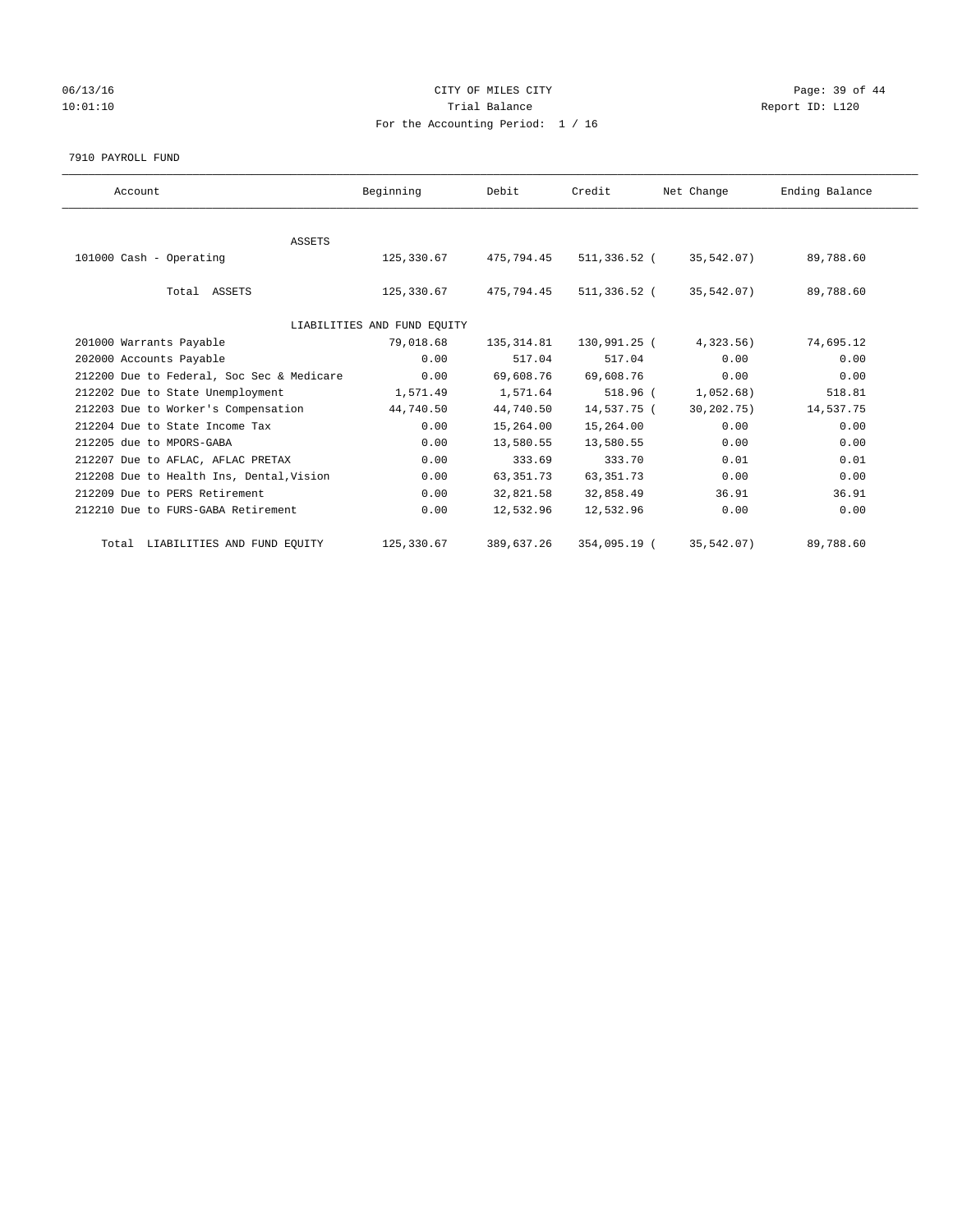## 06/13/16 Page: 40 of 44 10:01:10 Trial Balance Report ID: L120 For the Accounting Period: 1 / 16

#### 7930 CLAIMS FUND

| Account                              | Beginning                   | Debit        | Credit                    | Net Change  | Ending Balance |
|--------------------------------------|-----------------------------|--------------|---------------------------|-------------|----------------|
|                                      |                             |              |                           |             |                |
| ASSETS                               |                             |              |                           |             |                |
| 101000 Cash - Operating              | 1,434,860.98                |              | 788,631.20 1,500,438.53 ( | 711,807.33) | 723,053.65     |
|                                      |                             |              |                           |             |                |
| ASSETS<br>Total                      | 1,434,860.98                |              | 788,631.20 1,500,438.53 ( | 711,807.33) | 723,053.65     |
|                                      |                             |              |                           |             |                |
|                                      |                             |              |                           |             |                |
|                                      | LIABILITIES AND FUND EQUITY |              |                           |             |                |
| 201000 Warrants Payable              | 1,434,860.98                | 1,500,438.53 | 788,631.20 (              | 711,807.33) | 723,053.65     |
|                                      |                             |              |                           |             |                |
|                                      | 1,434,860.98                | 1,500,438.53 | 788,631.20 (              | 711,807.33) | 723,053.65     |
| LIABILITIES AND FUND EQUITY<br>Total |                             |              |                           |             |                |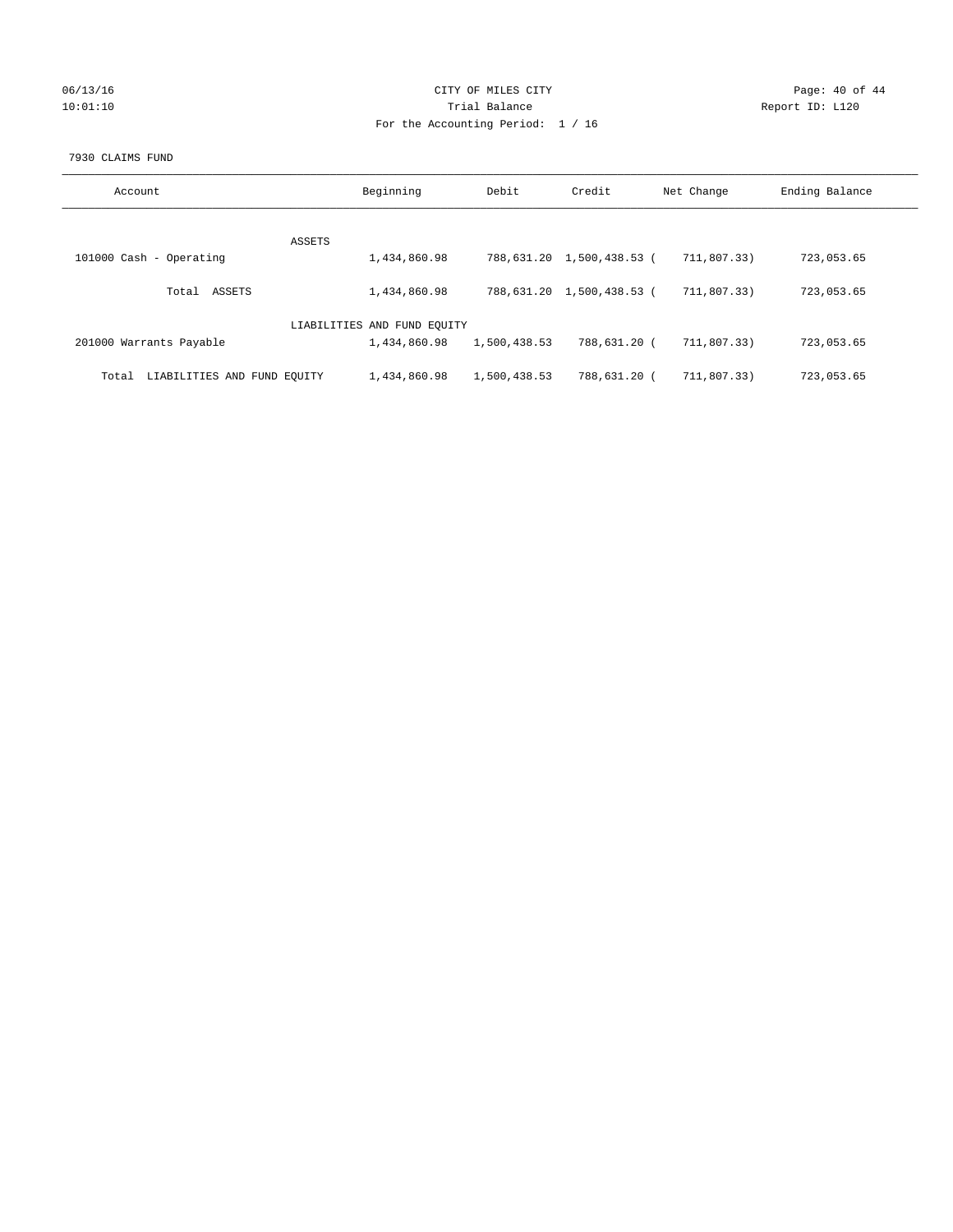# 06/13/16 Page: 41 of 44 10:01:10 Trial Balance Report ID: L120 For the Accounting Period: 1 / 16

7980 CUSTER CO WATER & SEWER DISTRICT

| Account                                 | Beginning                   | Debit     | Credit      | Net Change | Ending Balance |
|-----------------------------------------|-----------------------------|-----------|-------------|------------|----------------|
|                                         |                             |           |             |            |                |
| ASSETS                                  |                             |           |             |            |                |
| 101000 Cash - Operating                 | 0.07                        | 14,864.19 | 14,864.19   | 0.00       | 0.07           |
| 122000 Accounts Receivable              | 16,079.96                   | 13,791.35 | 14,864.19 ( | 1,072.84)  | 15,007.12      |
| Total ASSETS                            | 16,080.03                   | 28,655.54 | 29,728.38 ( | 1,072.84)  | 15,007.19      |
|                                         | LIABILITIES AND FUND EQUITY |           |             |            |                |
| 202000 Accounts Payable                 | 0.00                        | 14,864.19 | 14,864.19   | 0.00       | 0.00           |
| 211020 Due to Custer Water & Sewer Dist | 16,080.03                   | 14,864.19 | 13,791.35 ( | 1,072.84)  | 15,007.19      |
| LIABILITIES AND FUND EQUITY<br>Total    | 16,080.03                   | 29,728.38 | 28,655.54 ( | 1,072.84)  | 15,007.19      |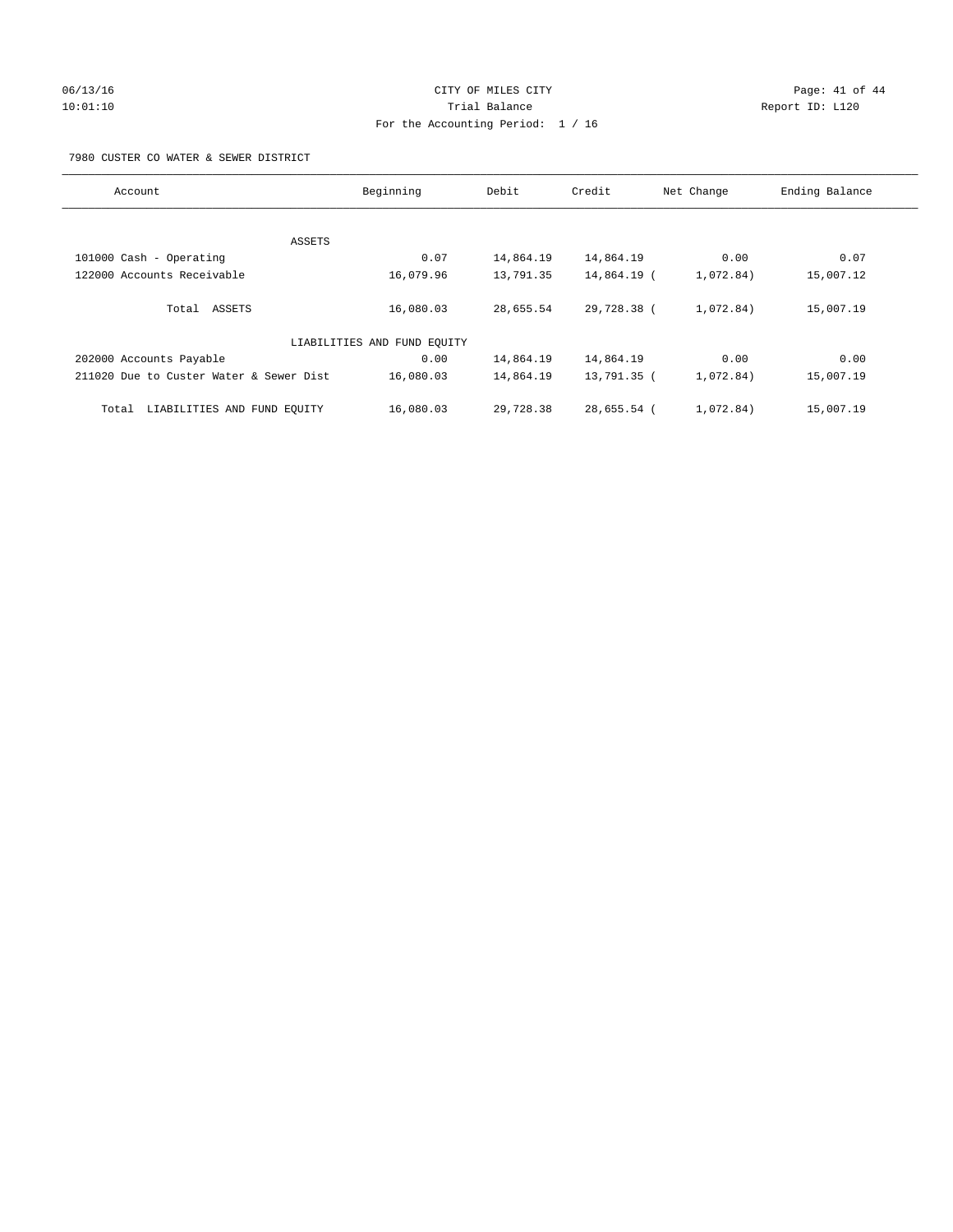## 06/13/16 Page: 42 of 44 10:01:10 Trial Balance Report ID: L120 For the Accounting Period: 1 / 16

7981 Interest Clearing

| Account                              | Beginning                   | Debit    | Credit   | Net Change | Ending Balance |
|--------------------------------------|-----------------------------|----------|----------|------------|----------------|
|                                      | ASSETS                      |          |          |            |                |
| 101000 Cash - Operating              | 7,016.16                    | 2,676.22 | 0.00     | 2,676.22   | 9,692.38       |
| Total ASSETS                         | 7,016.16                    | 2,676.22 | 0.00     | 2,676.22   | 9,692.38       |
|                                      | LIABILITIES AND FUND EQUITY |          |          |            |                |
| 212500 Due to Others                 | 7,016.16                    | 0.00     | 2,676.22 | 2,676.22   | 9,692.38       |
| LIABILITIES AND FUND EQUITY<br>Total | 7,016.16                    | 0.00     | 2,676.22 | 2,676.22   | 9,692.38       |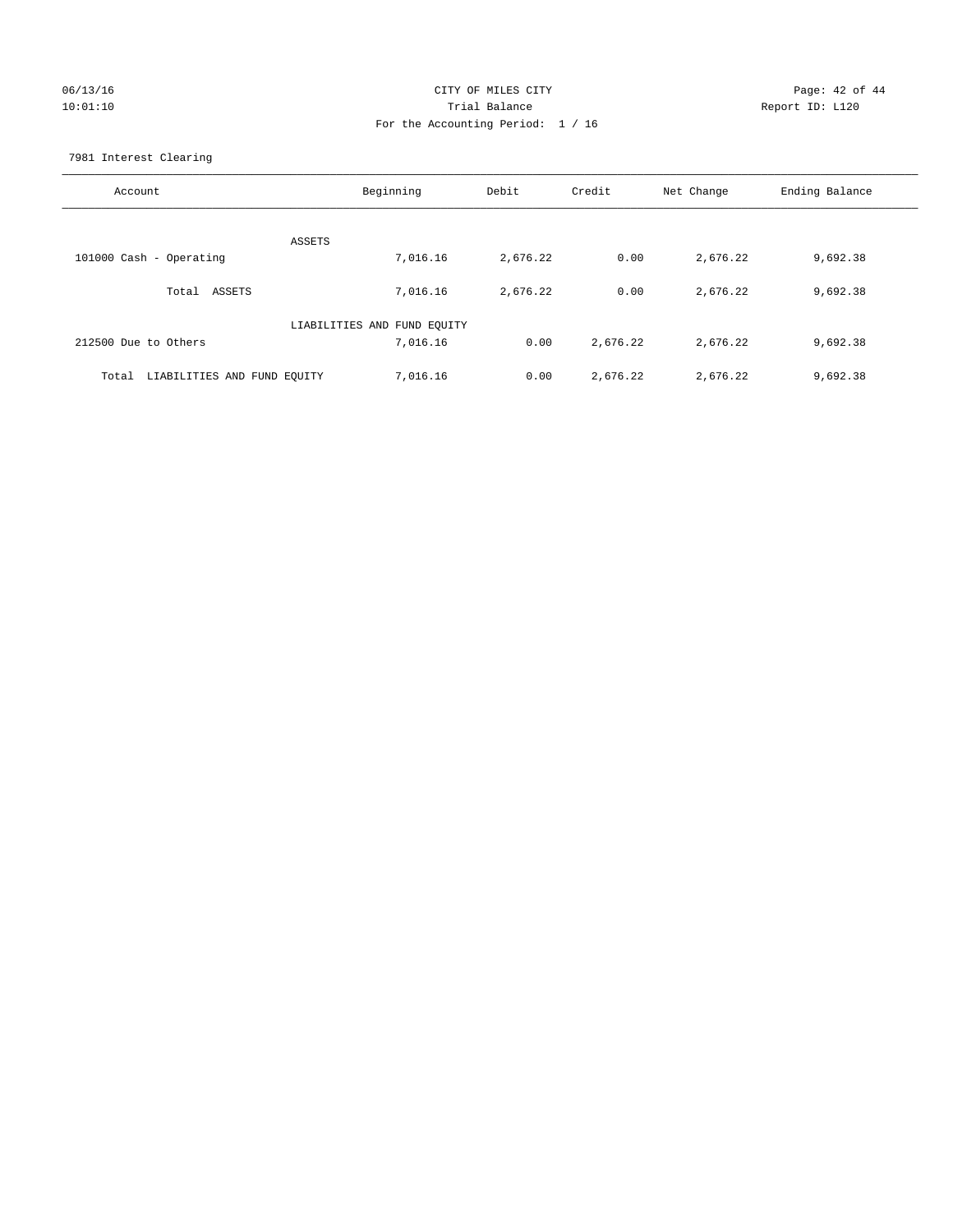# 06/13/16 Page: 43 of 44 10:01:10 Trial Balance Report ID: L120 For the Accounting Period: 1 / 16

#### 9000 GENERAL FIXED ASSETS GROUP OF ACCOUNTS FUND

| Account                                                    | Beginning                   | Debit | Credit | Net Change | Ending Balance  |
|------------------------------------------------------------|-----------------------------|-------|--------|------------|-----------------|
| ASSETS                                                     |                             |       |        |            |                 |
| 181000 Land                                                | 526,599.00                  | 0.00  | 0.00   | 0.00       | 526,599.00      |
| 182000 Buildings                                           | 1,986,836.00                | 0.00  | 0.00   | 0.00       | 1,986,836.00    |
| 182100 Allowance for Depr - Buildings (Cre(                | 684,991.00)                 | 0.00  | 0.00   | 0.00       | 684,991.00)     |
| 186000 Machinery and Equipment                             | 3,038,732.00                | 0.00  | 0.00   | 0.00       | 3,038,732.00    |
| 186100 Allowance for Depr - Machinery & Eq(                | 1,463,750.00)               | 0.00  | 0.00   | 0.00       | 1,463,750.00)   |
| 187000 Infrastructure                                      | 33,670,108.00               | 0.00  | 0.00   | 0.00       | 33,670,108.00   |
| 187100 Allowance For Depreciation - Infras( 16,321,771.00) |                             | 0.00  | 0.00   | 0.00       | 16,321,771.00)  |
| Total ASSETS                                               | 20,751,763.00               | 0.00  | 0.00   | 0.00       | 20, 751, 763.00 |
|                                                            | LIABILITIES AND FUND EQUITY |       |        |            |                 |
| 280000 INVESTMENT IN GENERAL FIXED ASSETS                  | 20,751,763.00               | 0.00  | 0.00   | 0.00       | 20, 751, 763.00 |
| LIABILITIES AND FUND EQUITY<br>Total                       | 20, 751, 763.00             | 0.00  | 0.00   | 0.00       | 20, 751, 763.00 |